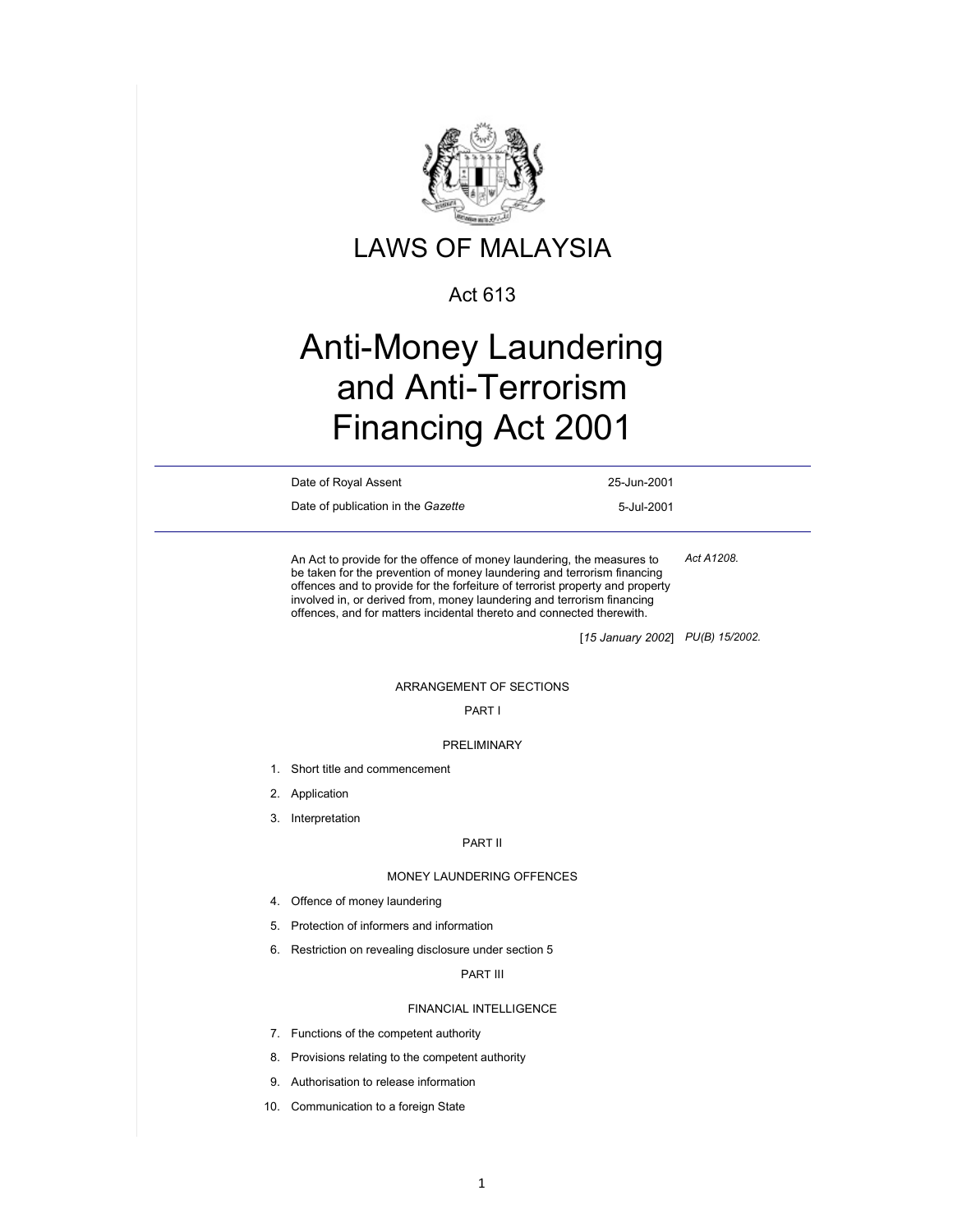- 11. Prohibited disclosure
- 12. Permitted disclosure

#### PART IV

#### REPORTING OBLIGATIONS

- 13. Record–keeping by reporting institutions
- 14. Report by reporting institutions
- 15. Centralisation of information
- 16. Identification of account holder
- 17. Retention of records
- 18. Opening account in false name
- 19. Compliance programme
- 20. Secrecy obligations overridden
- 21. Obligations of supervisory or licensing authority
- 22. Powers to enforce compliance
- 23. Currency reporting at border
- 24. Protection of persons reporting
- 25. Examination of a reporting institution
- 26. Examination of person other than a reporting institution
- 27. Appearance before examiner
- 28. Destruction of examination records

#### PART V

#### INVESTIGATION

- 29. Investigation by competent authority and enforcement agencies
- 30. Appointment of investigating officer
- 31. Powers of an investigating officer
- 32. Power to examine persons
- 33. Search of a person
- 34. Obstruction to exercise of powers by an investigating officer
- 35. Tipping–off
- 36. Requirement to provide translation
- 37. Delivery of property, record, report or document
- 38. Seizing of property, record, report or document
- 39. Release of property, record, report or document seized
- 40. Statement to be admissible
- 41. Investigating officer may arrest without warrant
- 42. Arrested person to be made over to police officer
- 43. Investigating officer deemed to be public servant and public officer

#### PART VI

#### FREEZING, SEIZURE AND FORFEITURE

44. Freezing of property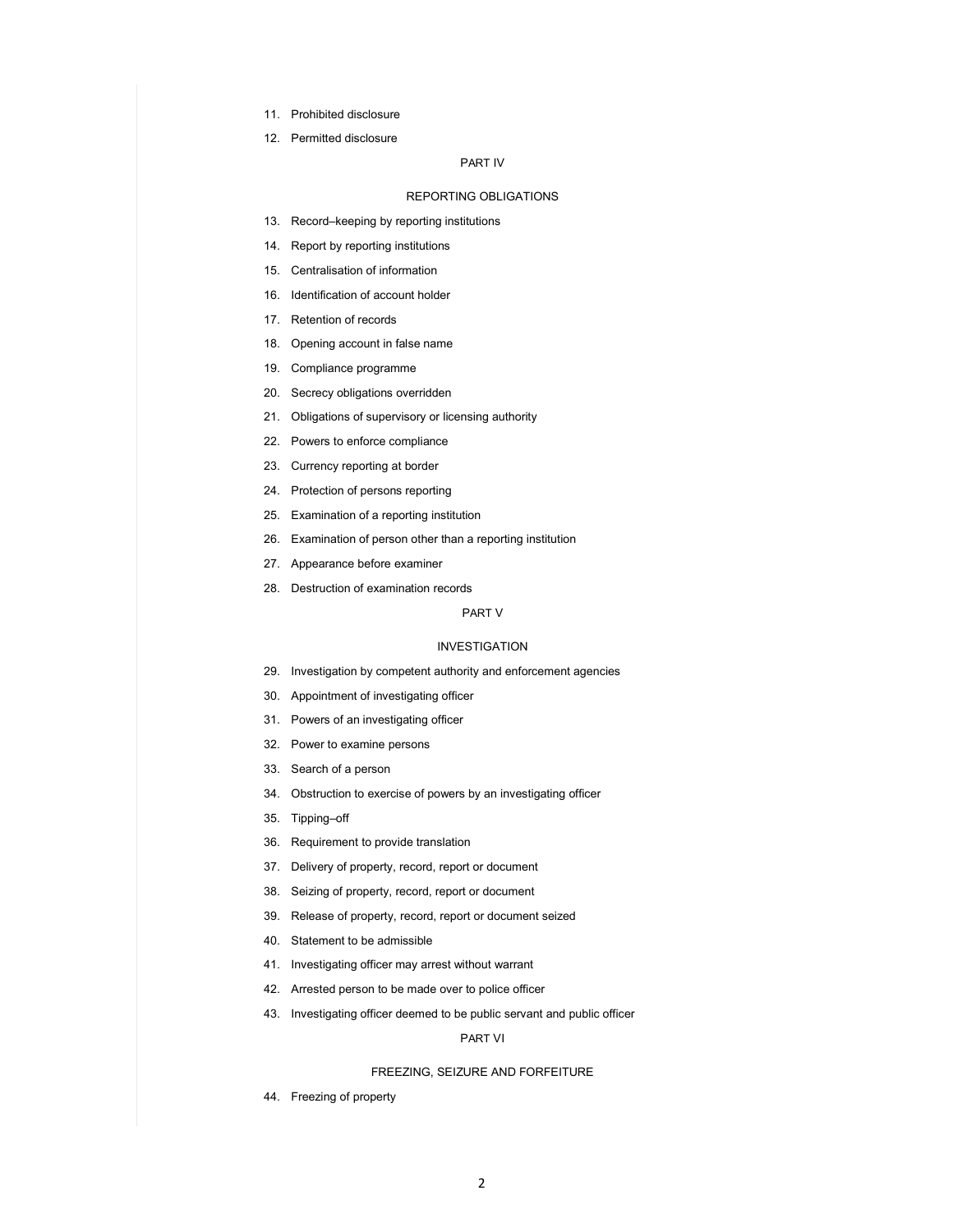- 45. Seizure of movable property
- 46. Further provisions relating to seizure of movable property
- 47. Advocates and solicitors to disclose information
- 48. Investigation powers in relation to a financial institution
- 49. Public Prosecutor's powers to obtain information
- 50. Seizure of movable property in financial institution
- 51. Seizure of immovable property
- 52. Special provisions relating to seizure of a business
- 53. Prohibition of dealing with property outside Malaysia
- 54. Dealing with property after seizure to be void
- 55. Forfeiture of property upon prosecution for an offence
- 56. Forfeiture of property where there is no prosecution
- 57. Validity of freeze, seizure or sale
- 58. Vesting of forfeited property in the Federal Government
- 59. Pecuniary orders
- 60. Release of property seized
- 61. *Bona fide* third parties
- 62. Disposition of forfeited property
- 63. Absconded person
- 64. Forfeiture order where person has absconded
- 65. Effect of death on proceedings
- 66. Service of documents on absconder

#### PART VIA

#### SUPPRESSION OF TERRORISM FINANCING OFFENCES AND FREEZING, SEIZURE AND FORFEITURE OF TERRORIST PROPERTY

- 66A. Interpretation in relation to this Part
- 66B. Declaration of specified entities
- 66C. Orders for implementation of measures to give effect to Security Council resolutions
- 66D. Minister's power to obtain information
- 66E. Directions and guidelines to discharge Government's international obligations
- 66F. Savings for orders made under the Exchange Control Act 1953 and the Labuan Offshore Financial Services Authority Act 1996

#### PART VII

#### **MISCELLANEOUS**

- 67. Property tracking
- 68. Additional powers of competent authority and enforcement agency
- 69. Agent provocateur
- 70. Standard of proof
- 71. Admissibility of documentary evidence
- 72. Admissibility of statements by accused persons
- 73. Admissibility of statements and documents of persons who are dead or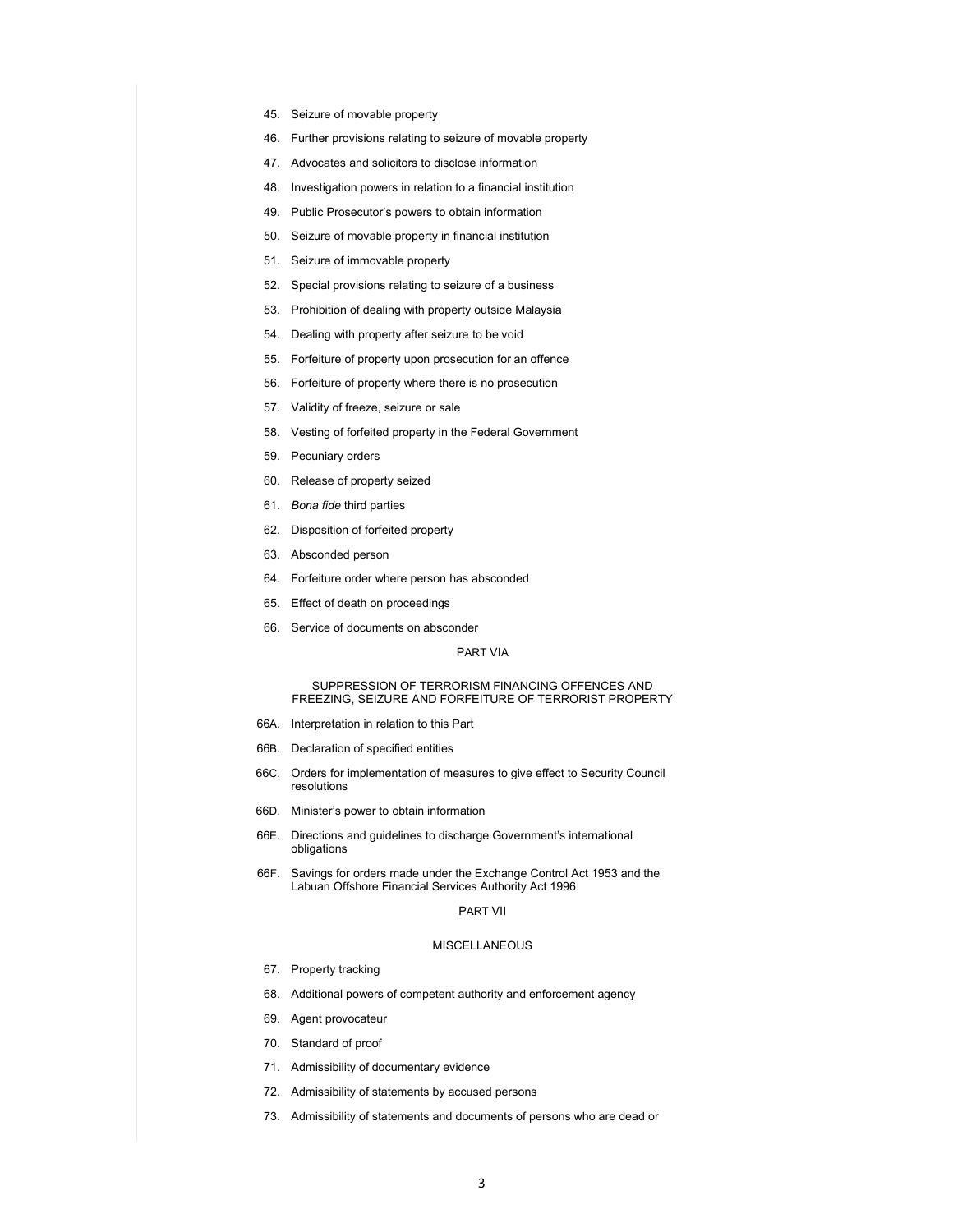cannot be traced, etc.

- 74. Admissibility of translation of documents
- 75. Evidence of corresponding law or foreign law
- 76. Proof of conviction and acquittal
- 77. Indemnity
- 78. Service of notices
- 79. Preservation of secrecy
- 80. Exemptions
- 81. Modifications
- 82. Jurisdiction
- 83. Power to issue guidelines, etc.
- 84. Regulations
- 85. Amendment of Schedules
- 86. General offence
- 87. Offence committed by any person acting in an official capacity
- 88. Offence by an individual
- 89. Falsification, concealment and destruction of document, etc.
- 90. Seizable offence
- 91. Joinder of offences
- 92. Power of competent authority to compound offences
- 93. Prosecution
- First Schedule [Section 3, definition of "reporting institution"]

Second Schedule [Section 3, definition of "serious offence"]

#### PART I

#### PRELIMINARY

Short title and 1. (1) This Act may be cited as the Anti–Money Laundering and Anticommencement. Terrorism Financing Act 2001.

*Act A1208.* 

 (2) This Act comes into operation on a date to be appointed by the Minister of Finance by notification in the *Gazette*.

Application. **2.** (1) This Act shall apply to any serious offence, foreign serious offence or unlawful activity whether committed before or after the commencement date.

> (2) This Act shall apply to any property, whether it is situated in or outside Malaysia.

 (3) Nothing in this Act shall impose any duty or confer any power on any court in or in connection with any proceedings under this Act against a person for a serious offence in respect of which he has been convicted by a court before the commencement date.

Interpretation. **3.** (1) In this Act, unless the context otherwise requires—

 "enforcement agency" includes a body or agency that is for the time being responsible in Malaysia for the enforcement of laws relating to the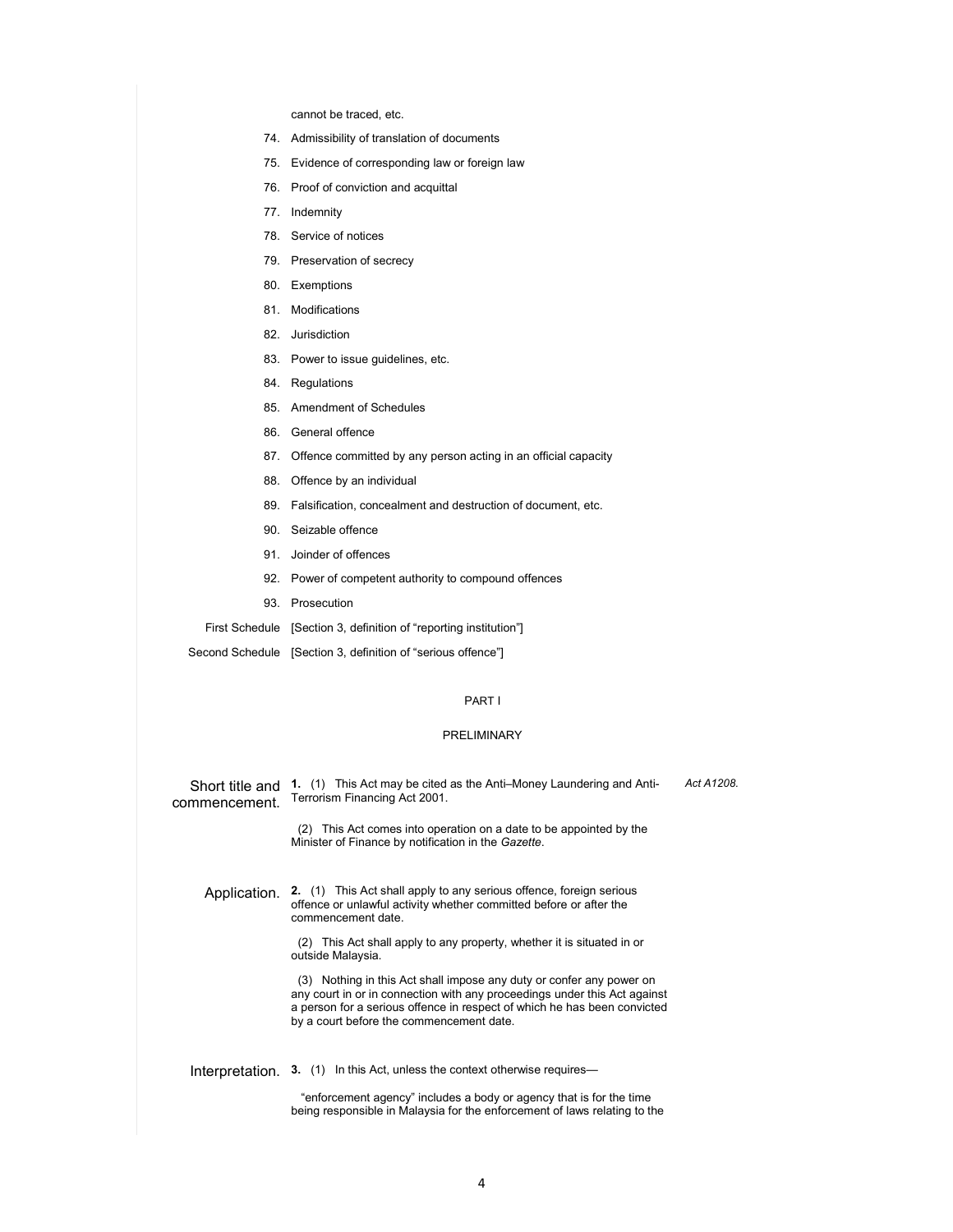prevention, detection and investigation of any serious offence;

 "accounts" includes records of any financial transactions conducted by *Act A1208.*  any reporting institution listed in the First Schedule;

 "unlawful activity" means any activity which is related, directly or indirectly, to any serious offence or any foreign serious offence;

*Act 519.* "Bank Negara Malaysia" means the Central Bank of Malaysia established by the Central Bank of Malaysia Act 1958 [*Act 519*];

"thing" includes material;

 "specify" means specify in writing, and a power to specify includes the power to specify differently for different persons or different classes of persons and to amend any specification;

 "prescribed" means prescribed by regulations made under this Act, and a power to prescribe includes the power to make different provisions in the regulations for different persons or classes of persons;

*Act 56.* "document" has the same meaning as in the Evidence Act 1950 [*Act 56*];

> "constituent document", in relation to an institution, means the statute, charter, memorandum of association and articles of association, rules and by–laws, partnership agreement, or other instrument, under or by which the institution is established and its governing and administrative structure and the scope of its functions and business are set out, whether contained in one or more documents;

 "proceeds of an unlawful activity" means any property derived or obtained, directly or indirectly, by any person as a result of any unlawful activity;

"property" means— *Act A1208.* 

- *(a)* assets of every kind, whether corporeal or incorporeal, moveable or immovable, tangible or intangible, however acquired; or
- *(b)* legal documents or instruments in any form, including electronic or digital, evidencing title to, or interest in, such assets, including bank credits, traveller's cheques, bank cheques, money orders, shares, securities, bonds, drafts and letters of credit;
- *Act 574.* "terrorist property" has the same meaning as in section 130B of the Penal Code [*Act 574*];

"financial institution" means—

| Act 276.<br>Act 312.<br>Act 372.<br>Act 553.<br>Act 577. | (a) | an institution licensed under the Islamic Banking Act 1983 [Act<br>276], the Takaful Act 1984 [Act 312], the Banking and Financial<br>Institutions Act 1989 [Act 372], the Insurance Act 1996 [Act 553]<br>and the Money-Changing Act 1998 [Act 577]: |
|----------------------------------------------------------|-----|-------------------------------------------------------------------------------------------------------------------------------------------------------------------------------------------------------------------------------------------------------|
| Act 280.                                                 | (b) | a person licensed under the Securities Industry Act 1983 [Act]                                                                                                                                                                                        |

- *Act 498. Act 499. (b)* a person licensed under the Securities Industry Act 1983 [*Act 280*], the Securities Commission Act 1993 [*Act 498*] and the Futures Industry Act 1993 [*Act 499*]; or
	- *(c)* an offshore financial institution;
- *Act 545.* "offshore financial institution" has the same meaning as in the Labuan Offshore Financial Services Authority Act 1996 [*Act 545*];

 "reporting institution" means any person, including branches and subsidiaries outside Malaysia of that person, who carries on any activity listed in the First Schedule;

"serious offence" means—

- *(a)* any of the offences specified in the Second Schedule;
- *(b)* an attempt to commit any of those offences; or
- *(c)* the abetment of any of those offences;

"foreign serious offence" means an offence—

*(a)* against the law of a foreign State stated in a certificate purporting

5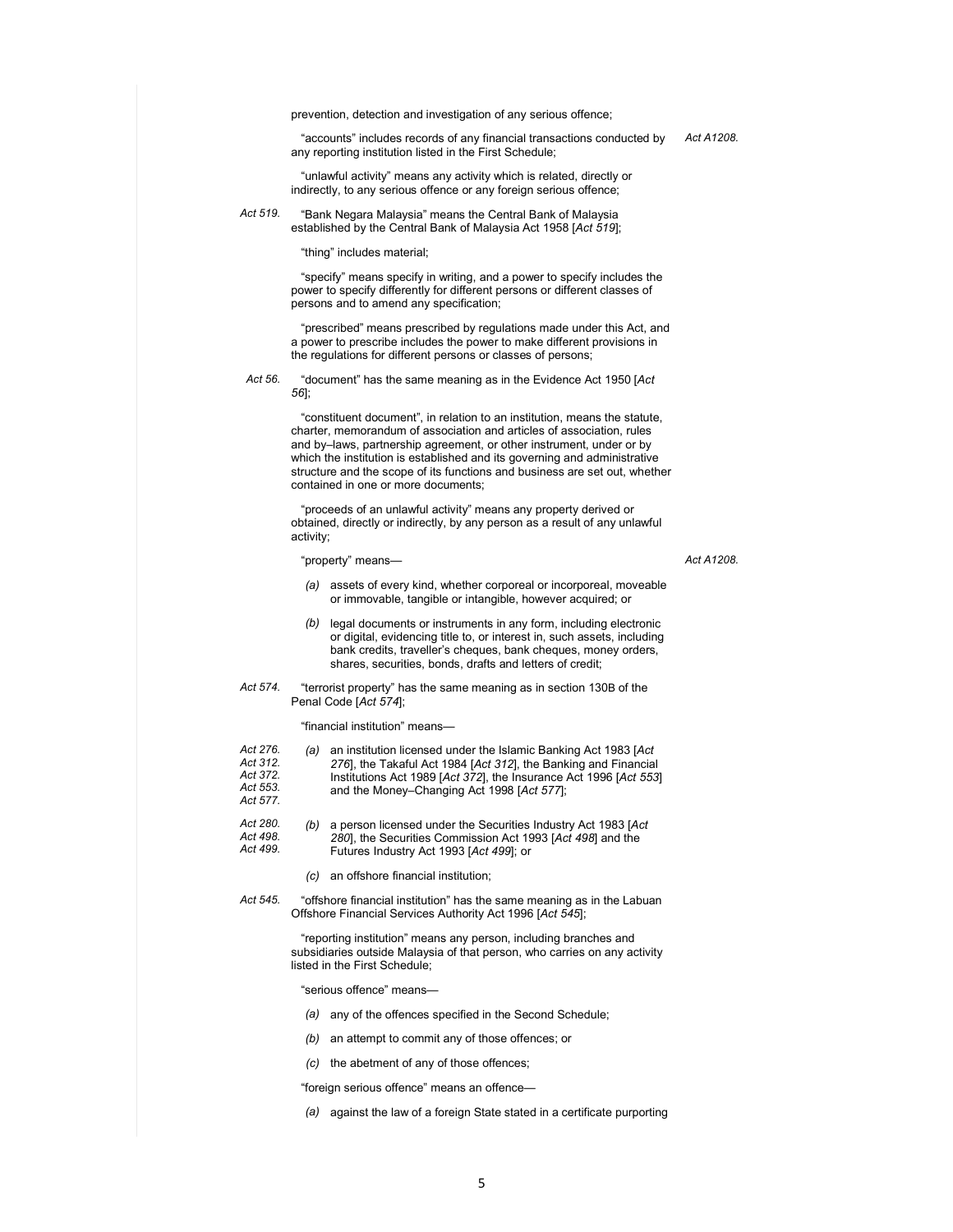to be issued by or on behalf of the government of that foreign State; and

*(b)* that consists of or includes an act or activity which, if it had occurred in Malaysia, would have constituted a serious offence;

 "terrorism financing offence" means any offence under section 130N, 130O, 130P or 130Q of the Penal Code;

"client" includes a customer;

*Act 545.* "Labuan Offshore Financial Services Authority" means the Authority established by the Labuan Offshore Financial Services Authority Act 1996;

> "material" includes any book, document or other record in any form and any container or article relating to it;

 "Minister of Home Affairs" means the Minister charged with the responsibility for internal security;

 "Minister of Finance" means the Minister charged with the responsibility for finance;

"foreign State" means any country or territory outside Malaysia;

"controller", in relation to an institution, means—

- *(a)* the chief executive officer of the institution or of a body corporate of which the institution is a subsidiary;
- *(b)* a person, either alone or with any associate—
	- (i) has interest in one third or more of its voting shares;
	- (ii) has the power to appoint, or cause to be appointed, a majority of its directors; or
	- (iii) has the power to make a decision, or cause a decision to be made, in respect of its business or administration;

"money laundering" means the act of a person who—

- *(a)* engages, directly or indirectly, in a transaction that involves proceeds of any unlawful activity;
- *(b)* acquires, receives, possesses, disguises, transfers, converts, exchanges, carries, disposes, uses, removes from or brings into Malaysia proceeds of any unlawful activity; or
- *(c)* conceals, disguises or impedes the establishment of the true nature, origin, location, movement, disposition, title of, rights with respect to, or ownership of, proceeds of any unlawful activity,

#### where—

- *(aa)* as may be inferred from objective factual circumstance, the person knows or has reason to believe, that the property is proceeds from any unlawful activity; or
- *(bb)* in respect of the conduct of a natural person, the person without reasonable excuse fails to take reasonable steps to ascertain whether or not the property is proceeds from any unlawful activity;

 "competent authority" means the person appointed under subsection  $7(1);$ 

#### "premises" includes—

- *(a)* a structure (whether or not movable or offshore), building, tent, vehicle, vessel, hovercraft or aircraft;
- *(b)* a place (whether or not enclosed or built upon); and
- *(c)* part of any premises (including premises of a kind referred to in paragraph *(a)* or *(b)*);

 "process" means any summons, warrant, order or other document in respect of a criminal matter that is issued—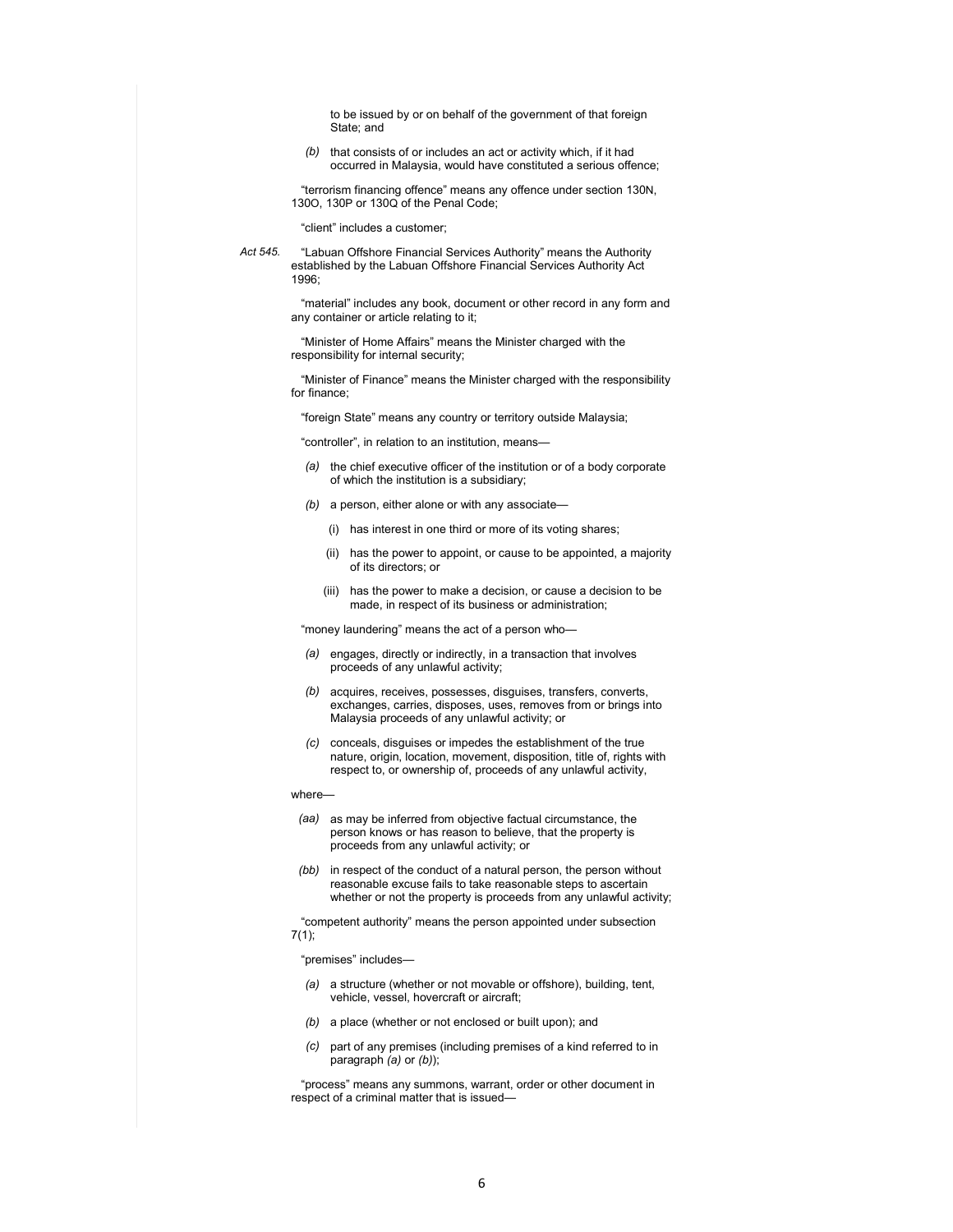- *(a)* out of any court; or
- *(b)* out of any court of a foreign State,
- or by any judge, magistrate or officer of such a court, as the case may be;

 "criminal proceedings" means a trial of a person for a serious offence or foreign serious offence, as the case may be, and includes any proceedings to determine whether a particular person should be tried for the offence;

"relative", in relation to a person, means—

- *(a)* a spouse of that person;
- *(b)* a brother or sister of that person;
- *(c)* a brother or sister of the spouse of that person; or
- *(d)* any lineal ascendant or descendant of that person;

"associate", in relation to a person, means—

- *(a)* any person who is a nominee or an officer of that person;
- *(b)* any person who manages the affairs of that person;
- *(c)* any firm of which such person, or any nominee of his, is a partner or a person in charge or in control of its business or affairs;
- 

*Act 125. (d)* any corporation within the meaning of the Companies Act 1965 [*Act 125*], of which such person, or any nominee of his, is a director or is in charge or in control of its business or affairs, or in which such person, alone or together with any nominee of his, has or have a controlling interest, or shares to the total value of not less than thirty per centum of the total issued capital of that corporation; or

- *(e)* the trustee of any trust, where—
	- (i) the trust has been created by that person; or
	- (ii) the total value of the assets contributed by that person to the trust at any time, whether before or after the creation of the trust, amounts, at any time, to not less than twenty per centum of the total value of the assets of the trust;
- 
- *Act 498.* "Securities Commission" means the Securities Commission established under the Securities Commission Act 1993;

 "transaction" includes an arrangement to open an account involving two or more persons and any related transaction between any of the persons concerned and another;

"dealing", in relation to any property, includes—

- *(a)* receiving or acquiring the property;
- *(b)* concealing or disguising the property (whether by concealing, or disguising its nature, source, location, disposition, movement or ownership or any rights with respect to it or otherwise);
- *(c)* disposing of or converting the property;
- *(d)* bringing the property into or removing the property from Malaysia;
- *(e)* using the property to borrow money, or as security (whether by way of charge, mortgage or pledge or otherwise); or
- *(f)* where a debt is owed to the person holding the property, making a payment to any person in reduction of the amount of the debt.
- (2) For the purposes of this Act—
- *(a)* a reference to a foreign State includes a reference to—
	- (i) a territory of that foreign State; and
	- (ii) a ship or aircraft of, or registered in, that foreign State; and
- *(b)* a reference to the law of a foreign State includes a reference to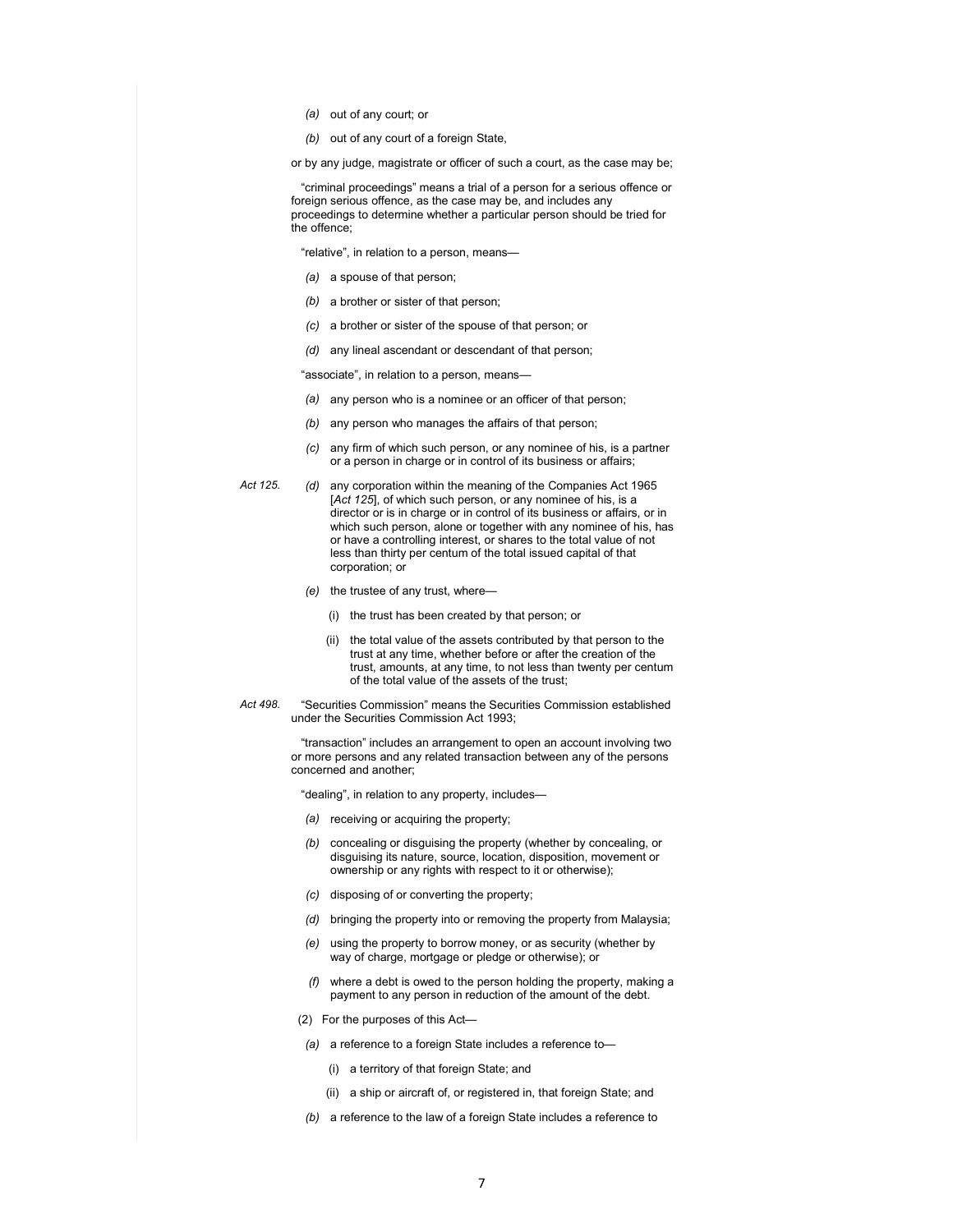the law in force in any part of that foreign State.

#### PART II

#### MONEY LAUNDERING OFFENCES

#### Offence of money **4.** (1) Any person who laundering.

- *(a)* engages in, or attempts to engage in; or
- *(b)* abets the commission of,

money laundering, commits an offence and shall on conviction be liable to a fine not exceeding five million ringgit or to imprisonment for a term not exceeding five years or to both.

 (2) A person may be convicted of an offence under subsection (1) irrespective of whether there is a conviction in respect of a serious offence or foreign serious offence or that a prosecution has been initiated for the commission of a serious offence or foreign serious offence.

### informers and information

Protection of **5.** (1) Where a person discloses to an enforcement agency his knowledge or belief that any property is derived from or used in connection with money laundering or any matter on which such knowledge or belief is based—

- *(a)* if he does any act in contravention of subsection 4(1) and the disclosure relates to the arrangement concerned, he does not commit an offence under that subsection if the disclosure is made—
	- (i) before he does the act concerned, being an act done with the consent of the enforcement agency; or
	- (ii) after he does the act, but the disclosure is made on his initiative and as soon as it is reasonable for him to make it;
- *(b)* notwithstanding any other written law, the disclosure shall not be treated as a breach of any restriction on the disclosure of information imposed by any law, contract or rules of professional conduct; and
- *(c)* he shall not be liable for damages for any loss arising out of—
	- (i) the disclosure; or
	- (ii) any act done or omitted to be done in relation to the property in consequence of the disclosure.

 (2) Where any information relating to an offence under this Act is received by an officer of the competent authority or reporting institution, the information and the identity of the person giving the information shall be secret between the officer and that person and everything contained in such information, the identity of that person and all other circumstances relating to the information, including the place where it was given, shall not be disclosed except for the purposes of subsection 8(1) or section 14.

revealing disclosure under section 5.

Restriction on **6.** (1) No person shall, subject to subsection (2)—

*(a)* reveal that a disclosure was made under section 5;

- *(b)* reveal the identity of any person as the person making the disclosure; or
- *(c)* answer any question if the answer would lead, or would tend to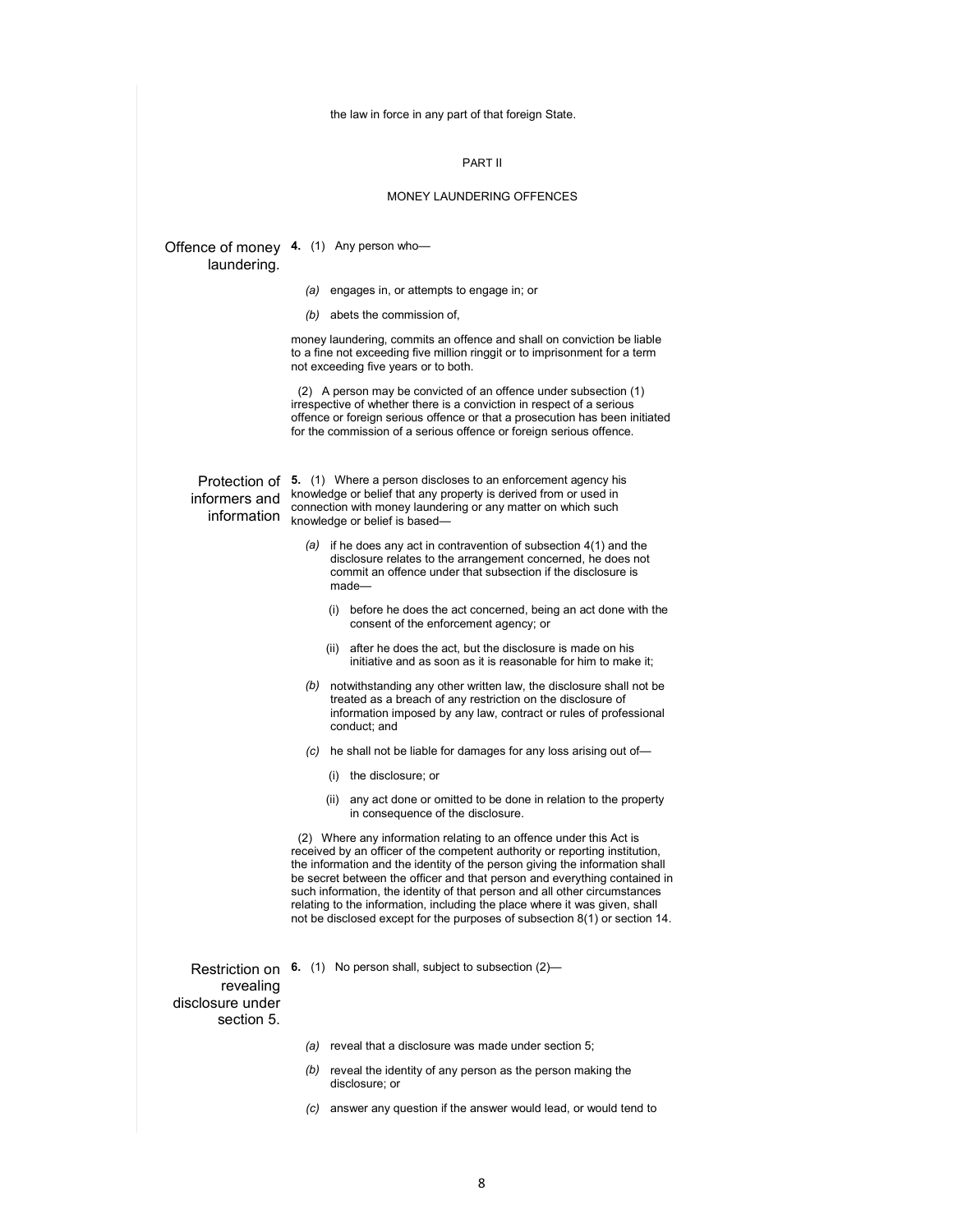lead, to the revealing of any fact or matter referred to in paragraph *(a)* or *(b)*.

 (2) Subsection (1) shall not apply to a witness in any civil or criminal proceedings—

- *(a)* for an offence under subsection 4(1) or subsection (3) of this section; or
- *(b)* where the court is of the opinion that justice cannot fully be done between the parties without revealing the disclosure or the identity of any person as the person making the disclosure.

 (3) No person shall publish in writing or broadcast any information, including a report of any civil or criminal proceedings but excluding information published for statistical purposes by a competent authority or the Government, so as to reveal or suggest—

- *(a)* that a disclosure was made under section 5; or
- *(b)* the identity of any person as the person making the disclosure.

 (4) Subsection (3) shall not apply in respect of proceedings against the person making the disclosure for an offence under subsection 4(1) or subsection (1).

 (5) If information is published or broadcast in contravention of subsection (3), each of the following persons, namely-

- *(a)* in the case of publication as part of a newspaper or periodical publication, any proprietor, editor, publisher and distributor of the newspaper or periodical publication;
- *(b)* in the case of a publication otherwise than as part of a newspaper or periodical publication, any person who publishes it and any person who distributes it;
- *(c)* in the case of a broadcast, any person who broadcasts the information and, if the information is contained in a programme, any person who transmits or provides the programme and any person having functions in relation to the programme corresponding to those of the editor of a newspaper or periodical publication,

commits an offence and shall on conviction be liable to a fine not exceeding fifty thousand ringgit or to imprisonment for a term not exceeding one year or to both, and, in the case of a continuing offence, to a further fine not exceeding one thousand ringgit for each day during which the offence continues after conviction.

 (6) In this section, "broadcast" includes any broadcast by radio, film, videotape, television or electronic media.

#### PART III

#### FINANCIAL INTELLIGENCE

competent authority.

Functions of the **7.** (1) The Minister of Finance may, by order published in the *Gazette*, appoint a person to be the competent authority and such person shall have all the functions conferred on the competent authority by this Act.

> (2) The competent authority may authorise any of its officers or any other person to perform any or all of its functions or render such assistance in the performance of its functions under this Act as it may specify.

Provisions relating **8.** (1) The Minister of Finance may, upon the recommendation of the to the competent competent authority, who shall consult the relevant supervisory authority authority. all of the provisions of Part IV in respect of that reporting institution. of a reporting institution, by order published in the *Gazette*, invoke any or

(2) For the avoidance of doubt, it is declared that a competent authority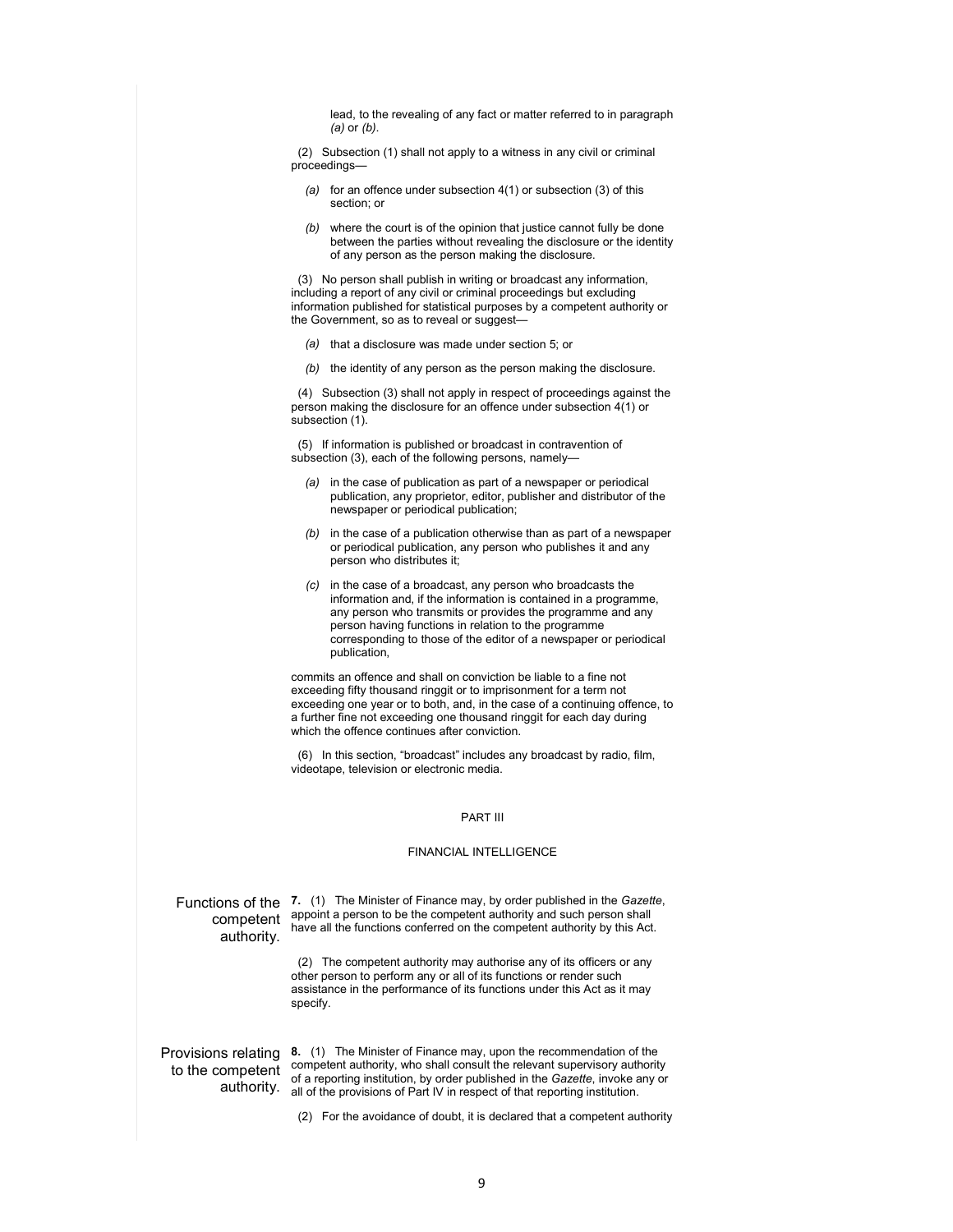may exercise its powers under this section in respect of reporting institutions carrying on any or all of the activities listed in the First Schedule, and shall—

- *(a)* receive and analyse information and reports from any person, including reports issued by reporting institutions under section 14;
- *(b)* send any report received under paragraph *(a)* or any information derived from any such report to an enforcement agency if it is satisfied or has reason to believe or suspect that a transaction involves proceeds of an unlawful activity or a serious offence is being, has been or is about to be committed; and
- *(c)* send any information derived from an examination carried out under Part IV to an enforcement agency if it has reason to suspect that a transaction involves proceeds of an unlawful activity or a serious offence is being, has been or is about to be committed.
- (3) The competent authority may—
- *(a)* compile statistics and records;
- *(b)* give instructions to a reporting institution in relation to any report or information received under section 14;
- *(c)* make recommendations to the relevant supervisory authority, enforcement agency and reporting institutions arising out of any report or information received under subsection (2); and
- *(d)* create training requirements and provide training for any reporting institutions in respect of their transactions and reporting and record–keeping obligations under Part IV.

# release

Authorisation to **9.** (1) Subject to subsection (2), the competent authority may, in information. for the purposes of performing the enforcement agency's functions. writing, authorise any enforcement agency or its designated officers to have access to such information as the competent authority may specify

> (2) In respect of any information received from a reporting institution carrying on any business activity listed under Part II of the First Schedule, the competent authority shall authorise Labuan Offshore Financial Services Authority or its designated officers to have access to that information.

 (3) The competent authority may, in writing, authorise the Attorney– General or his designated officer to have access to such information as the competent authority may specify for the purpose of dealing with a foreign State's request in relation to mutual assistance in criminal matters.

corresponding

Disclosure to **10.** (1) The Minister may enter into an agreement or arrangement, in authority of **foreign** State, of information that the competent authority or the foreign State corresponding authority has reasonable grounds to suspect would be writing, with the government of a foreign State regarding the exchange, between the competent authority and any corresponding authority of that relevant to the investigation or the prosecution of a money laundering offence or a terrorism financing offence or an offence that is substantially similar to either offence.

> (2) The competent authority may enter into an agreement or arrangement, in writing, with a corresponding authority of a foreign State regarding the exchange, between the competent authority and that corresponding authority, of information that the competent authority or the corresponding authority has reasonable grounds to suspect would be relevant to the investigation or the prosecution of a money laundering offence or a terrorism financing offence or an offence that is substantially similar to either offence.

 (3) Notwithstanding any other written law or rule of law, the competent authority may communicate any information reported to it under section 14 to a corresponding authority of a foreign State if—

*(a)* the competent authority has reasonable grounds to suspect that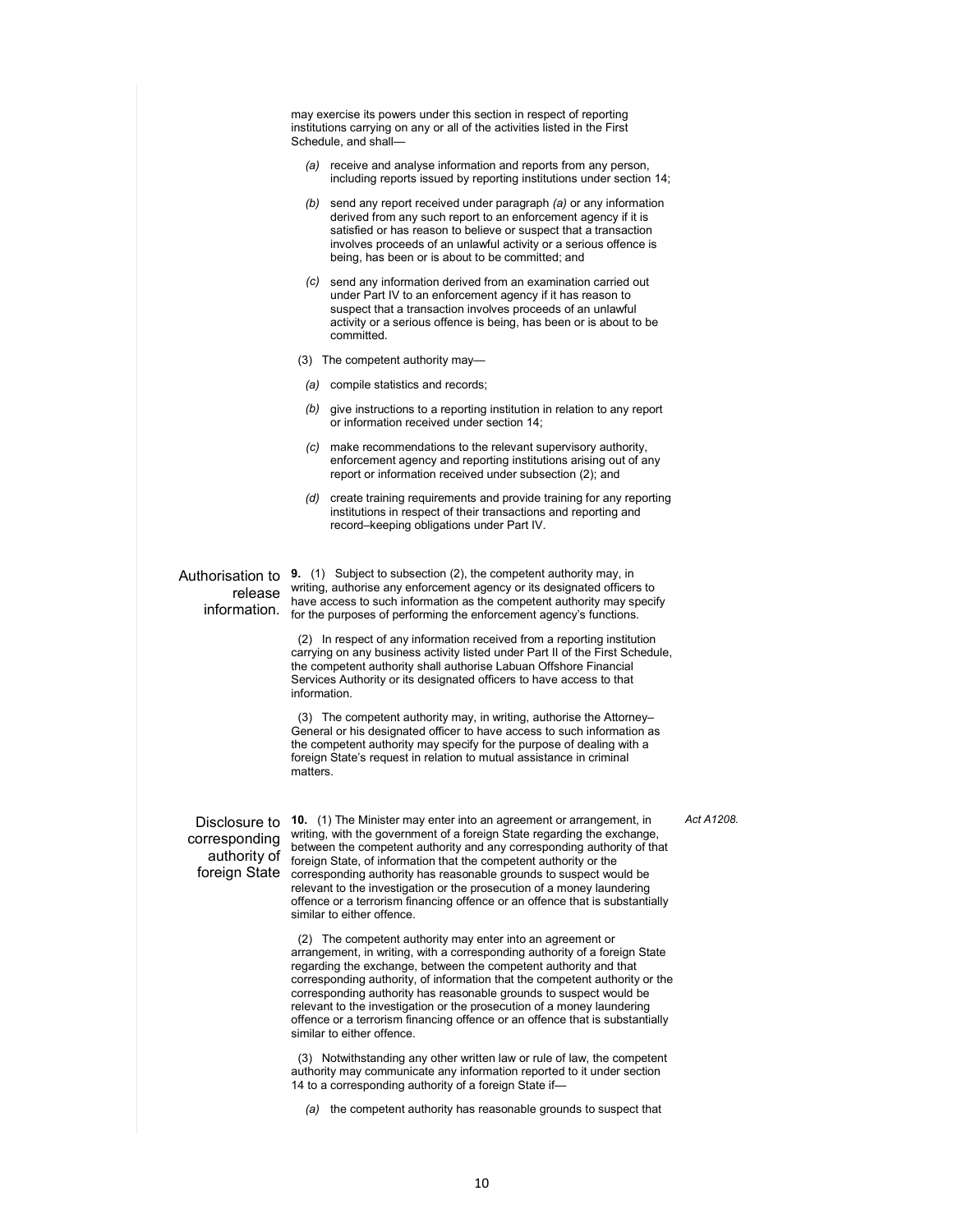the information would be relevant to the investigation or prosecution of a money laundering offence or a terrorism financing offence or an offence that is substantially similar to either offence; and

- *(b)* either—
	- (i) the Minister has, in accordance with subsection (1), entered into an agreement or arrangement with that foreign State regarding the exchange of such information; or
	- (ii) the competent authority has, in accordance with subsection (2), entered into an agreement or arrangement with that corresponding authority regarding the exchange of such information,

under which the corresponding authority of the foreign State has agreed to communicate to the competent authority, upon the competent authority's request, information received by the corresponding authority that corresponds to any information required to be reported to the competent authority under section 14; and

- *(c)* the competent authority is satisfied that the corresponding authority has given appropriate undertakings—
	- (i) for protecting the confidentiality of any thing communicated to it; and
	- (ii) for controlling the use that will be made of it, including an undertaking that it will not be used as evidence in any other proceedings.

 (4) The competent authority shall record in writing the reasons for all decisions made under paragraph (3)*(a)* to communicate any information.

 (5) In this section, "corresponding authority", in relation to a foreign State, means the authority of that foreign State responsible for receiving information that corresponds to any information required to be reported to a competent authority under section 14.

disclosure.

Prohibited **11.** Subject to section 12, no person who has obtained information from a competent authority under Part IV shall—

- *(a)* while he is authorised under section 9, disclose or communicate the information except to another officer authorised under that section, for the purposes of, or in connection with, the performance of his duties; and
- *(b)* when he is no longer authorised under section 9, make a record of the information, or disclose or communicate the information in any circumstances.

*Act A1208.* 

disclosure.

Permitted **12.** (1) Nothing in section 11 shall prevent the communication of the competent authority's information under this Part with respect to a prosecution or legal proceedings in connection with the commission of a serious offence, a foreign serious offence, an offence under subsection 4(1) or a terrorism financing offence.

> (2) Nothing in section 11 shall prevent the communication of the competent authority's information under this Part in respect of the affairs of a person by the person authorised under section 9 to-

- *(a)* if the person is not a company, that person;
- *(b)* if the person is a company—
	- (i) any person who is, or has been, a director or an officer of the company; or
	- (ii) any person who is, or has been directly involved in, or responsible for, the preparation of information furnished on behalf of the company; or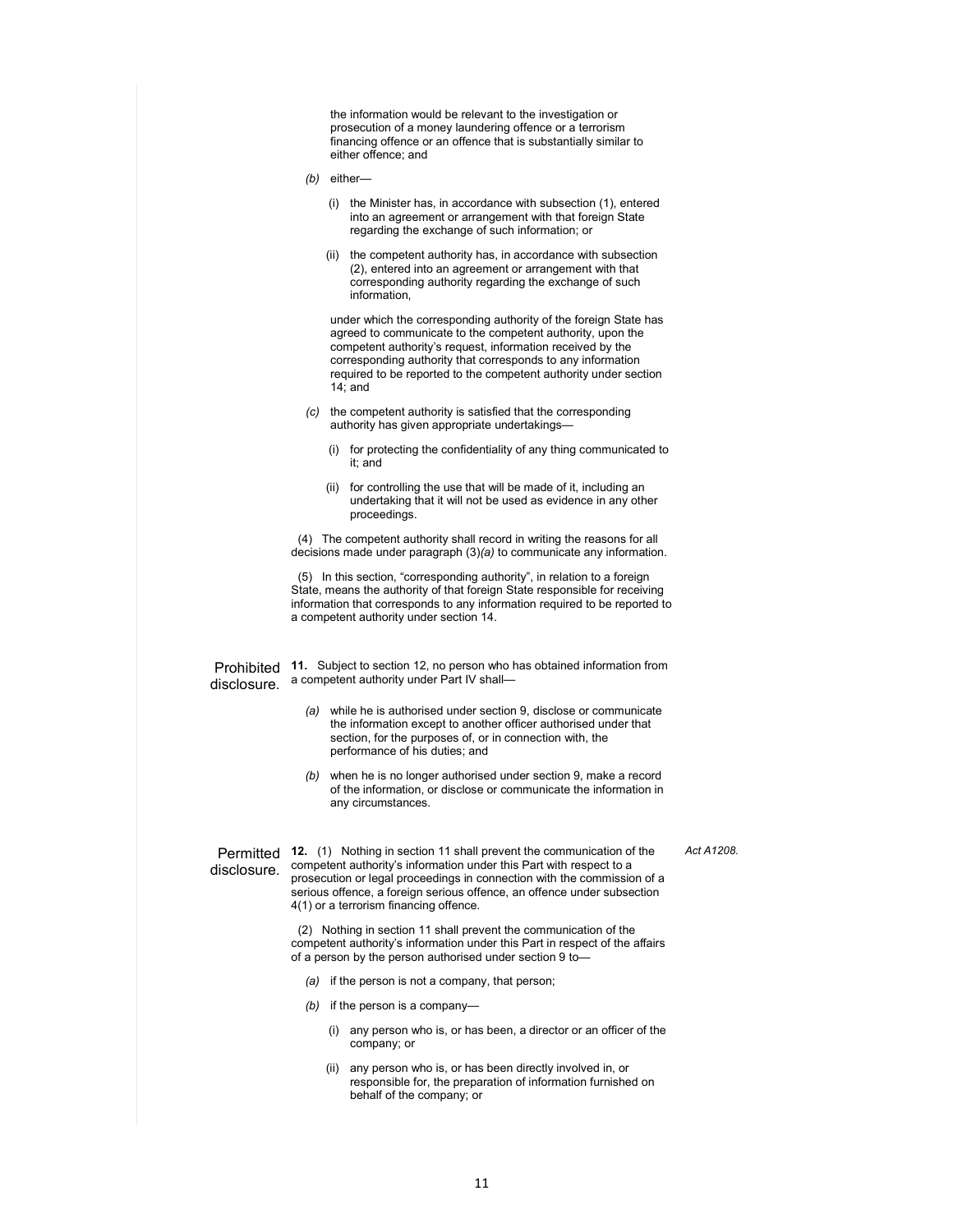*(c)* the person who furnished the information to the competent authority.

 (3) No person to whom the competent authority or person authorised under section 9 communicates any information under this Part and the information does not relate to the affairs of the person shall make a record of the information or disclose, or communicate the information to any person in any circumstances.

 (4) Any person who contravenes subsection (3) commits an offence and shall on conviction be liable to a fine not exceeding one million ringgit or to imprisonment for a term not exceeding one year or to both.

 (5) Except where it is necessary to do so for the purposes of carrying into effect the provisions of this Act, a person who obtains information from the competent authority under this Part shall not be required to produce in court any document containing any of the information or to disclose or communicate to any court such information.

#### PART IV

#### REPORTING OBLIGATIONS

#### Record–keeping by reporting institutions.

**13.** (1) A reporting institution shall keep a record of any transaction involving the domestic currency or any foreign currency exceeding such amount as the competent authority may specify.

 (2) The record referred to in subsection (1) shall be in such form as the competent authority may specify.

 (3) The record referred to in subsection (1) shall include the following information for each transaction:

- *(a)* the identity and address of the person in whose name the transaction is conducted;
- *(b)* the identity and address of the beneficiary or the person on whose behalf the transaction is conducted, where applicable;
- *(c)* the identity of the accounts affected by the transaction, if any;
- *(d)* the type of transaction involved, such as deposit, withdrawal, exchange of currency, cheque cashing, purchase of cashier's cheques or money orders or other payment or transfer by, through, or to such reporting institution;
- *(e)* the identity of the reporting institution where the transaction occurred; and
- *(f)* the date, time and amount of the transaction,

and shall also include such other information as the competent authority may specify in writing.

 (4) For the purposes of this Part, multiple cash transactions in the domestic or foreign currency which, in aggregate, exceeds the amount specified by the competent authority pursuant to subsection (1) shall be treated as a single transaction if they are undertaken by or on behalf of any one person during any one day or such other period as the competent authority may specify.

reporting

Report by **14.** A reporting institution shall promptly report to the competent authority any transaction—

#### institutions.

- *(a)* exceeding such amount as the competent authority may specify; and
- *(b)* where the identity of the persons involved, the transaction itself or any other circumstances concerning that transaction gives any officer or employee of the reporting institution reason to suspect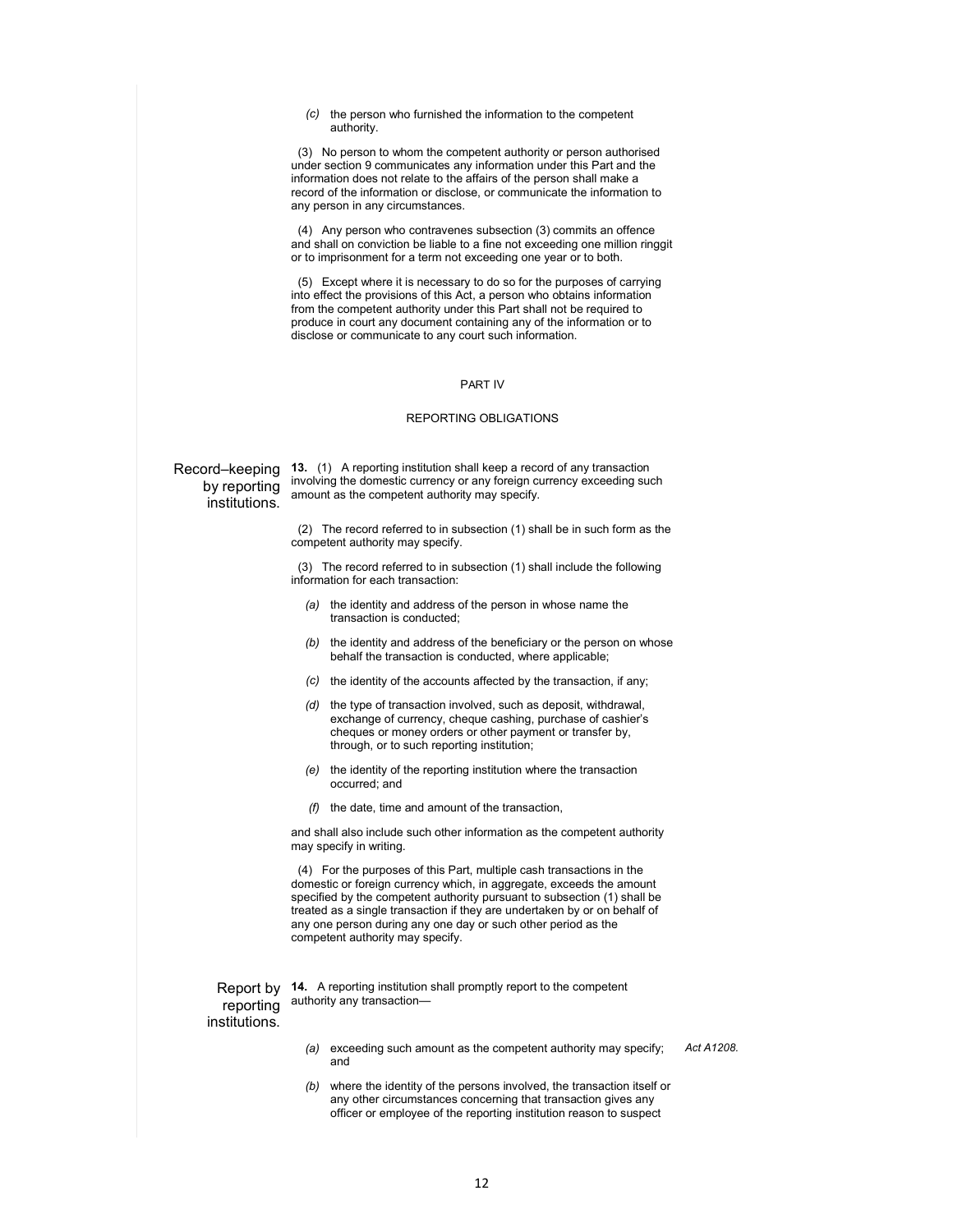|                                   | that the transaction involves proceeds of an unlawful activity.                                                                                                                                                                                                                                                                                                                                                                                                                                                                                                                                                                                                                                                                                |
|-----------------------------------|------------------------------------------------------------------------------------------------------------------------------------------------------------------------------------------------------------------------------------------------------------------------------------------------------------------------------------------------------------------------------------------------------------------------------------------------------------------------------------------------------------------------------------------------------------------------------------------------------------------------------------------------------------------------------------------------------------------------------------------------|
| information.                      | Centralisation of 15. A reporting institution shall provide for the centralisation of the<br>information collected pursuant to this Part.                                                                                                                                                                                                                                                                                                                                                                                                                                                                                                                                                                                                      |
| account holder.                   | Identification of 16. (1) A reporting institution-                                                                                                                                                                                                                                                                                                                                                                                                                                                                                                                                                                                                                                                                                             |
|                                   | (a) shall maintain accounts in the name of the account holder; and                                                                                                                                                                                                                                                                                                                                                                                                                                                                                                                                                                                                                                                                             |
|                                   | (b) shall not open, operate or maintain any anonymous account or<br>any account which is in a fictitious, false or incorrect name.                                                                                                                                                                                                                                                                                                                                                                                                                                                                                                                                                                                                             |
|                                   | (2) A reporting institution shall-                                                                                                                                                                                                                                                                                                                                                                                                                                                                                                                                                                                                                                                                                                             |
|                                   | (a) verify, by reliable means, the identity, representative capacity,<br>domicile, legal capacity, occupation or business purpose of any<br>person, as well as other identifying information on that person,<br>whether he be an occasional or usual client, through the use of<br>documents such as identity card, passport, birth certificate,<br>driver's licence and constituent document, or any other official or<br>private document, when establishing or conducting business<br>relations, particularly when opening new accounts or passbooks,<br>entering into any fiduciary transaction, renting of a safe deposit<br>box, or performing any cash transaction exceeding such amount<br>as the competent authority may specify; and |
|                                   | $(b)$ include such details in a record.                                                                                                                                                                                                                                                                                                                                                                                                                                                                                                                                                                                                                                                                                                        |
|                                   | (3) A reporting institution shall take reasonable measures to obtain and<br>record information about the true identity of the person on whose behalf<br>an account is opened or a transaction is conducted if there are any<br>doubts that any person is not acting on his own behalf, particularly in the<br>case of a person who is not conducting any commercial, financial, or<br>industrial operations in the foreign State where it has its headquarters or<br>domicile.                                                                                                                                                                                                                                                                 |
|                                   | (4) For purposes of this section, "person" shall include any person who<br>is a nominee, agent, beneficiary or principal in relation to a transaction.                                                                                                                                                                                                                                                                                                                                                                                                                                                                                                                                                                                         |
| records.                          | Retention of 17. (1) Notwithstanding any provision of any written law pertaining to<br>the retention of documents, a reporting institution shall maintain any<br>record under this Part for a period of not less than six years from the date<br>an account has been closed or the transaction has been completed or<br>terminated.                                                                                                                                                                                                                                                                                                                                                                                                            |
|                                   | (2) A reporting institution shall also maintain records to enable the<br>reconstruction of any transaction in excess of such amount as the<br>competent authority may specify, for a period of not less than six years<br>from the date the transaction has been completed or terminated.                                                                                                                                                                                                                                                                                                                                                                                                                                                      |
|                                   | (3) Subsections (1) and (2) will not apply where a reporting institution<br>has transmitted the record to the competent authority or an enforcement<br>agency.                                                                                                                                                                                                                                                                                                                                                                                                                                                                                                                                                                                 |
|                                   | (4) Any reporting institution which contravenes subsection (1) or (2)<br>commits an offence and shall on conviction be liable to a fine not<br>exceeding one million ringgit or to imprisonment for a term not exceeding<br>one year or to both.                                                                                                                                                                                                                                                                                                                                                                                                                                                                                               |
| Opening account<br>in false name. | <b>18.</b> (1) No person shall open, operate or authorise the opening or the<br>operation of an account with a reporting institution in a fictitious, false or<br>incorrect name.                                                                                                                                                                                                                                                                                                                                                                                                                                                                                                                                                              |
|                                   | (2) Where a person is commonly known by two or more different<br>names, the person shall not use one of those names in opening an<br>account with a reporting institution unless the person has previously<br>disclosed the other name or names to the reporting institution.                                                                                                                                                                                                                                                                                                                                                                                                                                                                  |
|                                   | (3) Where a person using a particular name in his dealings with a                                                                                                                                                                                                                                                                                                                                                                                                                                                                                                                                                                                                                                                                              |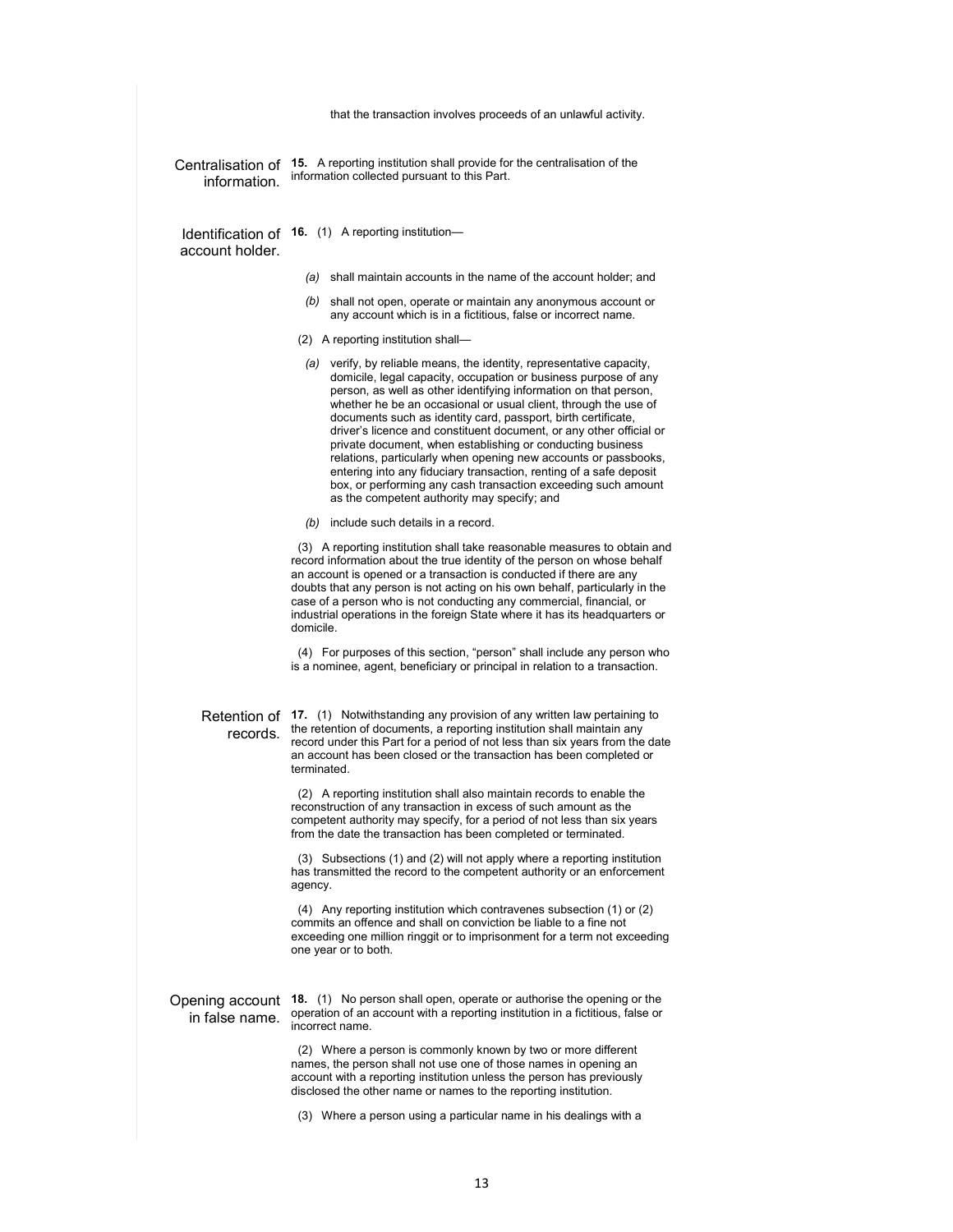reporting institution discloses to it a different name or names by which he is commonly known, the reporting institution shall make a record of the disclosure and shall, upon request in writing from the competent authority, give the competent authority a copy of that record. (4) For the purposes of this section— *(a)* a person opens an account in a false name if the person, in opening the account, or becoming a signatory to the account, uses a name other than a name by which the person is commonly known; *(b)* a person operates an account in a false name if the person does any act or thing in relation to the account (whether by way of making a deposit or withdrawal or by way of communication with the reporting institution concerned or otherwise) and, in doing so, uses a name other than a name by which the person is commonly known; and *(c)* an account is in a false name if it was opened in a false name, whether before or after the commencement date of this Act. (5) Any person who contravenes this section commits an offence and shall on conviction be liable to a fine not exceeding one million ringgit or to imprisonment for a term not exceeding one year or to both. **Compliance** programme. **19.** (1) A reporting institution shall adopt, develop and implement internal programmes, policies, procedures and controls to guard against and detect any offence under this Act. (2) The programmes in subsection (1) shall include— *(a)* the establishment of procedures to ensure high standards of integrity of its employees and a system to evaluate the personal, employment and financial history of these employees; *(b)* on–going employee training programmes, such as "know–your– customer" programmes, and instructing employees with regard to the responsibilities specified in sections 13, 14, 15, 16 and 17; and *(c)* an independent audit function to check compliance with such programmes. (3) A reporting institution shall implement compliance programmes under subsection (1) on its branches and subsidiaries in and outside Malaysia. (4) A reporting institution shall also designate compliance officers at management level in each branch and subsidiary who will be in charge of the application of the internal programmes and procedures, including proper maintenance of records and reporting of suspicious transactions. (5) A reporting institution shall develop audit functions to evaluate such policies, procedures and controls to test compliance with the measures taken by the reporting institution to comply with the provisions of this Act and the effectiveness of such measures. Secrecy obligations overridden. **20.** The provisions of this Part shall have effect notwithstanding any obligation as to secrecy or other restriction on the disclosure of information imposed by any written law or otherwise. Obligations of **21.** (1) The relevant supervisory authority of a reporting institution or supervisory or licensing authority. such other person as the relevant supervisory authority may deem fit may— *(a)* adopt the necessary measures to prevent or avoid having any person who is unsuitable from controlling, or participating, directly or indirectly, in the directorship, management or operation of the reporting institution;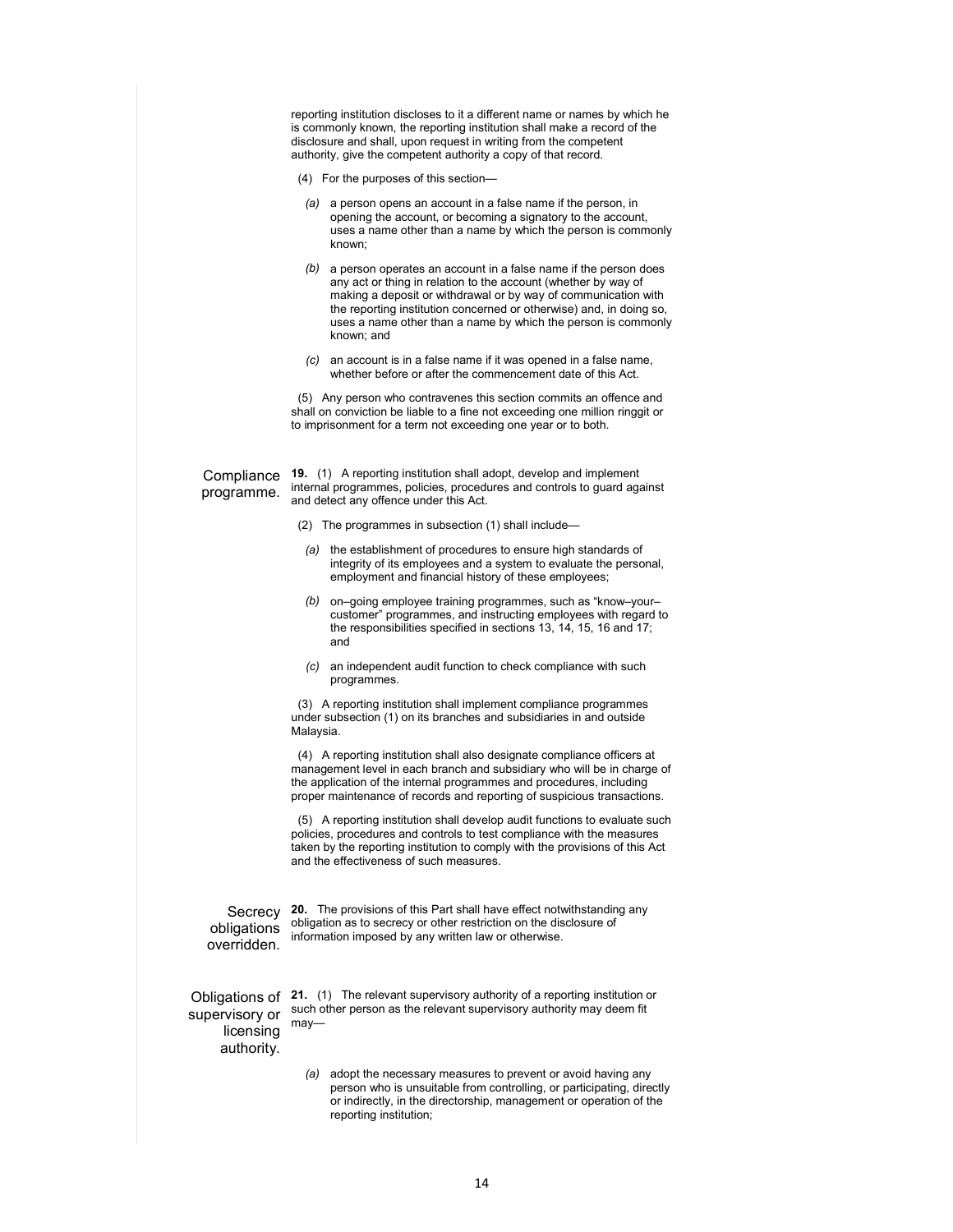|                                     | (b) examine and supervise reporting institutions, and regulate and<br>verify, through regular examinations, that a reporting institution<br>adopts and implements the compliance programmes in section<br>19;                                                                                                                                                                                                                                                          |
|-------------------------------------|------------------------------------------------------------------------------------------------------------------------------------------------------------------------------------------------------------------------------------------------------------------------------------------------------------------------------------------------------------------------------------------------------------------------------------------------------------------------|
|                                     | (c) issue quidelines to assist reporting institutions in detecting<br>suspicious patterns of behaviour in their clients and these<br>guidelines shall be developed taking into account modern and<br>secure techniques of money management and will serve as an<br>educational tool for reporting institutions' personnel; and                                                                                                                                         |
|                                     | (d) co-operate with other enforcement agencies and lend technical<br>assistance in any investigation, prosecution or proceedings<br>relating to any unlawful activity or offence under this Act.                                                                                                                                                                                                                                                                       |
|                                     | (2) The licensing authority of a reporting institution may, upon the<br>recommendation of the competent authority, revoke or suspend the<br>reporting institution's licence if it has been convicted of an offence under<br>this Act.                                                                                                                                                                                                                                  |
|                                     | (3) The relevant supervisory authority shall report promptly to the<br>competent authority any information received from any reporting<br>institutions relating to transactions or activities that could be related to<br>any unlawful activity or offence under this Act.                                                                                                                                                                                             |
| Powers to enforce<br>compliance.    | 22. (1) An officer of a reporting institution shall take all reasonable<br>steps to ensure the reporting institution's compliance with its obligations<br>under this Part.                                                                                                                                                                                                                                                                                             |
|                                     | (2) The competent authority, upon application to the High Court and<br>satisfying the Court that a reporting institution has failed without<br>reasonable excuse to comply in whole or in part with any obligations in<br>this Act, shall obtain an order against any or all of the officers or<br>employees of that reporting institution on such terms as the Court deems<br>necessary to enforce compliance with such obligations.                                  |
|                                     | (3) Notwithstanding subsection (2), the competent authority may direct<br>or enter into an agreement with any reporting institution that has without<br>reasonable excuse failed to comply in whole or in part with any<br>obligations in this Part to implement any action plan to ensure compliance<br>with its obligations under this Part.                                                                                                                         |
|                                     | (4) Any person who contravenes subsection (1) or fails to comply with<br>a directive under subsection (3) commits an offence and shall on<br>conviction be liable to a fine not exceeding one hundred thousand ringgit<br>or to imprisonment for a term not exceeding six months or to both, and, in<br>the case of a continuing offence, to a further fine not exceeding one<br>thousand ringgit for each day during which the offence continues after<br>conviction. |
| Currency<br>reporting at<br>border. | 23. (1) A person leaving or entering Malaysia with an amount in cash,<br>negotiable bearer instruments or both, exceeding such value as the<br>competent authority may prescribe by order published in the Gazette,<br>shall declare to the competent authority such amount in such form as the<br>competent authority may specify.                                                                                                                                    |
|                                     | (2) Any person who contravenes subsection (1) commits an offence<br>and shall on conviction be liable to a fine not exceeding one million ringgit<br>or to imprisonment for a term not exceeding one year or to both.                                                                                                                                                                                                                                                  |
| Act 17: s.24, s.25.<br>Act 519.     | (3) Notwithstanding the Exchange Control Act 1953 [Act 17] and the<br>Central Bank of Malaysia Act 1958, the Controller of Foreign Exchange<br>shall have authority to submit to the competent authority information<br>received under section 24 or 25 of the Exchange Control Act 1953.                                                                                                                                                                              |
| Act 235.                            | (4) Any declaration required to be made or given under subsection (1)<br>shall for the purposes of the Customs Act 1967 [Act 235] be deemed to<br>be a declaration in a matter relating to customs.                                                                                                                                                                                                                                                                    |
| Protection of<br>persons reporting. | <b>24.</b> (1) No civil, criminal or disciplinary proceedings shall be brought<br>against a person who-                                                                                                                                                                                                                                                                                                                                                                |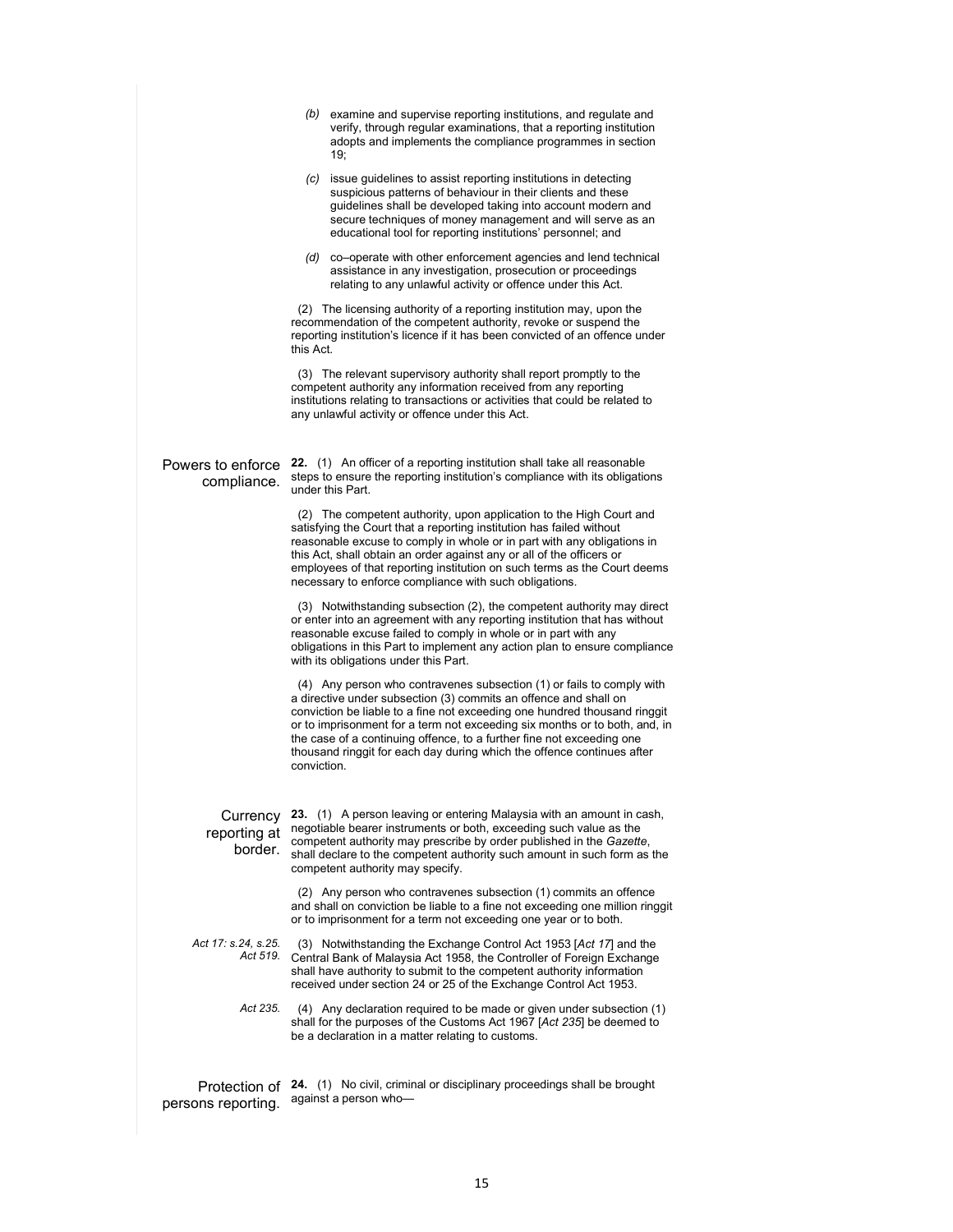|                                                  |             | (a) discloses or supplies any information in any report made under                                                                                                                                                                                                                                                                                                               |
|--------------------------------------------------|-------------|----------------------------------------------------------------------------------------------------------------------------------------------------------------------------------------------------------------------------------------------------------------------------------------------------------------------------------------------------------------------------------|
|                                                  |             | this Part; or                                                                                                                                                                                                                                                                                                                                                                    |
|                                                  |             | $(b)$ supplies any information in connection with such a report, whether<br>at the time the report is made or afterwards;                                                                                                                                                                                                                                                        |
|                                                  |             | in respect of-                                                                                                                                                                                                                                                                                                                                                                   |
|                                                  |             | (aa) the disclosure or supply, or the manner of the disclosure or<br>supply, by that person, of the information referred to in paragraph<br>$(a)$ or $(b)$ ; or                                                                                                                                                                                                                  |
|                                                  |             | (bb) any consequences that follow from the disclosure or supply of that<br>information,                                                                                                                                                                                                                                                                                          |
|                                                  |             | unless the information was disclosed or supplied in bad faith.                                                                                                                                                                                                                                                                                                                   |
|                                                  |             | (2) In proceedings against any person for an offence under this Part, it<br>shall be a defence for that person to show that he took all reasonable<br>steps and exercised all due diligence to avoid committing the offence.                                                                                                                                                     |
| Examination of a<br>reporting<br>institution.    |             | 25. (1) For the purposes of monitoring a reporting institution's<br>compliance with this Part, the competent authority may authorise an<br>examiner to examine-                                                                                                                                                                                                                  |
|                                                  |             | (a) any of the reporting institution's records or reports that relate to its<br>obligations under this Part, which are kept at, or accessible from,<br>the reporting institution's premises; and                                                                                                                                                                                 |
|                                                  |             | $(b)$ any system used by the reporting institution at its premises for<br>keeping those records or reports.                                                                                                                                                                                                                                                                      |
|                                                  | $may-$      | (2) In carrying out the examination under subsection (1), the examiner                                                                                                                                                                                                                                                                                                           |
|                                                  |             | (a) ask any question relating to any record, system or report of a<br>reporting institution; and                                                                                                                                                                                                                                                                                 |
|                                                  |             | $(b)$ make any note or take any copy of the whole or part of any<br>business transaction of the reporting institution.                                                                                                                                                                                                                                                           |
| person other than<br>a reporting<br>institution. |             | Examination of 26. (1) An examiner authorised under section 25 may examine-                                                                                                                                                                                                                                                                                                      |
|                                                  |             | (a) a person who is, or was at any time, a director or an officer of a<br>reporting institution or of its agent;                                                                                                                                                                                                                                                                 |
|                                                  |             | $(b)$ a person who is, or was at any time, a client, or otherwise having<br>dealings with a reporting institution; or                                                                                                                                                                                                                                                            |
|                                                  | (C)         | a person whom he believes to be acquainted with the facts and<br>circumstances of the case, including an auditor or an advocate<br>and solicitor of a reporting institution,                                                                                                                                                                                                     |
|                                                  |             | and that person shall give such document or information as the examiner<br>may require within such time as the examiner may specify.                                                                                                                                                                                                                                             |
|                                                  | conviction. | (2) Any person who contravenes subsection (1) commits an offence<br>and shall on conviction be liable to a fine not exceeding one million ringgit<br>or to imprisonment for a term not exceeding one year or to both, and, in<br>the case of a continuing offence, to a further fine not exceeding one<br>thousand ringgit for each day during which the offence continues after |
|                                                  |             | (3) Notwithstanding any other written law, an agent, including an<br>auditor or an advocate and solicitor of a reporting institution, shall not be<br>liable for breach of a contract relating to, or a duty of, confidentiality for<br>giving any document or information to the examiner.                                                                                      |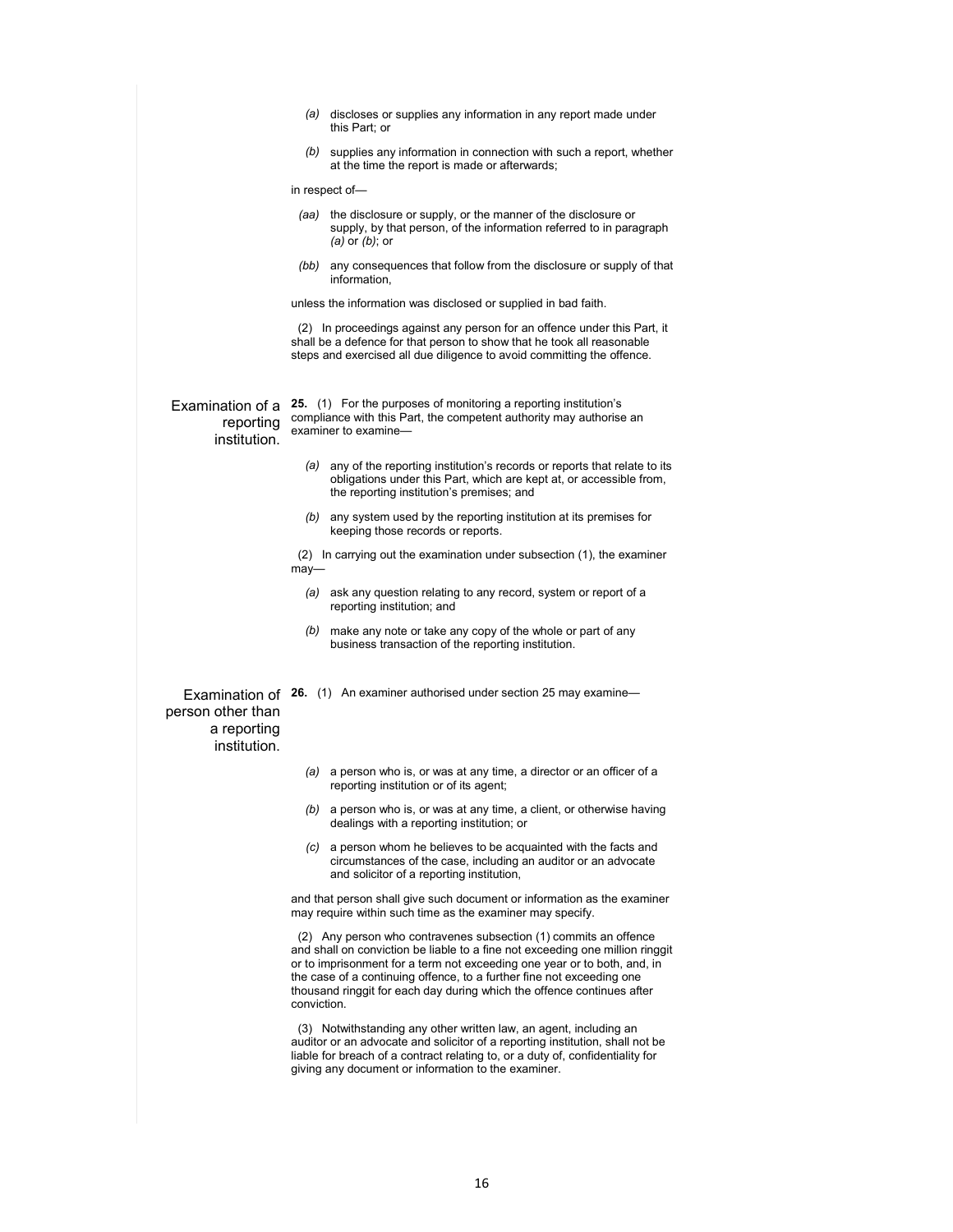Appearance **27.** (1) A director or an officer of a reporting institution examined under before examiner. subsection 25(1), or a person examined under subsection 26(1), shall appear before the examiner at his office upon being called to do so by the examiner at such time as the examiner may specify. (2) Any person who contravenes subsection (1) commits an offence and shall on conviction be liable to a fine not exceeding one million ringgit or to imprisonment for a term not exceeding one year or to both, and, in the case of a continuing offence, to a further fine not exceeding one thousand ringgit for each day during which the offence continues after conviction. Destruction of examination document made or taken pursuant to an examination under sections 25 records. document has been sent to an enforcement agency. Destruction of 28. The competent authority may destroy any document or copy of such and 26 within six years of the examination except where a copy of the PART V INVESTIGATION Investigation by **29.** (1) Where competent authority and enforcement agencies. *(a)* the competent authority has reason to suspect the commission of an offence under Part III or IV; or *(b)* an enforcement agency having the power to enforce the law under which a related serious offence is committed has reason to suspect the commission of an offence under any other provisions of this Act, the competent authority or the relevant enforcement agency shall cause an investigation to be made and for such purpose may exercise all the powers of investigation provided for under this Act. (2) The competent authority or the relevant enforcement agency, as the case may be, may instruct any person to take such steps as may be necessary to facilitate an investigation under subsection (1). (3) The competent authority and the relevant enforcement agency shall co–ordinate and co–operate with any other enforcement agency in and outside Malaysia, with respect to an investigation into any serious offence or foreign serious offence, as the case may be. Appointment of **30.** (1) For purposes of an investigation under this Part, the competent investigating officer. authority or relevant enforcement agency, as the case may be, may appoint its employee or any other person to be an investigating officer. (2) An investigating officer who is not an employee of the competent authority or the relevant enforcement agency shall be subject to, and enjoy such rights, protection, and indemnity as may be specified in this Act or other written law applicable to an employee of the competent authority or the relevant enforcement agency, as the case may be. (3) An investigating officer shall be subject to the direction and control of the competent authority or the relevant enforcement agency, which has authorised him to act on its behalf, as the case may be. Powers of an **31.** (1) Where an investigating officer is satisfied, or has reason to investigating officer. suspect, that a person has committed an offence under this Act, he may, without a search warrant—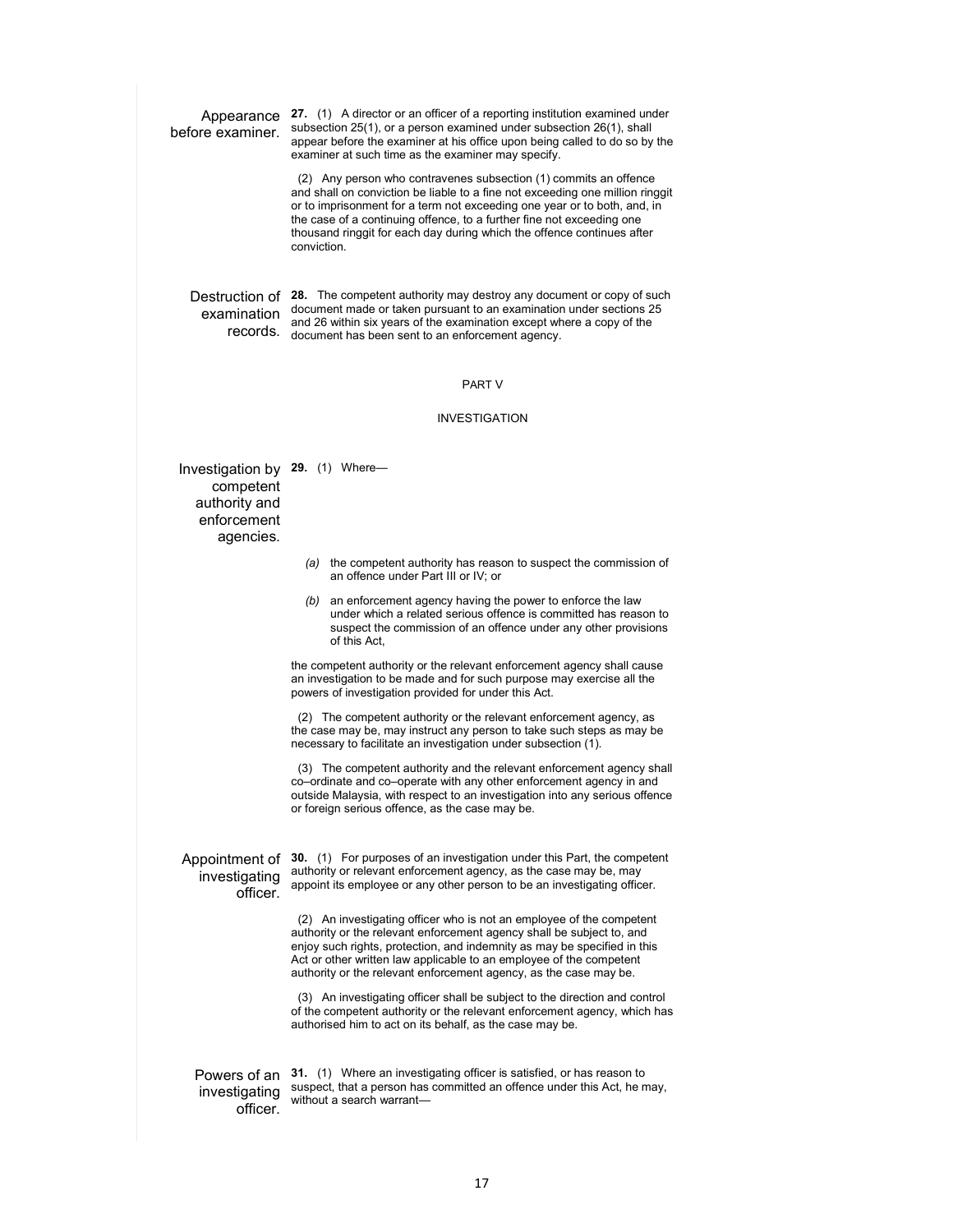- *(a)* enter any premises belonging to or in the possession or control of the person or his employee, and in the case of a body corporate, its director or manager;
- *(b)* search the premises for any property, record, report or document;
- *(c)* inspect, make copies of or take extracts from any record, report or document so seized and detained;
- *(d)* take possession of, and remove from the premises, any property, record, report or document so seized and detained and detain it for such period as he deems necessary;
- *(e)* search any person who is in, or on, such premises, if the investigating officer has reason to suspect that that person has on his person any property, record, report or document, including personal document, necessary, in the investigating officer's opinion, for the purpose of investigation into an offence under this Act;
- *(f)* break open, examine and search any article, container or receptacle; or
- *(g)* stop, detain or search any conveyance.
- (2) An investigating officer may, if it is necessary to do so—
- *(a)* break open any outer or inner door of such premises or conveyance and enter such premises or conveyance;
- *(b)* remove by force any obstruction to such entry, search, seizure, detention or removal as he is empowered to effect; or
- *(c)* detain any person found on such premises, or in such conveyance, until the search is completed.

 (3) An investigating officer may seize, take possession of, and detain for such duration as he thinks necessary, any property, record, report or document produced before him in the course of his investigation or found on the person who is being searched by him.

 (4) An investigating officer, in the course of his investigation or search, shall—

- *(a)* prepare and sign a list of every property, record, report or document seized; and
- *(b)* state in the list the location in which, or the person on whom, the property, record, report or document is found.

 (5) The occupant of the premises entered in the course of investigation, or any person on his behalf, shall be present during the search, and a copy of the list prepared under subsection (4) shall be delivered to such person at his request.

## persons.

Power to examine **32.** (1) Notwithstanding any written law, or oath, undertaking or requirement of secrecy or confidentiality to the contrary, or an obligation under an agreement or arrangement, express or implied, to the contrary, an investigating officer conducting an investigation shall have the power to administer an oath or affirmation to the person being examined.

> (2) An investigating officer may order, orally or in writing, any person whom he believes to be acquainted with the facts and circumstances of the case—

- *(a)* to attend before him for examination;
- *(b)* to produce before him any property, record, report or document; or
- *(c)* to furnish to him a statement in writing made on oath or affirmation setting out such information as he may require.

 (3) Any person who contravenes subsection (2) commits an offence and shall on conviction be liable to a fine not exceeding one million ringgit or to imprisonment for a term not exceeding one year or to both, and, in the case of a continuing offence, to a further fine not exceeding one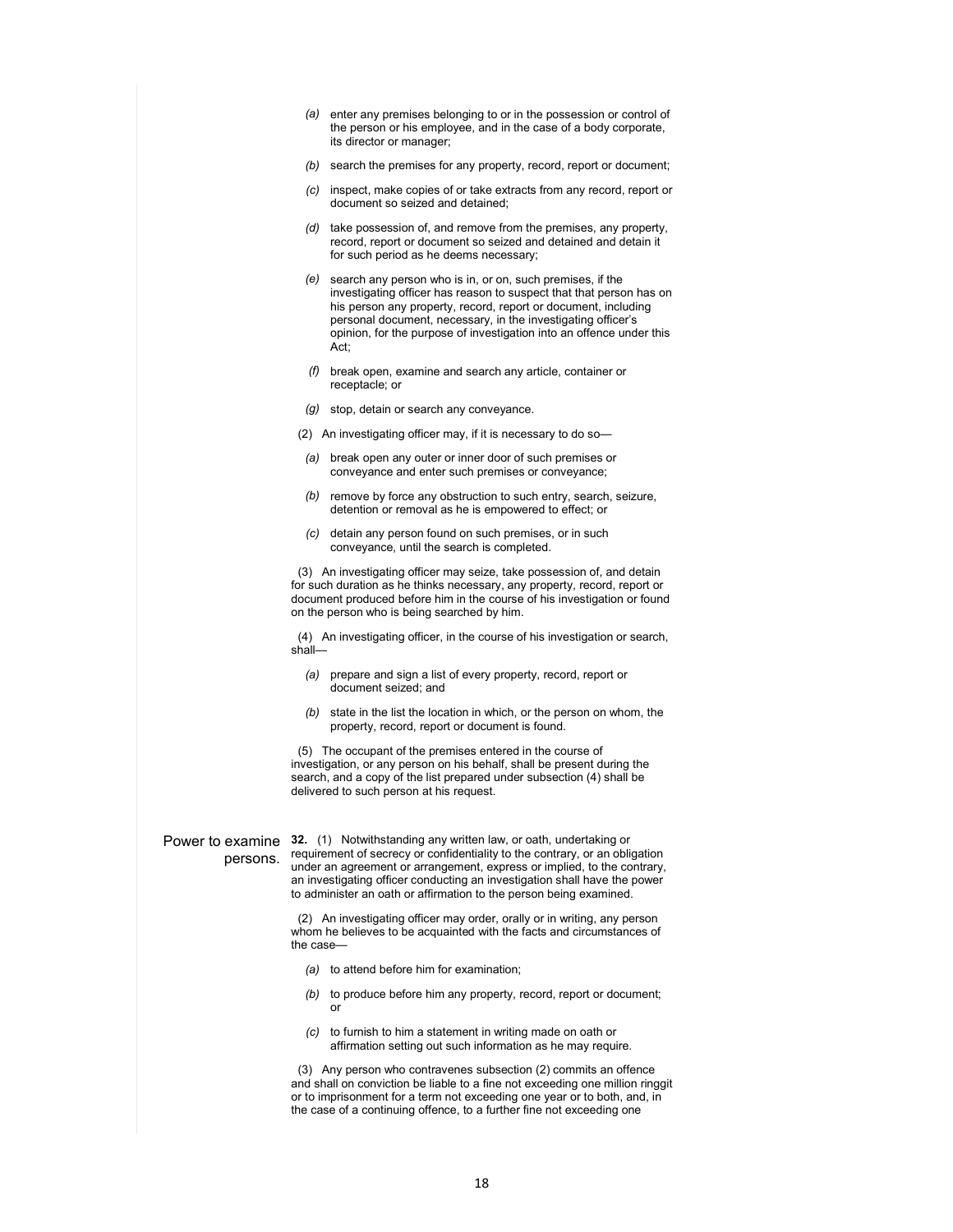thousand ringgit for each day during which the offence continues after conviction.

 (4) The person examined under subsection (2) shall be legally bound to answer all questions relating to such case put to him by the investigating officer, but he may refuse to answer any question the answer to which would have a tendency to expose him to a criminal charge or penalty or forfeiture.

 (5) A person making a statement under paragraph (2) *(c)* shall be legally bound to state the truth, whether or not such statement is made wholly or partly in answer to the questions of the investigating officer.

 (6) An investigating officer examining a person under subsection (2) shall first inform that person of the provisions of subsections (4) and (5).

*Act A1208.* 

 (7) A statement made by any person under paragraph (2)*(a)* shall be reduced into writing and signed by the person making it or affixed with his thumb print—

- *(a)* after it has been read to him in the language in which he made it; and
- *(b)* after he has been given an opportunity to make any correction he may wish.
- (8) Any person who—
- *(a)* fails to appear before an investigating officer as required under paragraph (2) *(a)*;
- *(b)* refuses to answer any question put to him by an investigating officer under subsection (4); or
- *(c)* furnishes to an investigating officer any information or statement that is false or misleading in any material particular,

commits an offence and shall on conviction be liable to a fine not exceeding one million ringgit or to imprisonment for a term not exceeding one year or to both, and, in the case of a continuing offence, to a further fine not exceeding one thousand ringgit for each day during which the offence continues after conviction.

#### Search of a person.

**33.** (1) An investigating officer searching any person under paragraph 31(1) *(e)* may detain the person for such period as may be necessary to have the search carried out, which shall not in any case exceed twenty– four hours without the authorisation of a magistrate, and may, if necessary, remove the person in custody to another place to facilitate such search.

 (2) No person shall be searched under this Part except by an investigating officer of the same gender and such search shall be carried out with strict regard to decency.

Obstruction to **34.** Any person who exercise of powers by an investigating officer.

- *(a)* refuses any investigating officer access to any premises, or fails to submit to the search of his person;
- *(b)* assaults, obstructs, hinders or delays an investigating officer in effecting any entrance which he is entitled to effect;
- *(c)* fails to comply with any lawful demands of any investigating officer in the execution of his duties under this Part;
- *(d)* refuses to give to an investigating officer any property, document or information which may reasonably be required of him and which he has in his power to give;
- *(e)* fails to produce to, or conceal or attempt to conceal from, an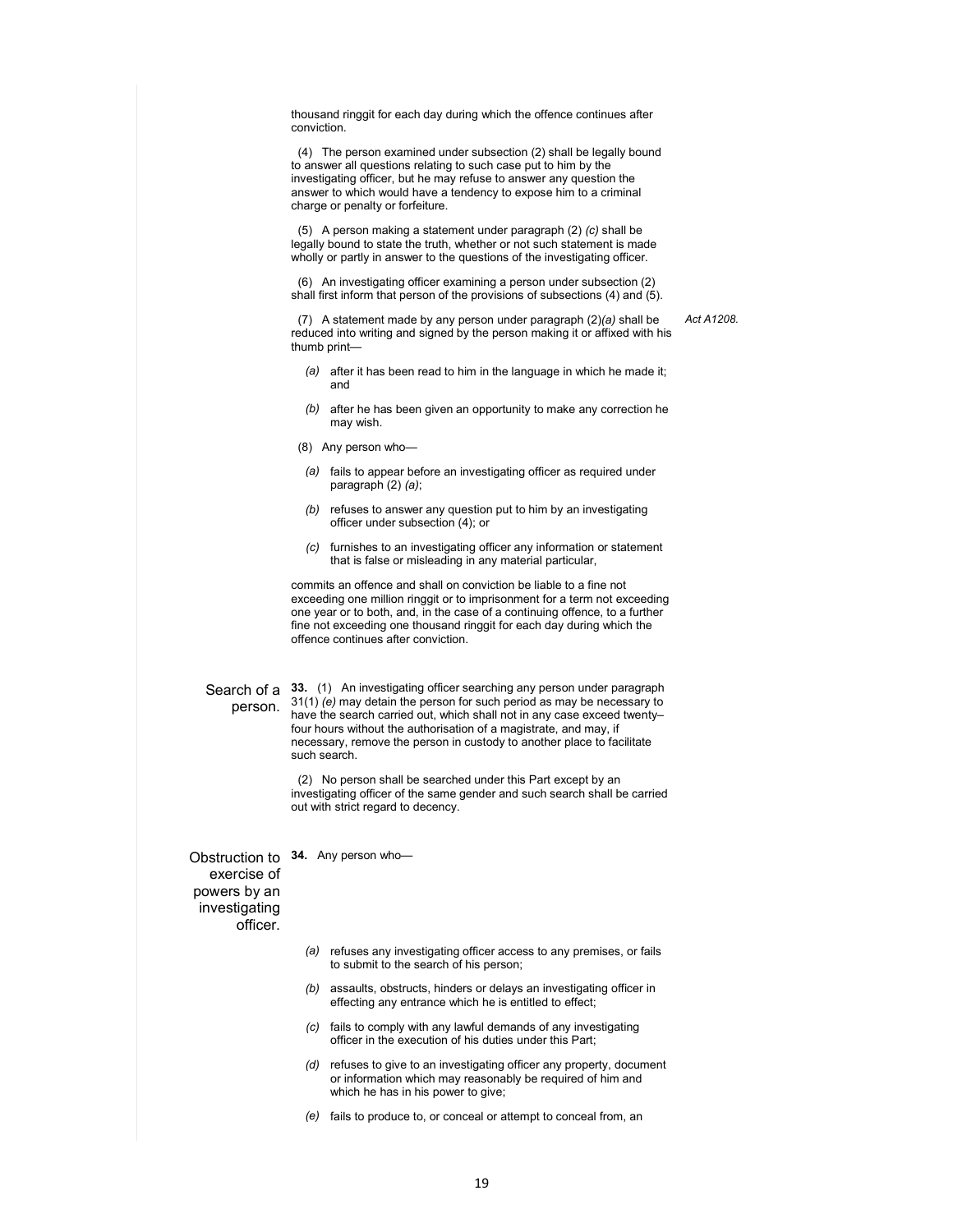investigating officer, any property, record, report or document, which the investigating officer requires;

- *(f)* rescues or attempts to rescue any thing which has been duly seized;
- *(g)* furnishes to an investigating officer as true any information which he knows or has reason to believe to be false; or
- *(h)* before or after any search or seizure, breaks or otherwise destroys any thing to prevent its seizure, or the securing of the property, record, report or document,

commits an offence and shall on conviction be liable to a fine not exceeding one million ringgit or to imprisonment for a term not exceeding one year or to both, and, in the case of a continuing offence, to a further fine not exceeding one thousand ringgit for each day during which the offence continues after conviction.

#### Tipping–off. **35.** (1) Any person who—

- *(a)* knows or has reason to suspect that an investigating officer is acting, or is proposing to act, in connection with an investigation which is being, or is about to be, conducted under or for the purposes of this Act or any subsidiary legislation made under it and discloses to any other person information or any other matter which is likely to prejudice that investigation or proposed investigation; or
- *(b)* knows or has reason to suspect that a disclosure has been made to an investigating officer under this Act and discloses to any other person information or any other matter which is likely to prejudice any investigation which might be conducted following the disclosure,

commits an offence and shall on conviction be liable to a fine not exceeding one million ringgit or to imprisonment for a term not exceeding one year or to both.

 (2) Nothing in subsection (1) makes it an offence for an advocate and solicitor or his employee to disclose any information or other matter—

- *(a)* to his client or the client's representative in connection with the giving of advice to the client in the course and for the purpose of the professional employment of the advocate and solicitor; or
- *(b)* to any person in contemplation of, or in connection with and for the purpose of, any legal proceedings.

 (3) Subsection (2) does not apply in relation to any information or other matter which is disclosed with a view to furthering any illegal purpose.

 (4) In proceedings against a person for an offence under this section, it is a defence to prove that—

- *(a)* he did not know or suspect that the disclosure made under paragraph (1) *(b)* was likely to prejudice the investigation; or
- *(b)* he had lawful authority or reasonable excuse for making the disclosure.

 (5) An investigating officer or other person does not commit an offence under this section in respect of anything done by him in the course of acting in connection with the enforcement, or intended enforcement, of any provision of this Act or of any other written law relating to a serious offence.

## provide translation.

Requirement to **36.** (1) Where an investigating officer finds, seizes, detains, or takes possession of any property, record, report or document which, wholly or partly, is in a language other than the national language or English language, or is in any sign or code, the investigating officer may, orally or in writing, require the person who had the possession, custody or control of the property, record, report or document to furnish to him a translation in the national language or English language within such period as he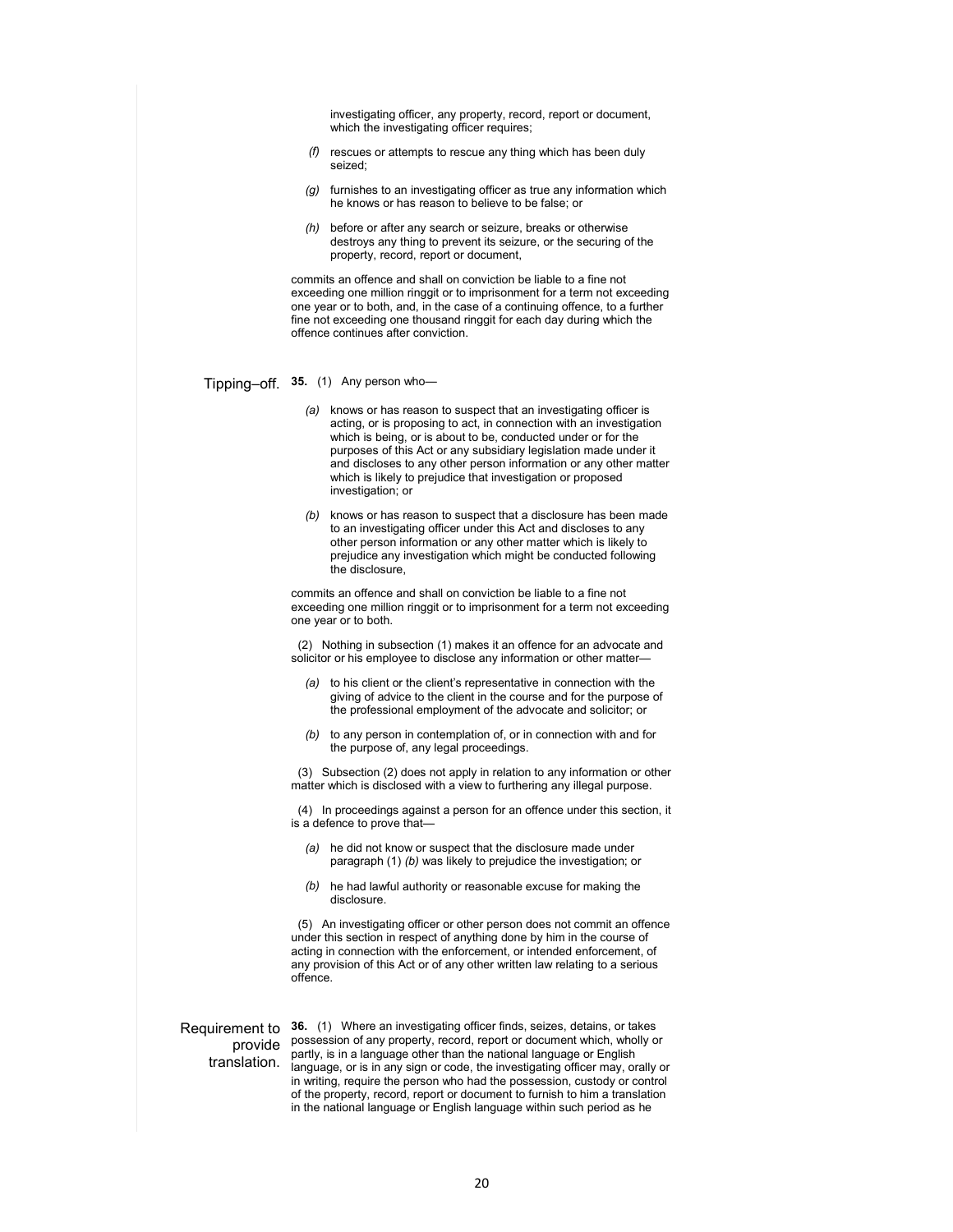may specify.

 (2) No person shall knowingly furnish a translation under subsection (1) which is not an accurate, faithful and true translation of the document.

 (3) Any person who fails to comply with the requirement in subsection (1) or contravenes subsection (2) commits an offence and shall on conviction be liable to a fine not exceeding one million ringgit or to imprisonment for a term not exceeding one year or to both, and, in the case of a continuing offence, to a further fine not exceeding one thousand ringgit for each day during which the offence continues after conviction.

 (4) Where the person required to furnish a translation under subsection (1) is not the person who is suspected to have committed the offence, the competent authority or the relevant enforcement agency, as the case may be, may pay him reasonable fees and reimburse him for such reasonable expenses as he may have incurred in furnishing the translation.

property, record,

Delivery of **37.** (1) An investigating officer may, by a notice in writing, require any report or the has reason to suspect has seen ased in the commission of an offence under document. this Act that is in the possession or custody of, or under the control of, person to deliver to him any property, record, report or document which he has reason to suspect has been used in the commission of an offence that person or within the power of that person to furnish.

> (2) An investigating officer may grant permission to any person to inspect the property, record, report or document he had detained and taken possession of under subsection (1) if the person is entitled to inspect such property, record, report or document under this Act.

(3) A person who—

- *(a)* fails to deliver any property, record, report or document that is required by an investigating officer; or
- *(b)* obstructs or hinders an investigating officer while exercising any of his powers under subsection (1),

commits an offence and shall on conviction be liable to a fine not exceeding one million ringgit or to imprisonment for a term not exceeding one year or to both, and, in the case of a continuing offence, to a further fine not exceeding one thousand ringgit for each day during which the offence continues after conviction.

property, record,

Seizing of **38.** An investigating officer may seize, take possession of and retain for report or paragraph 32(2) *(a)* or *(b)*, or search of the person under subsection document. 33(1), for ascertaining whether anything relevant to the investigation is such duration as he deems necessary, any property, record, report or document produced before him in the course of an examination under concealed, or is otherwise, upon such person.

property, record, report or document seized.

Release of **39.** (1) An investigating officer shall, unless otherwise ordered by any court—

- *(a)* at the close of an investigation or any proceedings arising from the investigation; or
- *(b)* with the prior written consent of the competent authority or the relevant enforcement agency, as the case may be, or of any investigating officer superior to him in rank, at any time before the close of an investigation,

release any property, record, report or document seized, detained or removed by him or any other investigating officer, to such person as he determines to be lawfully entitled to the property, record, report or document if he is satisfied that it is not required for the purpose of any prosecution or proceedings under this Act, or for the purpose of any prosecution under any other written law.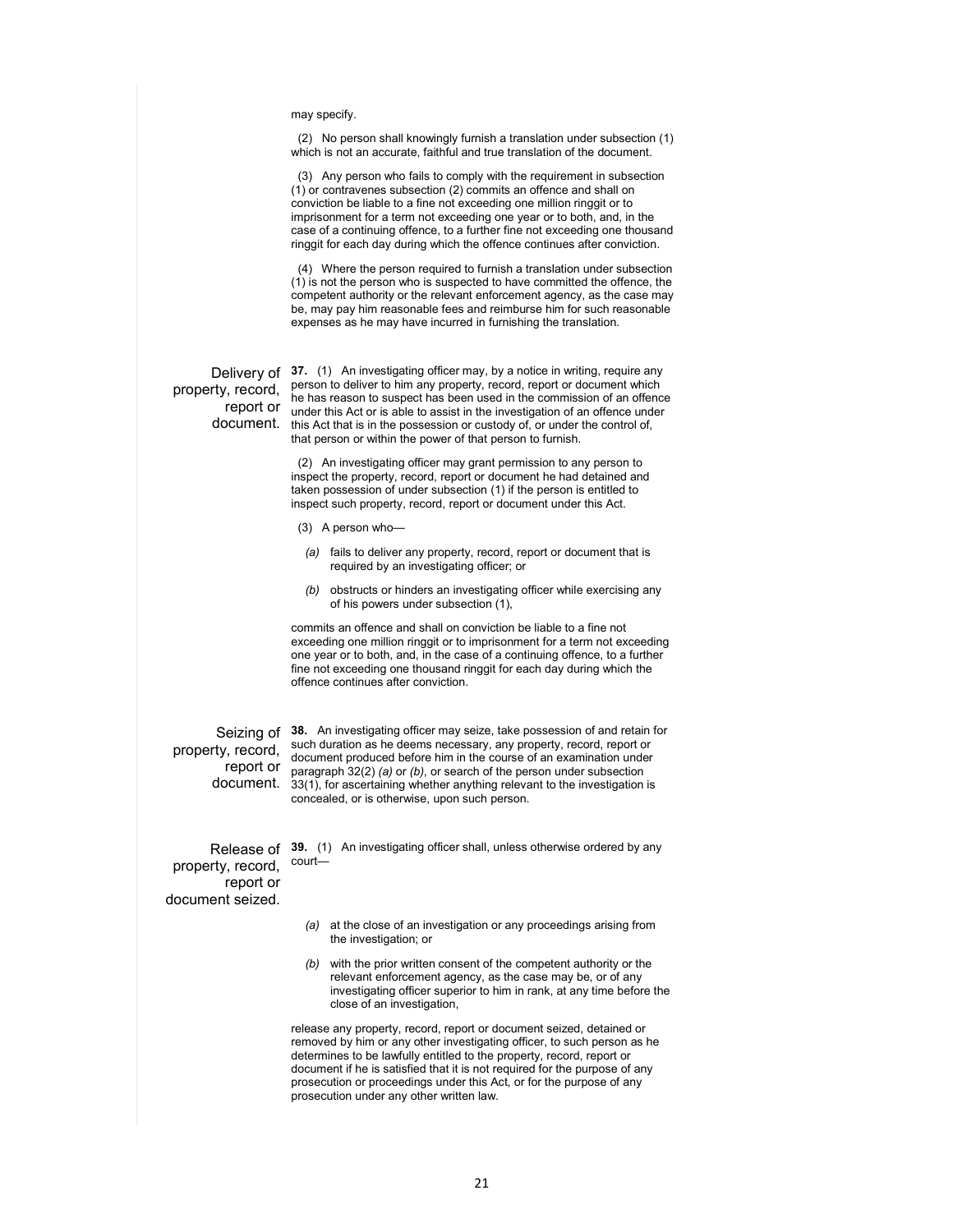|                                                                                                        | (2) The investigating officer effecting the release under subsection (1)<br>shall record in writing the circumstances of, and the reason for, such<br>release.                                                                                                                                                                                                                                                                                                                                                                                                                                                                                                                                 |            |
|--------------------------------------------------------------------------------------------------------|------------------------------------------------------------------------------------------------------------------------------------------------------------------------------------------------------------------------------------------------------------------------------------------------------------------------------------------------------------------------------------------------------------------------------------------------------------------------------------------------------------------------------------------------------------------------------------------------------------------------------------------------------------------------------------------------|------------|
| Act 593: s.413, s.414,<br>s.415. s.416.                                                                | (3) Where the investigating officer is unable to determine the person<br>who is lawfully entitled to the property, record, report or document or<br>where there is more than one claimant to the property, record, report or<br>document, or where the investigating officer is unable to locate the<br>person under subsection (1) who is lawfully entitled to the property,<br>record, report or document, the investigating officer shall report the matter<br>to a magistrate who shall then deal with the property, record, report or<br>document as provided for under subsections 413(ii), (iii) and (iv) and<br>sections 414, 415 and 416 of the Criminal Procedure Code [Act 593].    |            |
| Statement to be<br>admissible.                                                                         | 40. The record of an examination under paragraph 32(2) (a), any<br>property, record, report or document produced under paragraph 32(2) (b)<br>or any statement under paragraph 32(2) (c) shall, notwithstanding any<br>written law or rule of law to the contrary, be admissible as evidence in any<br>proceedings in any court for, or in relation to, an offence or any other<br>matter under this Act or any offence under any other written law,<br>regardless whether such proceedings are against the person who was<br>examined, or who produced the property, record, report or document, or<br>who made the written statement on oath or affirmation, or against any<br>other person. |            |
| Investigating<br>officer may arrest<br>without warrant.                                                | 41. An investigating officer appointed under section 30 may arrest<br>without warrant a person whom he reasonably suspects to have<br>committed or to be committing any offence under this Act.                                                                                                                                                                                                                                                                                                                                                                                                                                                                                                |            |
| Arrested person<br>to be made over<br>to police officer.                                               | 42. An investigating officer, other than a police officer, making an arrest<br>under section 41 shall make over the person so arrested to the nearest<br>police officer or, in the absence of a police officer, take such person to the<br>nearest police station, and the person arrested shall be dealt with<br>according to the law relating to criminal procedure for the time being in<br>force as if he had been arrested by a police officer.                                                                                                                                                                                                                                           |            |
| Investigating<br>officer deemed to<br>be public servant<br>and public officer.<br>Act 574.<br>Act 593. | 43. An investigating officer shall be deemed to be a public servant for<br>the purposes of the Penal Code [Act 574], and to be a public officer for<br>the purposes of the Criminal Procedure Code.                                                                                                                                                                                                                                                                                                                                                                                                                                                                                            |            |
|                                                                                                        | <b>PART VI</b>                                                                                                                                                                                                                                                                                                                                                                                                                                                                                                                                                                                                                                                                                 |            |
|                                                                                                        | FREEZING, SEIZURE AND FORFEITURE                                                                                                                                                                                                                                                                                                                                                                                                                                                                                                                                                                                                                                                               |            |
| Freezing of<br>property.                                                                               | 44. (1) Subject to section 50, where an enforcement agency, having<br>the power to enforce the law under which a serious offence is committed,<br>has reasonable grounds to suspect that an offence under subsection 4(1)<br>or a terrorism financing offence has been, is being or is about to be<br>committed by any person, it may issue an order freezing any property of<br>that person or any terrorist property, as the case may be, wherever the<br>property may be, or in his possession, under his control or due from any<br>source to him.                                                                                                                                         | Act A1208. |
|                                                                                                        | (2) An order under subsection (1) may include-                                                                                                                                                                                                                                                                                                                                                                                                                                                                                                                                                                                                                                                 |            |
|                                                                                                        | (a) an order to direct that the property, or such part of the property as<br>is specified in the order, is not to be disposed of, or otherwise<br>dealt with, by any person, except in such manner and in such<br>circumstances, if any, as are specified in the order; and                                                                                                                                                                                                                                                                                                                                                                                                                    |            |
|                                                                                                        | an order to authorise any of its officers to take custody and control<br>(b)                                                                                                                                                                                                                                                                                                                                                                                                                                                                                                                                                                                                                   |            |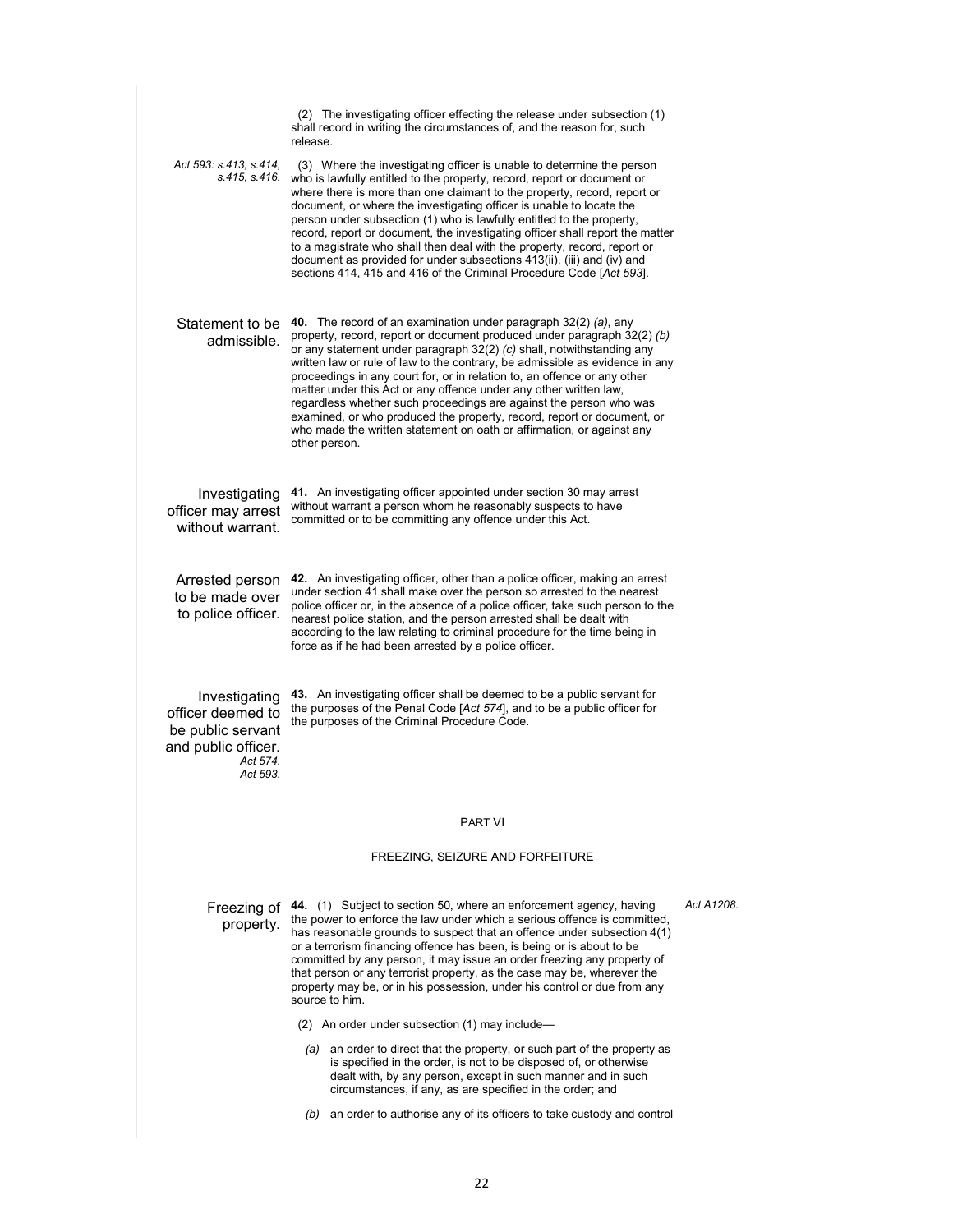of the property, or such part of the property as is specified in the order if the enforcement agency is satisfied that the circumstances so require.

 (3) The enforcement agency in making the order under subsection (1) may give directions to the person named or described in the order as to—

- *(a)* the duration of the order;
- *(b)* the disposal of that property, for the purpose of—
	- (i) determining any dispute as to the ownership of or other interest in the property or any part of it;
	- (ii) its proper administration during the period of the order;
	- (iii) the payment of debts incurred in good faith due to creditors prior to the order;
	- (iv) the payment of money to that person for the reasonable subsistence of that person and his family; or
	- (v) the payment of the costs of that person to defend criminal proceedings against him; or
- *(c)* the manner in which the property should be administered or dealt with.

 (4) An order made under subsection (1) may direct that the person named or described in the order shall—

- *(a)* be restrained, whether by himself or by his nominees, relatives, employees or agents, from selling, disposing of, charging, pledging, transferring or otherwise dealing with or dissipating his property;
- *(b)* not remove from or send out of Malaysia any of his money or property; and
- *(c)* not leave or be permitted to leave Malaysia and shall surrender any travel documents to the Director–General of Immigration within one week of the publication of the order.

 (5) An order made under subsection (1) shall cease to have effect after ninety days from the date of the order, if the person against whom the order was made has not been charged with an offence under this Act or a terrorism financing offence, as the case may be.

 (6) An enforcement agency shall not be liable for any damages or cost arising directly or indirectly from the making of an order under this section unless it can be proved that the order under subsection (1) was not made in good faith.

 (7) Where an enforcement agency directs that frozen property be administered or dealt with, the person charged with the administration of the property shall not be liable for any loss or damage to the property or for the cost of proceedings taken to establish a claim to the property or to an interest in the property unless the court before which the claim is made finds that the person charged with the administration of the property has been negligent in respect of the administration of the property.

*Act A1208.* 

## movable property.

Seizure of **45.** (1) In the course of an investigation into an offence under subsection 4(1) or a terrorism financing offence, an investigating officer may, upon obtaining approval from an investigating officer senior in rank to him, seize any movable property which he has reasonable grounds to suspect to be the subject–matter of such offence or evidence relating to such offence or to be terrorist property.

> (2) A list of all movable property seized pursuant to subsection (1) and of the places in which they are respectively found shall be prepared by the investigating officer effecting the seizure and signed by him.

 (3) A copy of the list referred to in subsection (2) shall be served as soon as possible on the owner of such property or on the person from whom the property was seized.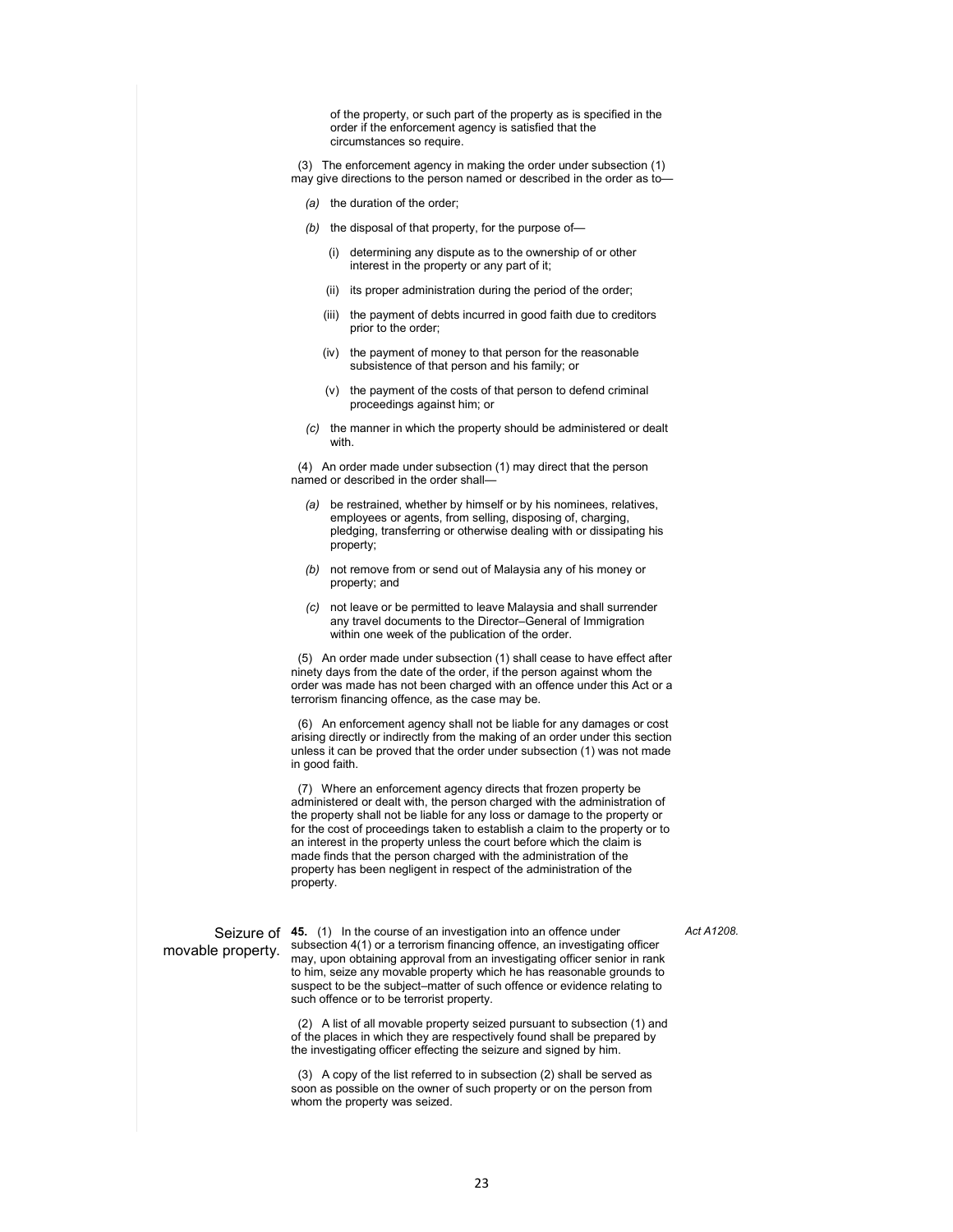(4) This section shall not apply to any movable property liable to seizure under subsection (2) which is in the possession, custody or control of a financial institution.

relating to seizure of movable

Further provisions **46.** (1) Where any movable property is seized under this Act, the property. investigating officer may determine. seizure shall be effected by removing the movable property from the possession, custody or control of the person from whom it is seized and placing it under the custody of such person, and at such place, as the

> (2) Where it is not practicable, or it is otherwise not desirable, to remove any property under subsection (1), the investigating officer may leave it at the premises in which it is seized under the custody of such person as he may determine for the purpose.

 (3) Notwithstanding subsection (1), when any movable property, including any movable property referred to in subsection (6), has been seized under this Act, an investigating officer, other than the investigating officer who effected the seizure, upon obtaining approval from an investigating officer senior in rank to him, may—

- *(a)* temporarily return the movable property to its owner, or to the person from whose possession, custody or control it was seized, or to such person as may be entitled to it, subject to such terms and conditions as may be imposed, and subject in any case, to sufficient security being furnished to ensure that the movable property shall be surrendered on demand being made by the investigating officer who authorised the release and that such terms and conditions, if any, shall be complied with; or
- *(b)* return the movable property to the owner, or to the person from whose possession, custody or control it was seized, or to such person as may be entitled to the movable property, with liberty for the person to whom the movable property is so returned to dispose of the movable property, such return being subject to security being furnished in an amount which is not less than an amount which represents the open market value of that property on the date on which it is so returned.

 (4) Where any person to whom movable property is temporarily returned under paragraph (3) *(a)* fails to surrender the movable property on demand or comply with any term or condition imposed under that paragraph—

- *(a)* the security furnished in respect of such movable property shall be forfeited; and
- *(b)* that person commits an offence and shall on conviction be liable to a fine of not less than two times the amount of the security furnished by him or to imprisonment for a term not exceeding two years or to both, and, in the case of a continuing offence, to a further fine not exceeding one thousand ringgit for each day during which the offence continues after conviction.

 (5) Where an order of forfeiture is made by the court in respect of movable property returned under paragraph (3) *(b)*, such forfeiture shall be effected by forfeiting the security furnished by the person to whom the property was returned.

 (6) When any movable property seized under this Act consists of money, shares, securities, stocks, debentures or any chose–in–action in the possession or under the custody or control of any person other than the person against whom the prosecution is intended to be taken, the seizure shall be effected by an investigating officer serving an order on such person—

- *(a)* prohibiting him from using, transferring, or dealing with such property; or
- *(b)* requiring him to surrender the property to an investigating officer in the manner and within the time specified in the order.

 (7) Where any movable property seized is liable to speedy decay or deterioration, or is property which cannot be maintained without difficulty, or which is not practicable to maintain, and which cannot be dealt with under subsection (3), an investigating officer may sell or cause the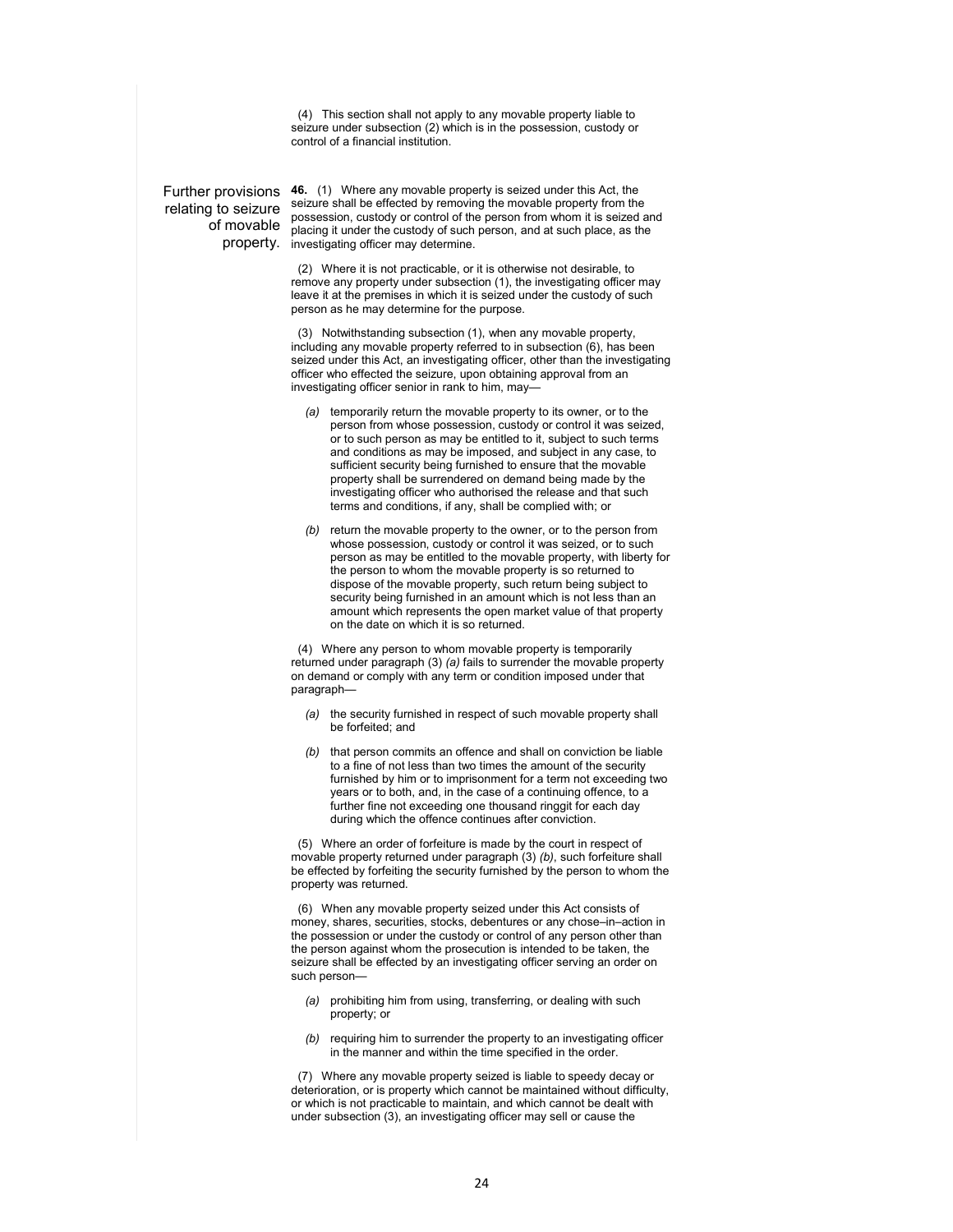|                                                                       | Act. | property to be sold and shall hold the proceeds of the sale, after<br>deducting the costs and expenses of the maintenance and sale of the<br>movable property, to abide by the result of any proceedings under this                                                                                                                                                                                                                                                                                                                                                                     |            |
|-----------------------------------------------------------------------|------|-----------------------------------------------------------------------------------------------------------------------------------------------------------------------------------------------------------------------------------------------------------------------------------------------------------------------------------------------------------------------------------------------------------------------------------------------------------------------------------------------------------------------------------------------------------------------------------------|------------|
| Advocates and<br>solicitors to<br>disclose<br>information.            |      | 47. (1) Notwithstanding any other law, a Judge of the High Court may,<br>on application being made to him in relation to an investigation into any<br>offence under subsection 4(1) or a terrorism financing offence, order an<br>advocate and solicitor to disclose information available to him in respect<br>of any transaction or dealing relating to any property which is liable to<br>seizure under this Act.                                                                                                                                                                    | Act A1208. |
|                                                                       |      | (2) Nothing in subsection (1) shall require an advocate and solicitor to<br>comply with any order under that subsection to the extent that such<br>compliance would disclose any privileged information or communication<br>which came to his knowledge for the purpose of any pending<br>proceedings.                                                                                                                                                                                                                                                                                  |            |
| Investigation<br>powers in relation<br>to a financial<br>institution. |      | 48. (1) Notwithstanding the provisions of any other written law or any<br>rule of law, the Public Prosecutor, if he is satisfied that it is necessary for<br>the purpose of any investigation into an offence under subsection 4(1) or<br>a terrorism financing offence, may authorise in writing an investigating<br>officer to exercise in relation to any financial institution specified in the<br>authorisation all the powers of investigation set out in Part V and in<br>subsection (2).                                                                                        | Act A1208. |
|                                                                       |      | (2) An investigating officer authorised under subsection (1) may, in<br>relation to the financial institution in respect of which he is so<br>authorised-                                                                                                                                                                                                                                                                                                                                                                                                                               |            |
|                                                                       | (a)  | inspect and take copies of any book, record, report or document<br>belonging to or in the possession, custody or control of the<br>financial institution;                                                                                                                                                                                                                                                                                                                                                                                                                               |            |
|                                                                       |      | (b) inspect and take copies of any share account, purchase account,<br>expense account or any other account of any person kept in the<br>financial institution;                                                                                                                                                                                                                                                                                                                                                                                                                         |            |
|                                                                       |      | (c) inspect the contents of any safe deposit box in the financial<br>institution; or                                                                                                                                                                                                                                                                                                                                                                                                                                                                                                    |            |
|                                                                       |      | $(d)$ request for any other information relating to any record, report,<br>document, account or article referred to in paragraphs (a), (b) and<br>$(c)$ .                                                                                                                                                                                                                                                                                                                                                                                                                               |            |
|                                                                       |      | (3) Notwithstanding anything in subsection (2), an investigating officer<br>authorised under subsection (1) may take possession of any account,<br>book, record, report, document, title, securities or cash to which he has<br>access under that subsection where in his opinion-                                                                                                                                                                                                                                                                                                      |            |
|                                                                       |      | (a) the inspection of them, the copying of them, or the taking of<br>extracts from them, cannot reasonably be undertaken without<br>taking possession of them;                                                                                                                                                                                                                                                                                                                                                                                                                          |            |
|                                                                       |      | (b) they may be interfered with or destroyed unless he takes<br>possession of them; or                                                                                                                                                                                                                                                                                                                                                                                                                                                                                                  |            |
|                                                                       |      | (c) they may be needed as evidence in any prosecution for an<br>offence under subsection 4(1), a terrorism financing offence or an<br>offence under any other written law.                                                                                                                                                                                                                                                                                                                                                                                                              |            |
|                                                                       |      | (4) Any person who wilfully fails or refuses to disclose any information<br>or to produce any account, book, record, report, document or article<br>under subsection (2) to the investigating officer authorised under<br>subsection (1) commits an offence and shall on conviction be liable to a<br>fine not exceeding one million ringgit or to imprisonment for a term not<br>exceeding one year or to both, and, in the case of a continuing offence, to<br>a further fine not exceeding one thousand ringgit for each day during<br>which the offence continues after conviction. |            |
|                                                                       |      | (5) Where any person discloses any information or produces any                                                                                                                                                                                                                                                                                                                                                                                                                                                                                                                          |            |

 (5) Where any person discloses any information or produces any account, book, record, report, document or article to an investigating officer authorised under subsection (1), neither the first–mentioned person nor any other person on whose behalf or direction or as whose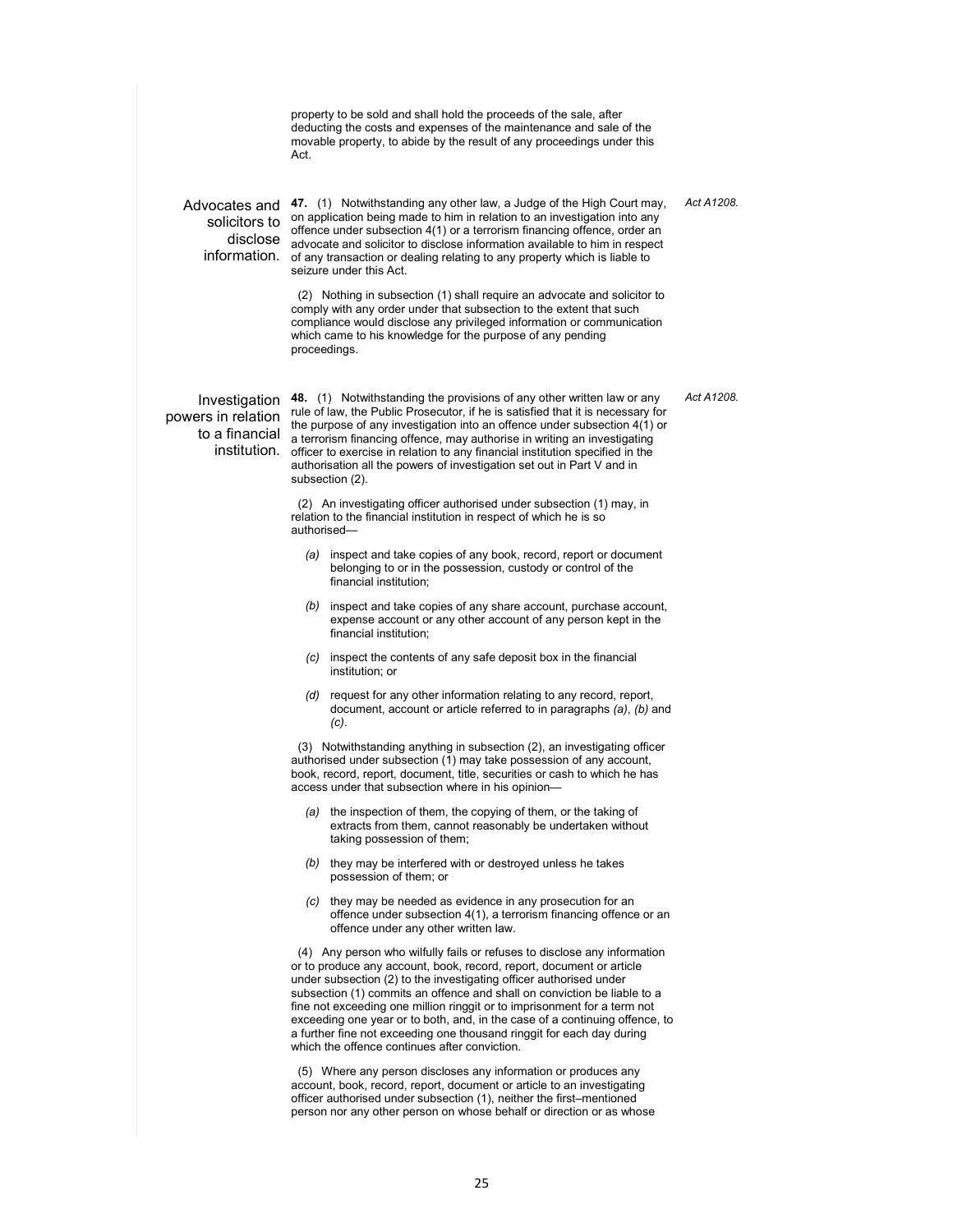agent or officer the first–mentioned person may be acting shall, on account of such disclosure or production, be liable to any prosecution for any offence under any law, or to any proceedings or claim by any person under any law, or under any contract, agreement or arrangement, or otherwise.

*Act A1208.* 

Prosecutor's information. notice—

Public **49.** (1) Notwithstanding any law or rule of law to the contrary, the powers to obtain  $\frac{1}{4(1)}$  or a terrorism financing offence has been committed, may by written Public Prosecutor, if he has reasonable grounds to believe, based on the investigation carried out under this Act, that an offence under subsection

- *(a)* require any person suspected of having committed such offence;
- *(b)* any relative or associate of the person referred to in paragraph *(a)*; or
- *(c)* any other person whom the Public Prosecutor has reasonable grounds to believe is able to assist in the investigation,

to furnish a statement in writing on oath or affirmation—

- *(aa)* identifying every property, whether movable or immovable, whether in or outside Malaysia, belonging to him or in his possession, or in which he has any interest, whether legal or equitable, and specifying the date on which each of the properties so identified was acquired and the manner in which it was acquired, whether by way of any dealing, bequest, devise, inheritance, or any other manner;
- *(bb)* identifying every property sent out of Malaysia by him or on his behalf during such period as may be specified in the notice;
- *(cc)* setting out the estimated value and location of each of the properties identified under subparagraphs *(aa)* and *(bb)*, and if any of such properties cannot be located, the reason for it;
- *(dd)* stating in respect of each of the properties identified under subparagraphs *(aa)* and *(bb)* whether the property is held by him or by any other person on his behalf, whether it has been transferred, sold to, or kept with any person, whether it has been diminished in value since its acquisition by him, and whether it has been commingled with other property which cannot be separated or divided without difficulty;
- *(ee)* setting out all other information relating to his property, business, travel, or other activities as may be specified in the notice; and
- *(ff)* setting out all his sources of income, earnings or property.

 (2) An officer of any financial institution, or any person who is in any manner or to any extent responsible for the management and control of the affairs of any financial institution, shall furnish a copy of all accounts, books, records, reports or documents relating to any person to whom a notice may be issued under subsection (1).

 (3) Every person to whom a notice is sent by the Public Prosecutor under subsection (1) shall, notwithstanding any law or rule of law to the contrary, comply with the terms of the notice within such time as may be specified in the notice, and any person who wilfully neglects or fails to comply with the terms of the notice commits an offence and shall on conviction be liable to a fine not exceeding one million ringgit or to imprisonment for a term not exceeding one year or to both, and, in the case of a continuing offence, to a further fine not exceeding one thousand ringgit for each day during which the offence continues after conviction.

 (4) Every person to whom a notice or direction is sent by the Public Prosecutor under this section shall be legally bound to state the truth and shall disclose all information which is within his knowledge, or which is available to him, or which is capable of being obtained by him.

 (5) Where any person discloses any information or produces any accounts, books, records, reports or documents in response to a notice under subsection (1), such person, his agent or employee, or any other person acting on his behalf or under his direction, shall not, by reason only of such disclosure or production, be liable to prosecution for any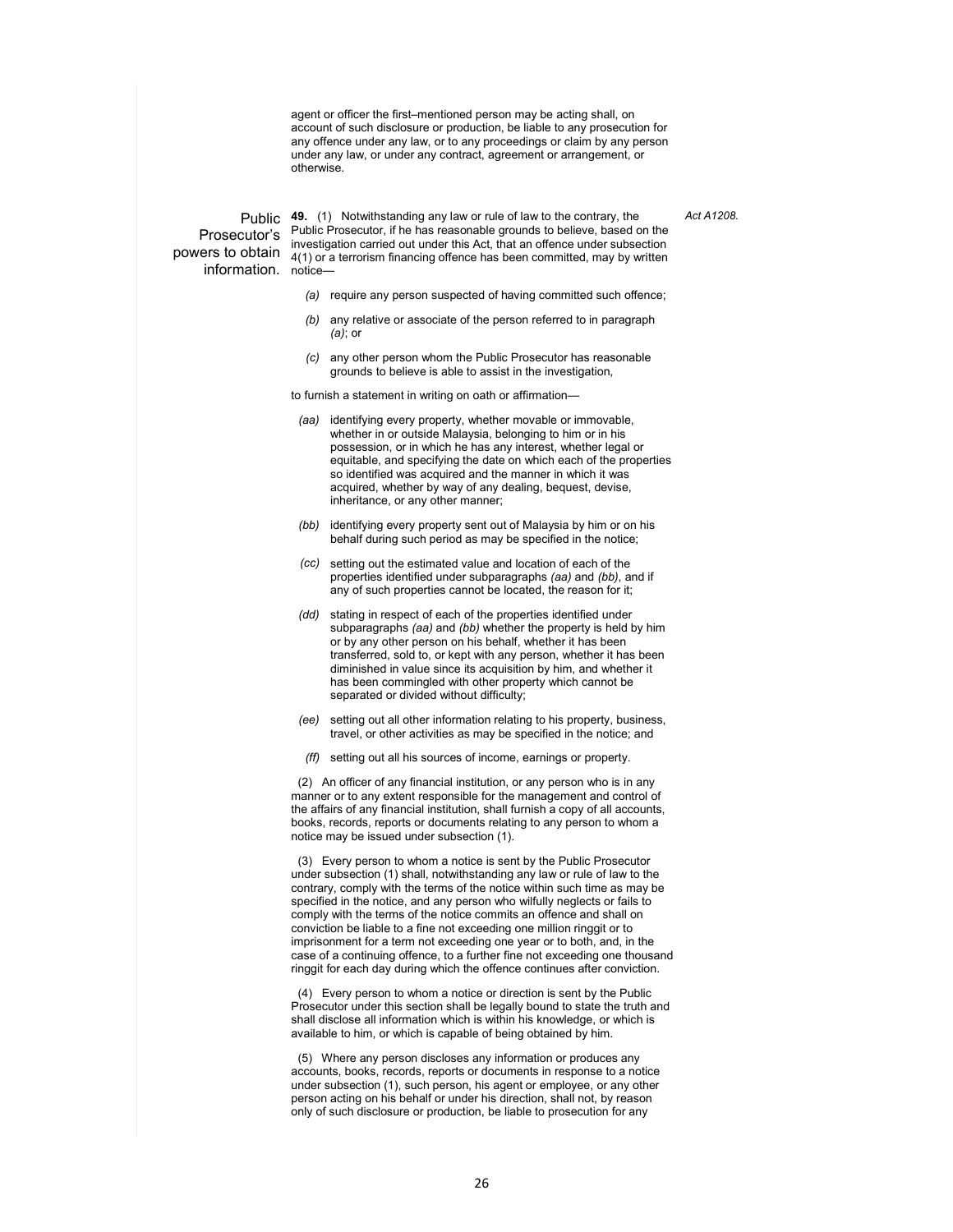offence under any law, or to any proceedings or claim by any person under any law or under any contract, agreement or arrangement, or otherwise.

 (6) Subsection (5) shall not bar, prevent or prohibit the institution of any prosecution for any offence as provided by this section or the giving of false information in relation to any statement on oath or affirmation furnished to the Public Prosecutor pursuant to this section.

movable property

Seizure of 50. (1) Where the Public Prosecutor is satisfied on information given to Act A1208. in financial an offence under subsection 4(1) or a terrorism financing offence or institution. evidence in relation to the commission of such offence or which is him by an investigating officer that any movable property, including any monetary instrument or any accretion to it, which is the subject–matter of terrorist property, is in the possession, custody or control of a financial institution, he may, notwithstanding any other law or rule of law, after consultation with Bank Negara Malaysia, the Securities Commission or the Labuan Offshore Financial Services Authority, as the case may be, by order direct the financial institution not to part with, deal in, or otherwise dispose of such property or any part of it until the order is revoked or varied.

> (2) A financial institution or any agent or employee of a financial institution shall not, on account of complying with an order of the Public Prosecutor under subsection (1), be liable to any prosecution under any law or to any proceedings or claim by any person under any law or under any contract, agreement, or arrangement, or otherwise.

 (3) Any person who fails to comply with an order of the Public Prosecutor under subsection (1) commits an offence and shall on conviction be liable to a fine not exceeding two times the amount which was parted with, dealt in or otherwise disposed of in contravention of the Public Prosecutor's order or one million ringgit, whichever is the higher, or to imprisonment for a term not exceeding one year or to both, and, in the case of a continuing offence, to a further fine not exceeding one thousand ringgit for each day during which the offence continues after conviction.

 (4) In this section, "monetary instrument" includes the domestic currency or any foreign currency, travellers' cheque, personal cheque, bank cheque, money order, investment security or negotiable instrument in bearer form or otherwise in such form that title to it passes upon delivery or upon delivery and endorsement.

immovable property.

Seizure of 51. (1) Where the Public Prosecutor is satisfied on information given to Act A1208. him by an investigating officer that any immovable property is the subject–matter of an offence under subsection 4(1) or a terrorism financing offence or evidence of the commission of such offence or is terrorist property, such property may be seized, and the seizure shall be effected—

- *(a)* by the issue of a Notice of Seizure by the Public Prosecutor setting out the particulars of the immovable property which is seized in so far as such particulars are within his knowledge, and prohibiting all dealings in such immovable property;
- *(b)* by publishing a copy of such Notice in two newspapers circulating in Malaysia, one of which shall be in the national language and the other in the English language; and
- *(c)* by serving a copy of such Notice on the Land Administrator or the Registrar of Titles, as the case may be, in Peninsular Malaysia, or on the Registrar of Titles or Collector of Land Revenue, as the case may be, in Sabah, or on the Director of Lands and Surveys or the Registrar responsible for land titles, as the case may be, in Sarawak, of the area in which the immovable property is situated.

 (2) The Land Administrator, the Collector of Land Revenue, the Director of Lands and Surveys, the Registrar of Titles or the Registrar responsible for land titles, as the case may be, referred to in subsection (1) shall immediately upon being served with a Notice of Seizure under that subsection endorse the terms of the Notice of Seizure on the document of title in respect of the immovable property in the Register at his office.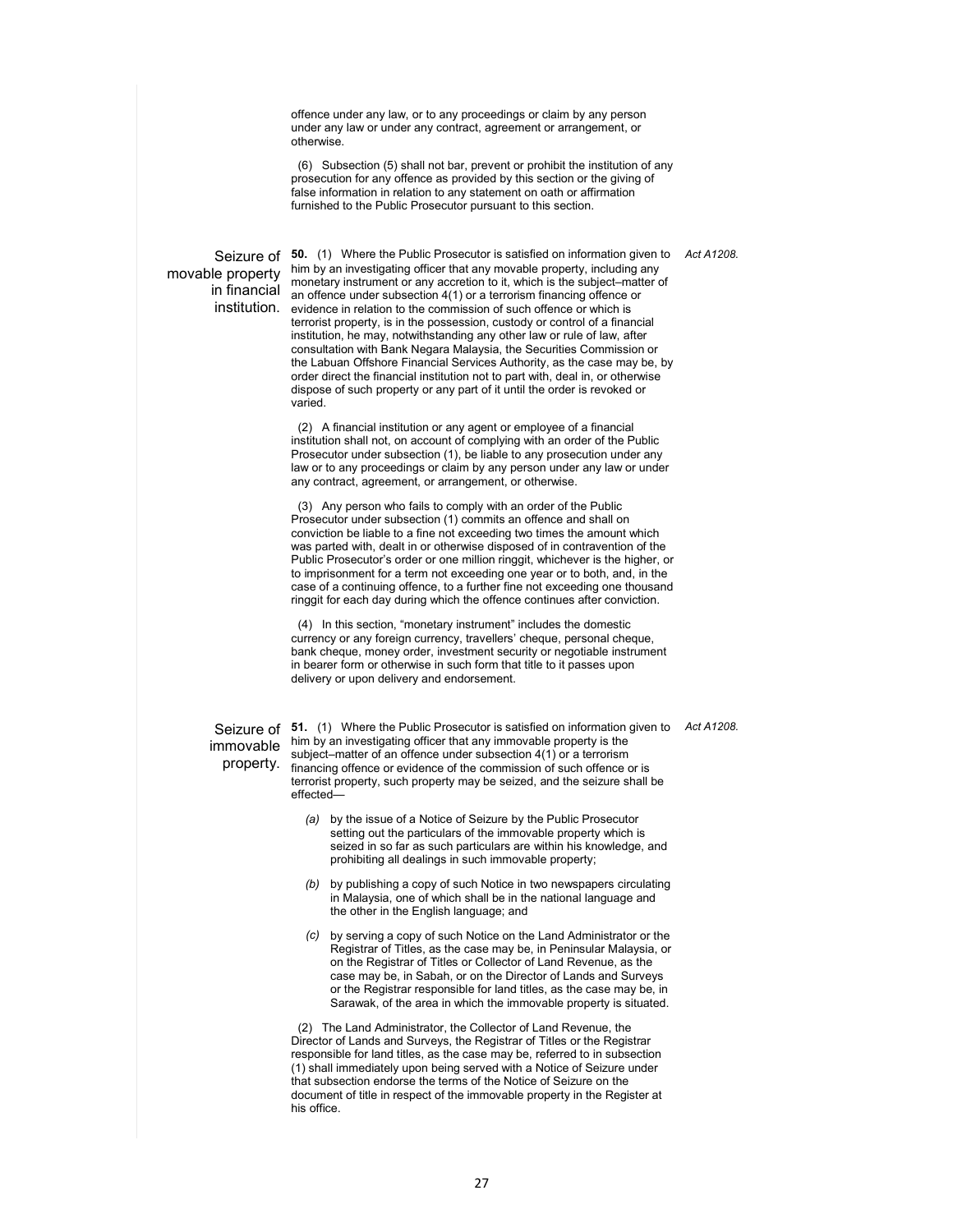(3) Where an endorsement of a Notice of Seizure has been made under subsection (2), the Notice shall have the effect of prohibiting all dealings in respect of the immovable property, and after such endorsement has been made no dealing in respect of the immovable property shall be registered, regardless whether it was effected before or after the issue of such Notice or the making of such endorsement.

 (4) Subsection (3) shall not apply to a dealing effected by an officer of a public body in his capacity as such officer, or otherwise by or on behalf of the Federal Government of Malaysia or the Government of a State, or a local authority or other statutory authority.

 (5) Any person who contravenes subsection (2) or (3) or does any act which results in, or causes, a contravention of subsection (2) or (3) commits an offence and shall on conviction be liable to a fine not exceeding twice the value of the property in respect of which the Public Prosecutor's order had been contravened, or one million ringgit, whichever is the higher, or to imprisonment for a term not exceeding one year or to both, and, in the case of a continuing offence, to a further fine not exceeding one thousand ringgit for each day during which the offence continues after conviction.

 (6) Where a Notice of Seizure has been issued under subsection (1), a registered proprietor of the immovable property which is seized under such Notice, or any other person having any interest in such immovable property, who has knowledge of such Notice, and who knowingly enters into any agreement with any person to sell, transfer, or otherwise dispose of or deal with, the whole or any part of such immovable property, commits an offence and shall on conviction be liable to a fine not exceeding twice the value of such property, or one million ringgit, whichever is the higher, or to imprisonment for a term not exceeding one year or to both, and, in the case of a continuing offence, to a further fine not exceeding one thousand ringgit for each day during which the offence continues after conviction.

relating to seizure of a business.

Special provisions **52.** (1) Where an enforcement agency has reason to believe that any business—

> *(a)* is being carried on by or on behalf of any person against whom prosecution for an offence under subsection 4(1) or a terrorism financing offence is intended to be commenced;

*Act A1208.* 

- *(b)* is being carried on by or on behalf of a relative or an associate of such person;
- is a business in which such person, or a relative or associate of his, has an interest which amounts to or carries a right to not less than thirty per centum of the entire business; or
- *(d)* is a business over which such person or his relative or associate has management or effective control, either individually or together,

the enforcement agency may seize the business in the manner provided under this Part or by an order in writing—

- *(aa)* direct the extent and manner in which the business may be carried on;
- *(bb)* specify any person to supervise, direct or control the business, including its accounts, or to carry on the business or such part of it as may be specified;
- *(cc)* direct that all or any proportion of the proceeds or profits of the business be paid to the Accountant–General and retained by him pending further directions in respect of it by the enforcement agency;
- *(dd)* prohibit any director, officer or employee or any other person from being in any manner involved in the business with effect from the date of the letter of prohibition; or
- *(ee)* direct that the premises where the business was carried on to be closed and, if necessary or expedient, placed under guard or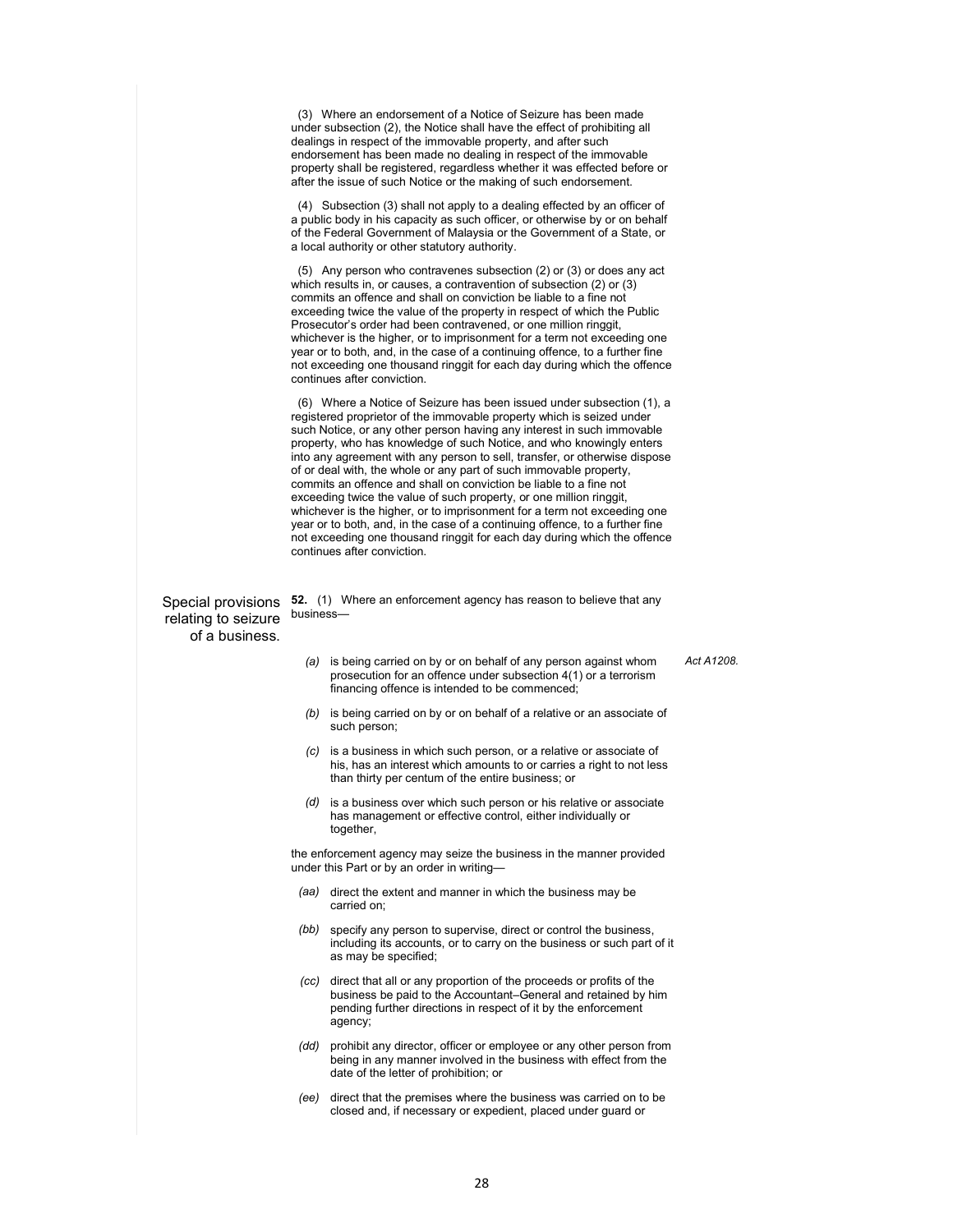#### custody.

 (2) Where an order is made by an enforcement agency under subsection (1), it may include in the order, or may subsequently give any further direction orally or in writing of an ancillary or consequential nature, or which may be necessary, for giving effect to, or for the carrying out of, the order.

 (3) An order under subsection (1) may at any time be varied or revoked by an enforcement agency and where it so varies or revokes the order, it may give any direction of an ancillary or consequential nature, or which may be necessary, for giving effect to, or for the carrying out of, such variation or revocation.

 (4) Subject to subsection (5), neither the Federal Government nor any person shall, in consequence of any order under subsection (1) be responsible for the payment of any money, dues, debts, liabilities or charges payable to any person in respect of the business, or in respect of any movable or immovable property owned, possessed, occupied or used, by any person in relation to the business.

 (5) Where a person is carrying on any activities of the business in pursuance of an order under subsection (1), he shall be responsible for the payment of the wages of such employees of the business as are engaged in performing any work in relation to those activities for the period during which such person carries on those activities and such wages shall be paid out of the profits derived from such activities or, if there are no such profits or if such profits are insufficient, from the assets and the properties of the business.

- (6) In this section—
- *(a)* "wages" means the wages payable under the contract of employment between the employee and the business;

*Act 125. (b)* "business" means any business registered under any written law providing for the registration of businesses and includes a corporation incorporated or registered under the Companies Act 1965 and an associate of that company as defined in section 3.

dealing with property outside Malaysia.

Prohibition of **53.** Where the Public Prosecutor is satisfied that any property is the subject–matter of an offence under subsection 4(1) or a terrorism financing offence or was used in the commission of the offence or is terrorist property, and such property is held or deposited outside Malaysia, he may make an application by way of an affidavit to a Judge of the High Court for an order prohibiting the person by whom the property is held or with whom it is deposited from dealing with the property.

property after seizure to be void.

Dealing with **54.** (1) Where any property has been seized under this Act, and so long as such seizure remains in force, any dealing effected by any person or between any persons in respect of such property, except any dealing effected under this Act by an officer of a public body in his capacity as such officer, or otherwise by or on behalf of the Federal Government, or the Government of a State, or a local authority or other statutory authority, shall be null and void, and shall not be registered or otherwise be given effect to by any person or authority.

> (2) Subsection (1) shall be in addition to and not in derogation of subsections 51(3) and (4).

 (3) For so long as a seizure of any property under this Act remains in force, no action, suit or other proceedings of a civil nature shall be instituted, or if it is pending immediately before such seizure, be maintained or continued in any court or before any other authority in respect of the property which has been so seized, and no attachment, execution or other similar process shall be commenced, or if any such process is pending immediately before such seizure, be maintained or continued, in respect of such property on account of any claim, judgement or decree, regardless whether such claim was made, or such judgement or decree was given, before or after such seizure was effected, except at the instance of the Federal Government or the Government of a State, or at the instance of a local authority or other statutory authority, or except with the prior consent in writing of the Public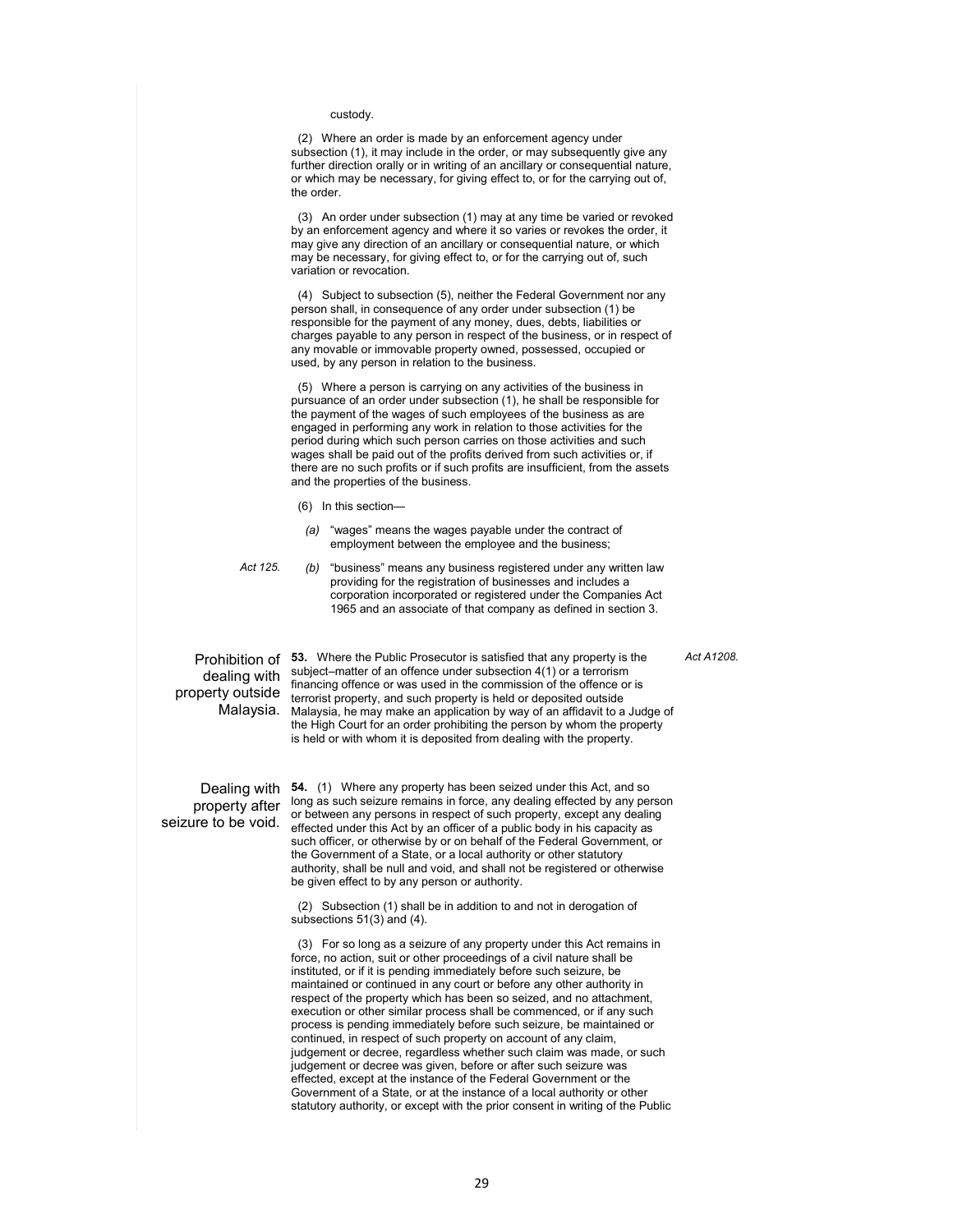**Prosecutor** 

Forfeiture of **55.** (1) Subject to section 61, in any prosecution for an offence under property upon subsection 4(1) or a terrorism financing offence, the court shall make an<br>property upon seder for the forfaiture of any preparty which is proved to be the subject. prosecution for an all matter of the offence or to have been used in the commission of the offence. offence or which is proved to be terrorist property where order for the forfeiture of any property which is proved to be the subject–

- *(a)* the offence is proved against the accused; or
- *(b)* the offence is not proved against the accused but the court is satisfied
	- that the accused is not the true and lawful owner of such property; and
	- (ii) that no other person is entitled to the property as a purchaser in good faith for valuable consideration.

 (2) Where the offence is proved against the accused but the property referred to in subsection (1) has been disposed of, or cannot be traced, the court shall order the accused to pay as a penalty a sum which is equivalent to, in the opinion of the court, the value of the property, and any such penalty shall be recoverable as a fine.

 (3) In determining whether the property is the subject–matter of an offence or has been used in the commission of an offence under subsection 4(1) or a terrorism financing offence or is terrorist property the court shall apply the standard of proof required in civil proceedings.

property where

Forfeiture of **56.** (1) Subject to section 61, where in respect of any property frozen or *Act A1208.*  there is no Prosecutor may, before the expiration of twelve months from the date of prosecution. the freeze or seizure, apply to a judge of the High Court for an order of seized under this Act there is no prosecution or conviction for an offence under subsection 4(1) or a terrorism financing offence, the Public forfeiture of that property if he is satisfied that such property had been obtained as a result of or in connection with an offence under subsection 4(1) or a terrorism financing offence, as the case may be, or is terrorist property.

> (2) The judge to whom an application is made under subsection (1) shall make an order for the forfeiture of the property if he is satisfied—

- that the property is the subject–matter of or was used in the commission of an offence under subsection 4(1) or a terrorism financing offence or is terrorist property; and
- *(b)* that there is no purchaser in good faith for valuable consideration in respect of the property.

 (3) Any property that has been seized and in respect of which no application is made under subsection (1) shall, at the expiration of twelve months from the date of its seizure, be released to the person from whom it was seized.

 (4) In determining whether or not the property has been obtained as a result of or in connection with an offence under subsection 4(1) or a terrorism financing offence or is terrorist property, the court shall apply the standard of proof required in civil proceedings.

Validity of freeze, seizure or sale.

**57.** Where the freeze, seizure or sale of any property has been effected under this Act, the validity of such freeze, seizure or sale, or other form of disposal of such property, or of any destruction of the property in accordance with the provisions of this Act, in consequence of such freeze, seizure or sale, shall not be affected by any objection to it relating to the manner in which the freeze, seizure or sale was effected, or the place at which it was effected, or the person from whom it was effected, or the person to whom any notice of the freeze, seizure or sale was given, or omitted to be given, or any failure to conform to any procedural provision of this Act or of any other written law in effecting the freeze, seizure or sale.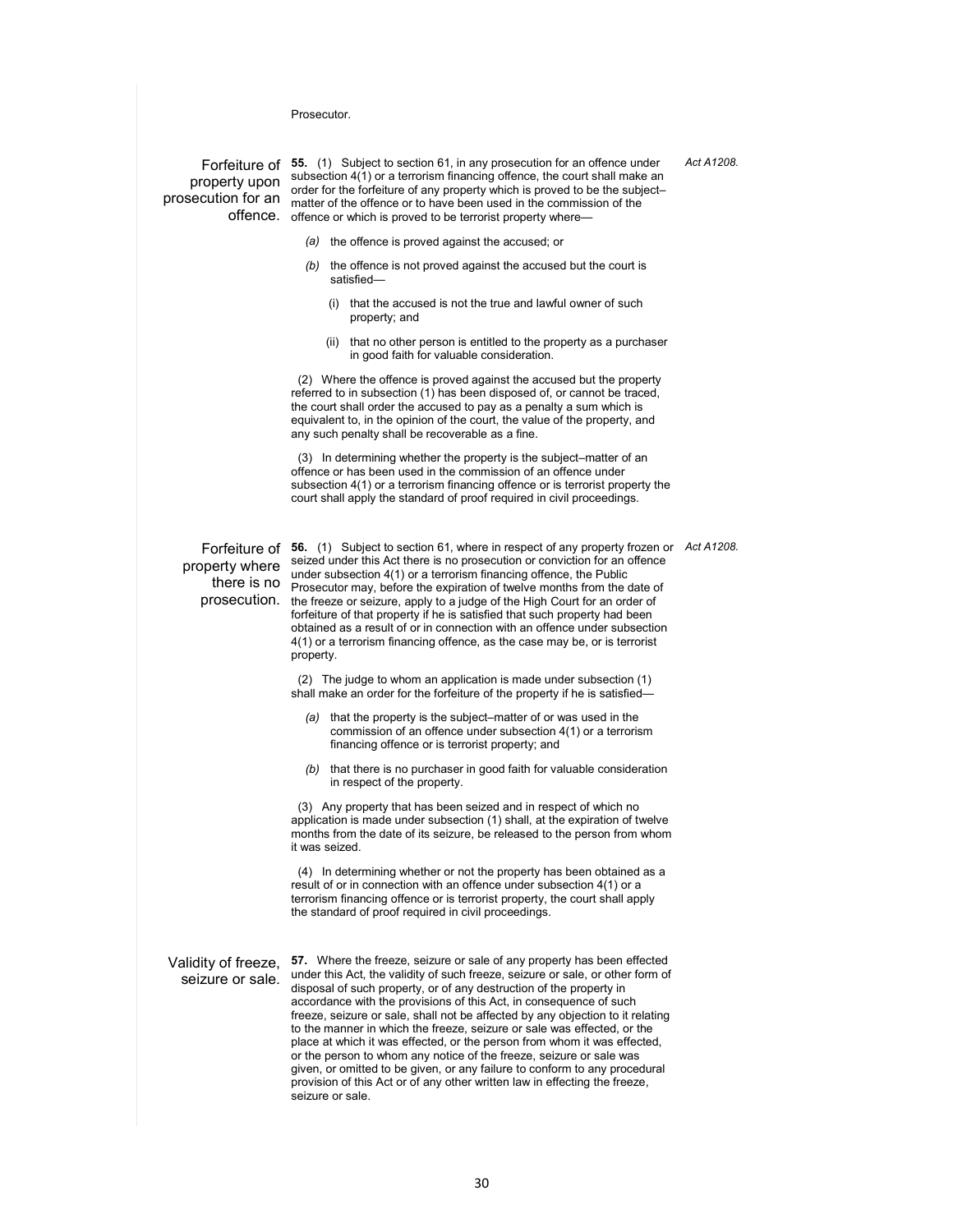Vesting of **58.** (1) Where any property is forfeited under this Act, the property shall forfeited property vest in the Government free from any right, interest or encumbrance of in the Federal purchaser in good faith for valuable consideration and which is not Government. otherwise null and void under any provision of this Act. any person except a right, interest or encumbrance which is held by a

> (2) Where any person who holds any encumbrance to which the property is subject claims that he holds the encumbrance as a purchaser in good faith for valuable consideration and that the encumbrance is not otherwise null and void under any provision of this Act, and the Federal Government disputes such claim, the Public Prosecutor may apply to the Sessions Court to determine the question and the court shall determine the question after giving an opportunity to be heard to the person holding the encumbrance and hearing the reply of the Public Prosecutor to any representations which may be made before that court by the person holding the encumbrance.

> (3) Where any property is vested in the Federal Government under subsection (1), the vesting shall take effect without any transfer, conveyance, deed or other instrument and where any registration of such vesting is required under any law, the authority empowered to effect the registration shall do so in the name of such public officer, authority, person or body as the Public Prosecutor may specify.

> (4) Where the property vested in the Federal Government under subsection (1) is immovable property, the vesting shall upon production to the Registrar of Titles or the Land Administrator, in Peninsular Malaysia, or to the Registrar of Titles or the Collector of Land Revenue, in Sabah or the Registrar of Titles or the Director of Lands and Surveys, as the case may be, in Sarawak of the order of the court forfeiting the immovable property, or in the case of property forfeited under subsection 55(1), a certificate of the Public Prosecutor certifying that it has been forfeited, be registered in the name of the Federal Lands Commissioner.

Pecuniary orders. **59.** (1) Upon application by an enforcement agency to a Sessions Court, a pecuniary penalty order may be made against a person from whom property is forfeited in respect of benefits derived by the person from the commission of an offence under subsection 4(1) or a terrorism financing offence or from terrorist property.

(2) Where—

- *(a)* an application is made to a court for an order under subsection (1) in respect of benefits derived by a person from the commission of an offence under subsection 4(1) or a terrorism financing offence or from terrorist property; and
- *(b)* the court is satisfied that the person derived benefits from the commission of that offence or from terrorist property,

the court may, if it considers it appropriate, assess in accordance with the manner prescribed by the Minister of Home Affairs by order published in the *Gazette*, the value of the benefits so derived and order that person to pay to the Federal Government a pecuniary penalty equal to the amount.

 (3) Where a forfeiture order has been made under sections 55 and 56 against any property that is proceeds of an offence under subsection 4(1) or a terrorism financing offence or of terrorist property, the pecuniary penalty to be paid under subsection (2) shall be reduced by an amount equal to the value of the property as at the time of making the order under subsection (2).

 (4) In determining whether or not any benefit is derived from an offence under subsection  $4(1)$  or a terrorism financing offence or from terrorist property the court shall apply the standard of proof required in civil proceedings.

## property seized.

Release of **60.** (1) Where property has been seized under this Act, an investigating officer other than the investigating officer who effected the seizure, may at any time before it is forfeited under this Act, release such property to such person as he determines to be lawfully entitled to the property if he is satisfied that such property is not liable to forfeiture under this Act or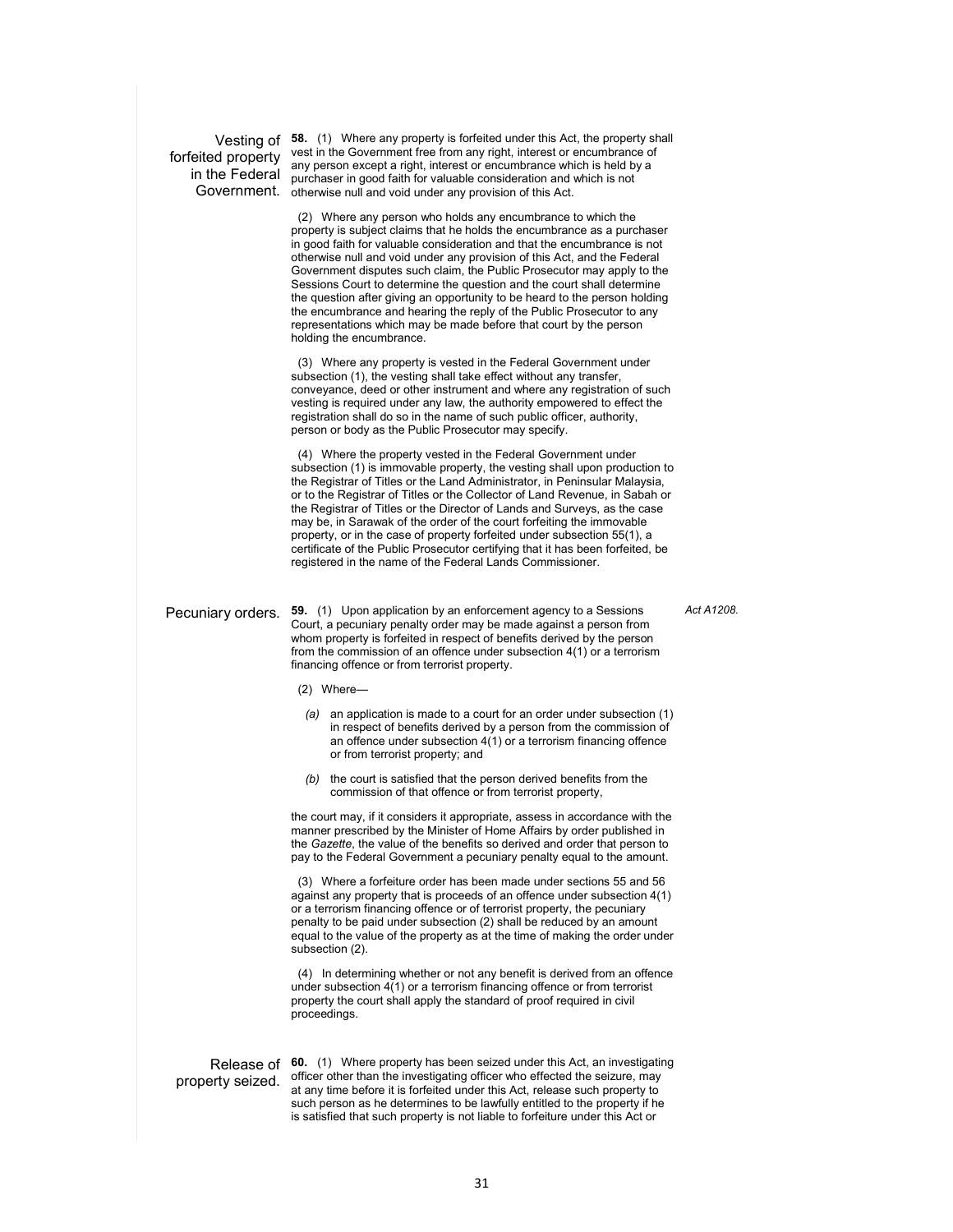|                                    | otherwise required for the purpose of any proceedings under the Act, or<br>for the purpose of any prosecution under any other law, and in such event<br>neither the officer effecting the seizure, nor the Federal Government, or<br>any person acting on behalf of the Federal Government, shall be liable to<br>any proceedings by any person if the seizure and release had been<br>effected in good faith. |            |
|------------------------------------|----------------------------------------------------------------------------------------------------------------------------------------------------------------------------------------------------------------------------------------------------------------------------------------------------------------------------------------------------------------------------------------------------------------|------------|
|                                    | (2) The officer effecting any release of any property under subsection<br>(1) shall make a record in writing in respect of such release, specifying in<br>the record in detail the circumstances of, and the reason for, such<br>release, and he shall send a copy of such record to the Public<br>Prosecutor.                                                                                                 |            |
| <i>Bona fide</i> third<br>parties. | 61. (1) The provisions in this Part shall apply without prejudice to the<br>rights of bona fide third parties.                                                                                                                                                                                                                                                                                                 |            |
|                                    | (2) The court making the order of forfeiture under section 55 or the<br>judge to whom an application is made under subsection 56(1) shall cause<br>to be published a notice in the Gazette calling upon any third party who<br>claims to have any interest in the property to attend before the court on<br>the date specified in the notice to show cause as to why the property shall<br>not be forfeited.   |            |
|                                    | (3) A third party's lack of good faith may be inferred, by the court or an<br>enforcement agency, from the objective circumstances of the case.                                                                                                                                                                                                                                                                |            |
|                                    | (4) The court or enforcement agency shall return the property to the<br>claimant when it is satisfied that-                                                                                                                                                                                                                                                                                                    |            |
|                                    | $(a)$ the claimant has a legitimate legal interest in the property;                                                                                                                                                                                                                                                                                                                                            |            |
|                                    | $(b)$ no participation, collusion or involvement with respect to the<br>offence under subsection 4(1) or a terrorism financing offence<br>which is the object of the proceedings can be imputed to the<br>claimant;                                                                                                                                                                                            | Act A1208. |
|                                    | (c) the claimant lacked knowledge and was not intentionally ignorant<br>of the illegal use of the property, or if he had knowledge, did not<br>freely consent to its illegal use;                                                                                                                                                                                                                              |            |
|                                    | (d) the claimant did not acquire any right in the property from a<br>person proceeded against under circumstances that give rise to a<br>reasonable inference that any right was transferred for the<br>purpose of avoiding the eventual subsequent forfeiture of the<br>property; and                                                                                                                         |            |
|                                    | $(e)$ the claimant did all that could reasonably be expected to prevent<br>the illegal use of the property.                                                                                                                                                                                                                                                                                                    |            |
| forfeited property.                | Disposition of 62. Whenever property that is not required to be destroyed and that is<br>not harmful to the public is forfeited under section 55 or 56, the court or<br>an enforcement agency may, in accordance with the law-                                                                                                                                                                                 |            |
|                                    | (a) retain it for official use, or transfer it to the Federal Government; or                                                                                                                                                                                                                                                                                                                                   |            |
|                                    | (b) sell it and transfer the proceeds from such sale to the Federal<br>Government.                                                                                                                                                                                                                                                                                                                             |            |
| person.                            | Absconded 63. (1) For the purposes of this Act, a person shall be treated as if he<br>had been convicted of a serious offence if the person absconds in<br>connection with a serious offence and any reference in this Part to the<br>defendant shall include a reference to such person.                                                                                                                      |            |
|                                    | (2) For the purposes of subsection (1), a person shall be treated as if<br>he had absconded in connection with a serious offence if, before or after<br>the commencement date-                                                                                                                                                                                                                                 |            |
|                                    | an investigation for a serious offence has been commenced<br>(a)<br>against the person; and                                                                                                                                                                                                                                                                                                                    |            |
|                                    | $(b)$ the person-                                                                                                                                                                                                                                                                                                                                                                                              |            |
|                                    |                                                                                                                                                                                                                                                                                                                                                                                                                |            |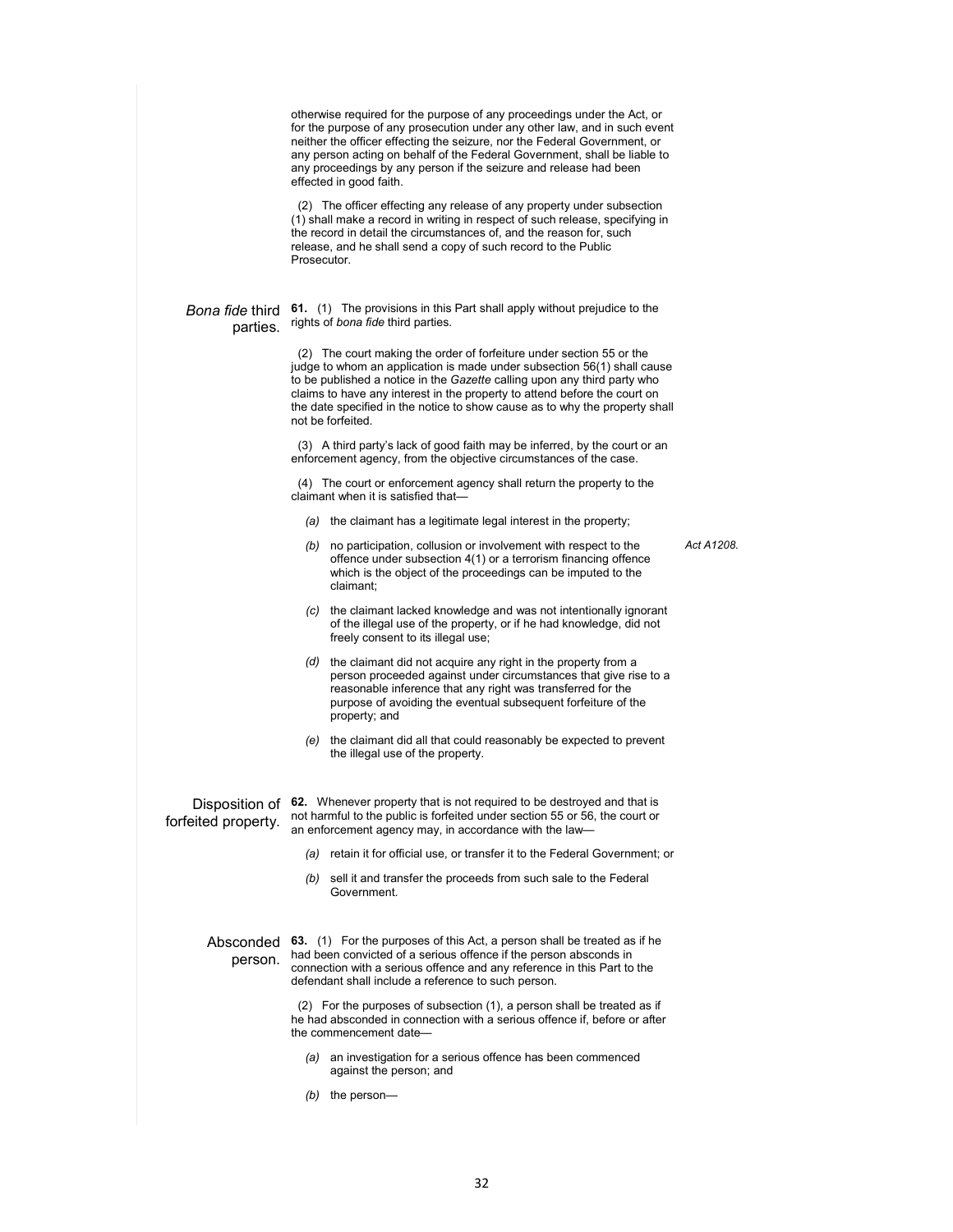|                                                    | (i) dies before proceedings in respect of the offence were<br>instituted, or if such proceedings were instituted, the person<br>dies before he is convicted of the offence; or                                                                                                                                                                                                             |            |
|----------------------------------------------------|--------------------------------------------------------------------------------------------------------------------------------------------------------------------------------------------------------------------------------------------------------------------------------------------------------------------------------------------------------------------------------------------|------------|
|                                                    | (ii) at the end of the period of six months from the date on which<br>the investigation referred to in paragraph (a) was commenced<br>against him, cannot be found, apprehended or extradited.                                                                                                                                                                                             |            |
| Forfeiture order<br>where person has<br>absconded. | 64. Where a person is, by reason of section 63, treated as if he had<br>been convicted of a serious offence, a court may make a forfeiture order<br>under this Part if the court is satisfied-                                                                                                                                                                                             |            |
|                                                    | (a) on the evidence adduced before it that, on the balance of<br>probabilities, the person has absconded; and                                                                                                                                                                                                                                                                              |            |
|                                                    | (b) having regard to all the evidence before the court, that such<br>evidence if unrebutted would warrant his conviction for the<br>offence.                                                                                                                                                                                                                                               |            |
| Effect of death on<br>proceedings.                 | 65. (1) Proceedings under section 64 shall be instituted or continued<br>against the personal representatives of a deceased defendant or, if there<br>are no personal representatives, such beneficiary of the estate of the<br>deceased defendant as may be specified by the court upon the<br>application of the Public Prosecutor.                                                      |            |
|                                                    | (2) Where the power conferred by this Act to make an order is to be<br>exercised in relation to a deceased defendant, the order shall be made<br>against the estate of the deceased defendant.                                                                                                                                                                                             |            |
|                                                    | (3) In this section, "deceased defendant" means a person who dies—                                                                                                                                                                                                                                                                                                                         |            |
|                                                    | (a) after an investigation into a serious offence has been commenced<br>against him; and                                                                                                                                                                                                                                                                                                   |            |
|                                                    | before proceedings in respect of the offence have been instituted,<br>(b)<br>or if such proceedings have been instituted, before he is convicted<br>of the offence.                                                                                                                                                                                                                        |            |
|                                                    | (4) In this section, a reference to property or interest in property shall<br>include a reference to income accruing from such property or interest.                                                                                                                                                                                                                                       |            |
| documents on<br>absconders.                        | Service of 66. Where any document is required under this Act to be served on a<br>person who cannot be found or who is outside Malaysia and cannot be<br>compelled to attend before a court in respect of proceedings under this<br>Act, the court may dispense with service of the document upon him and<br>the proceedings may be continued to their final conclusion in his<br>absence. |            |
|                                                    | PART VIA                                                                                                                                                                                                                                                                                                                                                                                   |            |
|                                                    | SUPPRESSION OF TERRORISM FINANCING OFFENCES AND<br>FREEZING. SEIZURE AND FORFEITURE OF TERRORIST PROPERTY                                                                                                                                                                                                                                                                                  |            |
| Interpretation in<br>relation to this<br>Part      | <b>66A.</b> (1) In this Part, unless the context otherwise requires—                                                                                                                                                                                                                                                                                                                       | Act A1208. |
|                                                    | "specified entity" means an entity in respect of which an order under<br>section 66B has been made, or is deemed by reason of the operation of<br>subsection 66C(2) to have been made, and is for the time being in force;                                                                                                                                                                 |            |
|                                                    | "terrorist act" has the same meaning as in section 130B of the Penal<br>Code:                                                                                                                                                                                                                                                                                                              |            |
|                                                    | "relevant regulatory or supervisory authority" includes Bank Negara<br>Malaysia, the Securities Commission and the Labuan Offshore Financial<br>Services Authority.                                                                                                                                                                                                                        |            |
|                                                    |                                                                                                                                                                                                                                                                                                                                                                                            |            |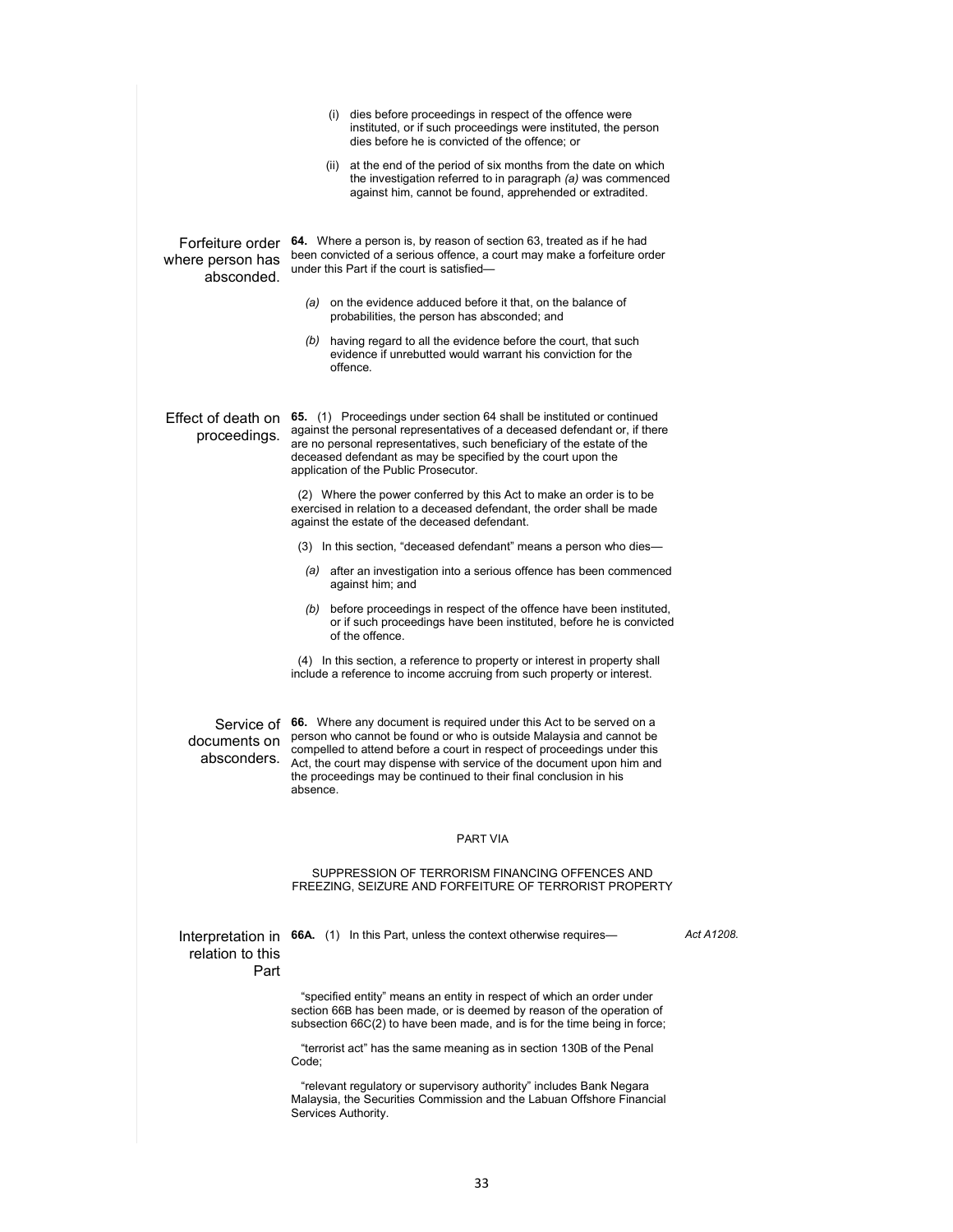specified entities given to him by a police officer that-

Declaration of **66B.** (1) Where the Minister of Home Affairs is satisfied on information *Act A1208.* 

- *(a)* an entity has knowingly committed, attempted to commit, participated in committing or facilitated the commission of, a terrorist act; or
- *(b)* an entity is knowingly acting on behalf of, at the direction of, or in association with, an entity referred to in paragraph *(a)*,

the Minister of Home Affairs may, by order published in the *Gazette*, declare the entity to be a specified entity.

 (2) In making an order under subsection (1), the Minister of Home Affairs may, for the purpose of facilitating the implementation of the order, consult with the relevant regulatory or supervisory authority or such other body or agency as the Minister of Home Affairs considers appropriate.

- (3) Where an order under subsection (1) has been made-
- *(a)* no citizen of Malaysia and no body corporate incorporated in Malaysia shall within or outside Malaysia knowingly provide or collect by any means, directly or indirectly, property with the intention that the property be used, or in the knowledge that the property is to be used, by a specified entity;
- *(b)* no citizen of Malaysia and no body corporate incorporated in Malaysia shall within or outside Malaysia knowingly—
	- (i) deal, directly or indirectly, in any property of a specified entity, including funds derived or generated from property owned or controlled directly or indirectly by that entity;
	- (ii) enter into or facilitate, directly or indirectly, any transaction related to a dealing referred to in subparagraph (i);
	- (iii) provide any financial or other related service in respect of the property referred to in subparagraph (i); or
	- (iv) make available any property or any financial or other related service, directly or indirectly, for the benefit of a specified entity;
- *(c)* no citizen of Malaysia and no body corporate incorporated in Malaysia shall within or outside Malaysia knowingly do anything that causes, assists or promotes, or is intended to cause, assist or promote, any activity prohibited by paragraph *(a)* or *(b)*;
- *(d)* every citizen of Malaysia and every body corporate incorporated in Malaysia shall disclose immediately to the Inspector General of Police—
	- (i) the existence of property in their possession or control that they have reason to believe is owned or controlled by or on behalf of a specified entity; and
	- (ii) information about a transaction or proposed transaction in respect of property referred to in subparagraph (i).

 (4) Any person who contravenes subsection (3) commits an offence and shall be liable on conviction to a fine not exceeding one million ringgit or to imprisonment for a term not exceeding one year or to both.

 (5) Where an order under subsection (1) has been made, all secured and unsecured rights and interests held by a person, other than a specified entity or his agent, in the frozen property are entitled to the same ranking as they would have been entitled to had the property not been frozen.

 (6) A specified entity may, within sixty days of publication of the order in the *Gazette*, make an application in writing to the Minister of Home Affairs for the revocation of the order made under subsection (1), or deemed under section 66C to have been made, in respect of that entity.

 (7) If, on an application made under subsection (6), the Minister of Home Affairs—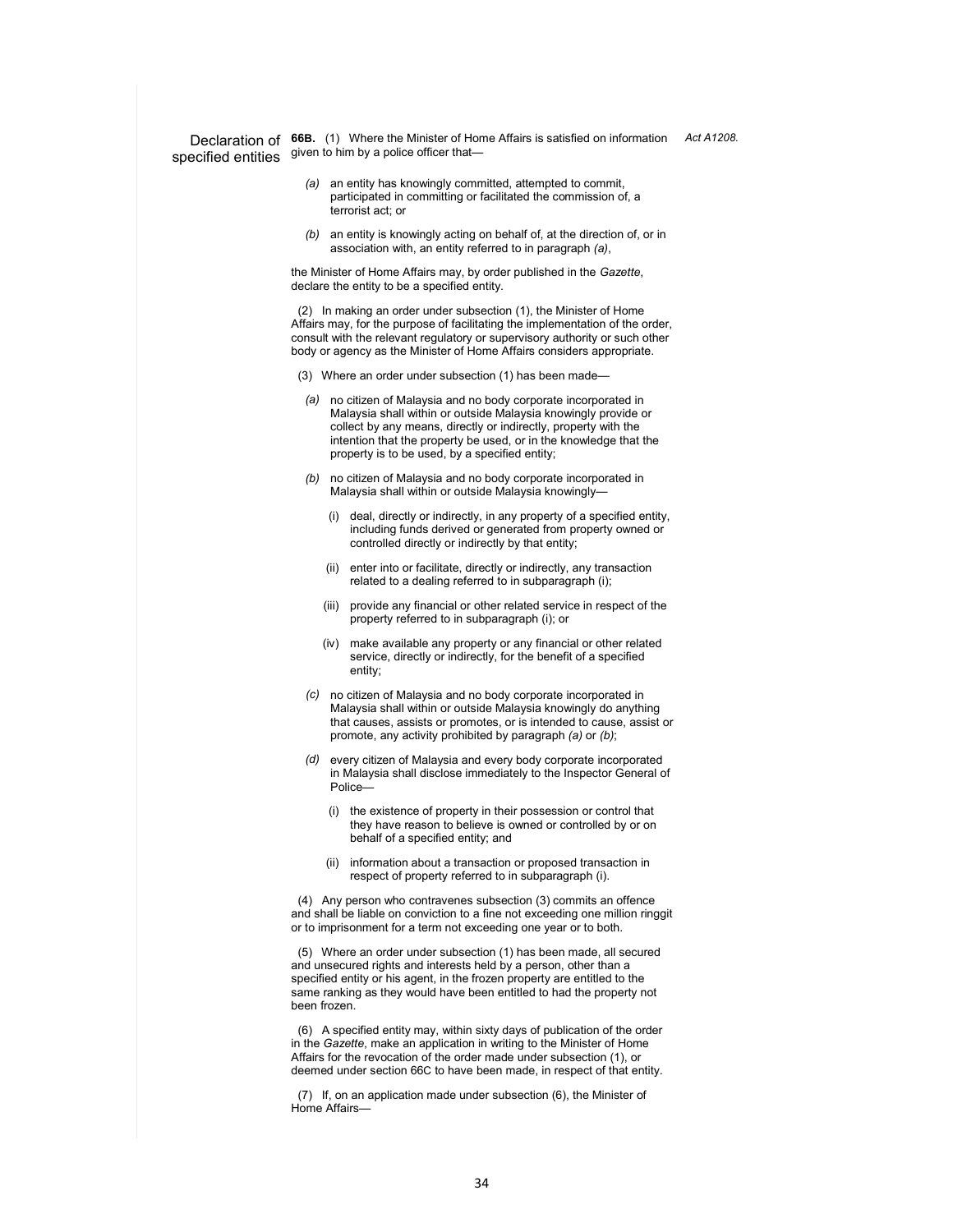- *(a)* decides that there are reasonable grounds for the revocation of the order, the Minister of Home Affairs shall revoke the order and publish an order of revocation in the *Gazette*; or
- *(b)* decides that there are no reasonable grounds for the revocation of the order, the Minister of Home Affairs shall refuse the application and shall, within sixty days of receipt of the application, inform the applicant of his decision.

 (8) The decision of the Minister of Home Affairs under subsection (7) shall be final.

 (9) Unless sooner revoked under paragraph (7)*(a)*, the Minister of Home Affairs shall review the orders made under subsection (1) every six months to determine whether there are still reasonable grounds, as set out in subsection (1), for any such order to continue to apply to a specified entity, and if the Minister of Home Affairs determines that there are no such reasonable grounds, he shall immediately revoke the order made under subsection (1) in respect of that specified entity.

 (10) An order under this section shall not apply to funds and other financial assets or economic resources or any part of such funds, assets or resources that have been determined by the Minister of Home Affairs to be—

- *(a)* necessary for basic expenses, including payments for foodstuffs, rent or mortgage, medicines and medical treatment, taxes, insurance premiums, and public utility charges, or exclusively for the payment of reasonable professional fees and reimbursement of incurred expenses associated with the provision of legal services, or fees or service charges for routine holding or maintenance of frozen funds or other financial assets or economic resources; or
- *(b)* necessary for extraordinary expenses approved by the Minister of Home Affairs,

and where such order has been made in relation to such funds, financial assets or economic resources or any part thereof, the Minister of Home Affairs may, subject to such terms and conditions as he considers appropriate, vary such order and authorize access to such funds, assets or resources.

 (11) Where an order under subsection (1) has been made, the Minister of Home Affairs shall direct the relevant regulatory or supervisory authority to issue such orders, directives or circulars to the institutions it regulates or supervises to facilitate the implementation of the order and the relevant regulatory or supervisory authority shall comply with such direction.

implementation of

Orders for **66C.** (1) Where the Security Council of the United Nations decides, in measures to give upon the Government of Malaysia to apply those measures, the Minister effect to Security of Home Affairs may, by order published in the *Gazette*, make such Council provision as may appear to him to be necessary or expedient to enable resolutions those measures to be effectively applied. pursuance of Article 41 of the Charter of the United Nations, on the measures to be employed to give effect to any of its decisions and calls

> (2) Where an order under subsection (1) makes provision to the effect that there are reasonable grounds to believe that an entity specified in the order is engaged in terrorist acts, the order under subsection (1) shall be deemed, with effect from the date of the order, to be an order declaring that entity to be a specified entity under subsection 66B(1).

 (3) An order under subsection (1) shall not apply to funds and other financial assets or economic resources or any part of such funds, assets or resources that have been determined by the Minister of Home Affairs to be—

*(a)* necessary for basic expenses, including payments for foodstuffs, rent or mortgage, medicines and medical treatment, taxes, insurance premiums, and public utility charges, or exclusively for payment of reasonable professional fees and reimbursement of incurred expenses associated with the provision of legal services, or fees or service charges for routine holding or maintenance of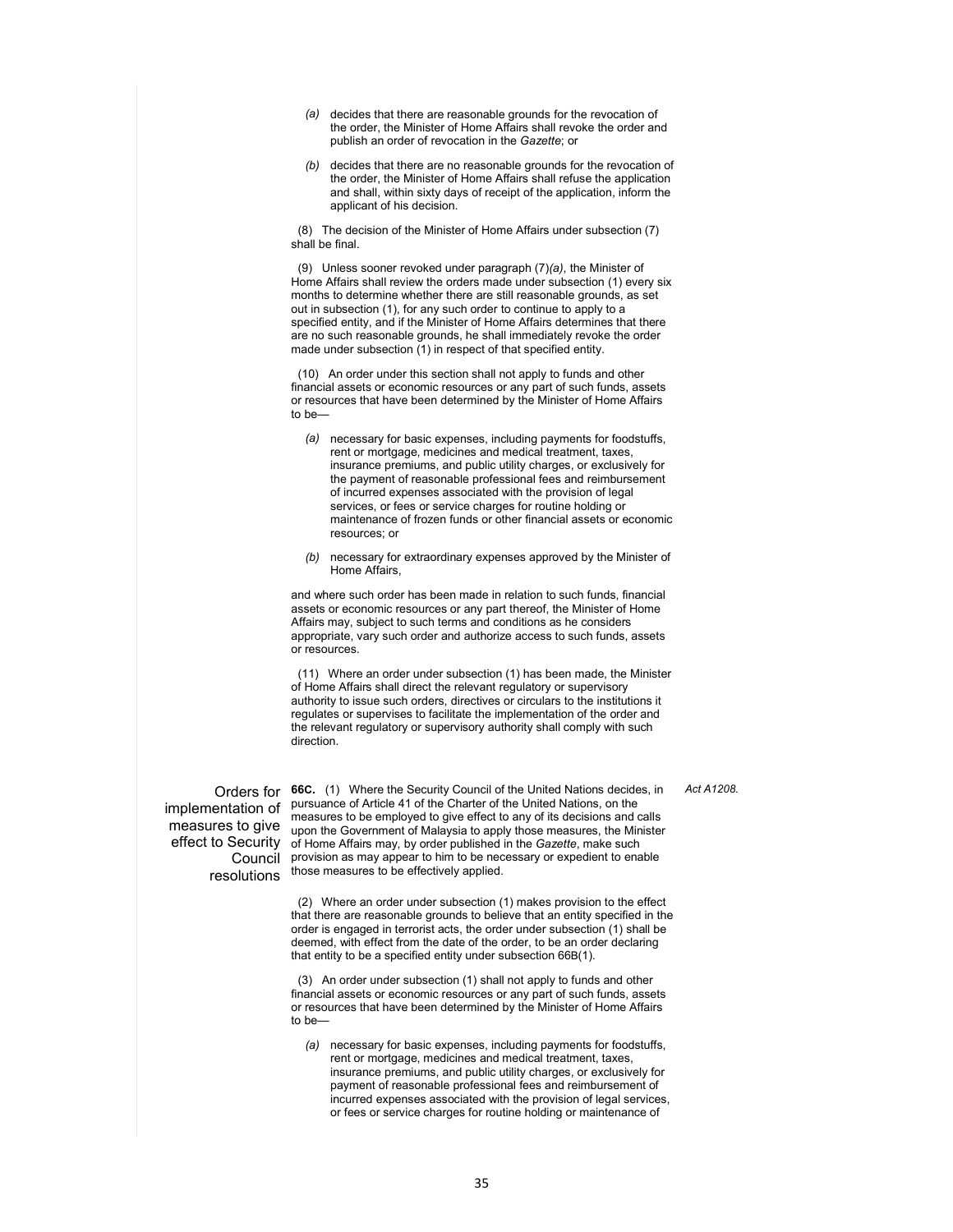frozen funds or other financial assets or economic resources; or

*(b)* necessary for extraordinary expenses approved by the Minister of Home Affairs,

and where such order has been made in relation to such funds, financial assets or economic resources or any part of the funds, assets or resources, the Minister of Home Affairs may, subject to such terms and conditions as he considers approriate, vary such order and authorize access to such funds, assets or resources.

#### *Act A1208.*

### to obtain information

Minister's power **66D.** (1) The Minister of Home Affairs may, by order published in the *Gazette*, require any person or class of persons to determine within the period specified in the order whether they are in possession or control of terrorist property or property owned or controlled by or on behalf of any specified entity.

> (2) An order made under subsection (1) may require any person or class of persons specified in it to report to the relevant regulatory or supervisory authority and within such regular periods as may be specified in the order—

- *(a)* whether they are in possession or control of any property referred to in subsection (1); and
- *(b)* if they are in possession or control of any property referred to in subsection (1)—
	- (i) the number of persons, contracts or accounts involved;
	- (ii) the total value of the property involved;
	- (iii) the manner by which the property came to be in their possession; and
	- (iv) such other particulars as may be specified in the order.

 (3) The relevant regulatory or supervisory authority shall immediately report to the Minister of Home Affairs if any person or class of persons under their regulation or supervision is found to be in possession or control of terrorist property or property owned or controlled by or on behalf of any specified entity.

 (4) No criminal, civil or disciplinary proceedings shall be brought against a person for making a report in good faith under subsection (2).

 (5) Any person who contravenes any order made under this section commits an offence and shall on conviction be liable to a fine not exceeding one million ringgit or to imprisonment for a term not exceeding one year or to both.

 (6) The provisions of this section shall have effect notwithstanding any obligation as to secrecy or other restriction on the disclosure of information imposed by any written law or otherwise.

guidelines to obligations

Directions and **66E.** (1) For the purposes of this Part, the relevant regulatory or discharge or supervisory authority considers necessary in order to discharge or Government's facilitate the discharge of any obligation binding on Malaysia by virtue of a international decision of the Security Council of the United Nations. supervisory authority may issue such directions and guidelines to the institutions under their regulation or supervision as the relevant regulatory

> (2) An institution to which a direction or guideline is issued under subsection (1) shall comply with the direction or guidelines notwithstanding any other duty imposed on the institution by any rule of law, written law or contract.

> (3) An institution shall not, in carrying out any act in compliance with any direction or guidelines made under subsection (1), be treated as being in breach of any such rule of law, written law or contract.

 (4) An institution shall not disclose any direction or guideline issued under subsection (1) if the relevant regulatory or supervisory authority, as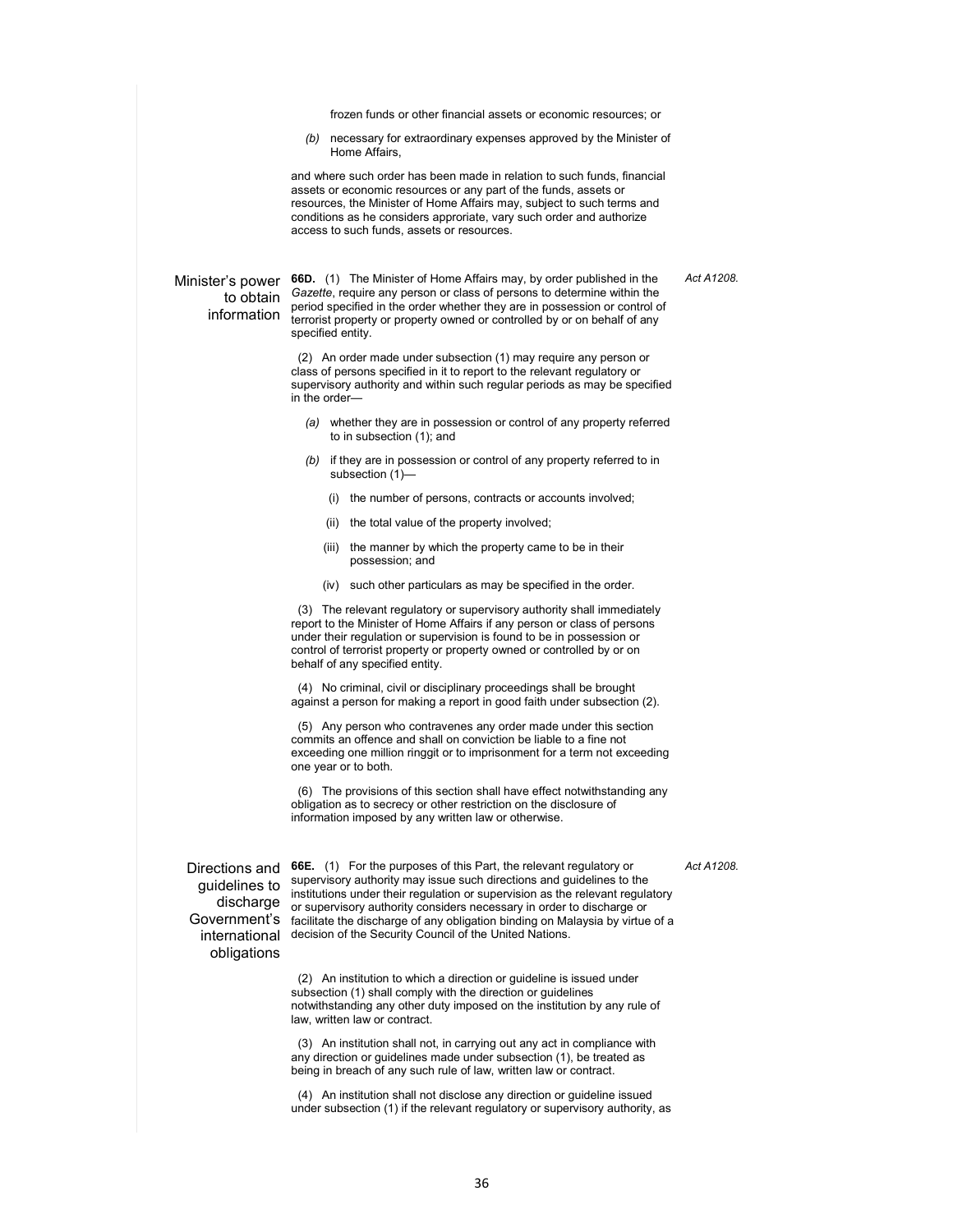the case may be, notifies the institution that the relevant regulatory or supervisory authority, as the case may be, is of the opinion that the disclosure of the direction or guideline is against public interest.

- (5) Any institution that—
- *(a)* fails or refuses to comply with a direction or guideline issued to it;
- *(b)* contravenes any direction or guideline issued to it; or
- *(c)* discloses a direction or guideline issued to it in contravention of subsection (4),

commits an offence and shall on conviction be liable to a fine not exceeding one hundred thousand ringgit.

 (6) The relevant regulatory or supervisory authority shall report to the Minister of Home Affairs and the Minister of Finance on the action taken under this section every six months or as the respective Minister may require.

made under the Exchange Control Financial Services Authority Act 1996 *Act 17.* 

Savings for orders **66F.** (1) The orders made under section 44 of the Exchange Control Act 1953 and the Nations and in force immediately before the commencement of this Part Labuan Offshore shall be deemed to have been lawfully made under section 66C and shall Act 1953 [*Act 17*] and subsection 4(5) of the Labuan Offshore Financial Services Authority Act 1996 for the purpose of implementing counter– terrorism measures required by the Security Council of the United remain in full force and effect until they are revoked or replaced under this Part.

> (2) After the commencement of this Part, no order under section 44 of the Exchange Control Act 1953 or subsection 4(5) of the Labuan Offshore Financial Services Authority Act 1996 shall be made where section 66B or 66C applies.

#### PART VII

#### MISCELLANEOUS

Property tracking. **67.** (1) Where the competent authority or an enforcement agency, as the case may be, has reason to believe that a person is committing, has committed or is about to commit an offence under this Act or a terrorism financing offence, the competent authority or enforcement agency, as the case may be, may order—

- *(a)* that any document relevant to identifying, locating or quantifying any property, or identifying or locating any document necessary for the transfer of the property, belonging to, or in the possession or under the control of that person or any other person, be delivered to it; or
- *(b)* any person to produce information on any transaction conducted by or for that person with the first–mentioned person.

 (2) Any person who does not comply with an order under subsection (1) commits an offence and shall on conviction be liable to a fine not exceeding one million ringgit or to imprisonment for a term not exceeding one year or to both, and, in the case of a continuing offence, to a further fine not exceeding one thousand ringgit for each day during which the offence continues after conviction.

Additional powers of competent authority and enforcement agency.

**68.** (1) For the avoidance of doubt, the functions conferred on the competent authority or an enforcement agency under this Act shall be in addition to its functions under any other written law.

*Act A1208.*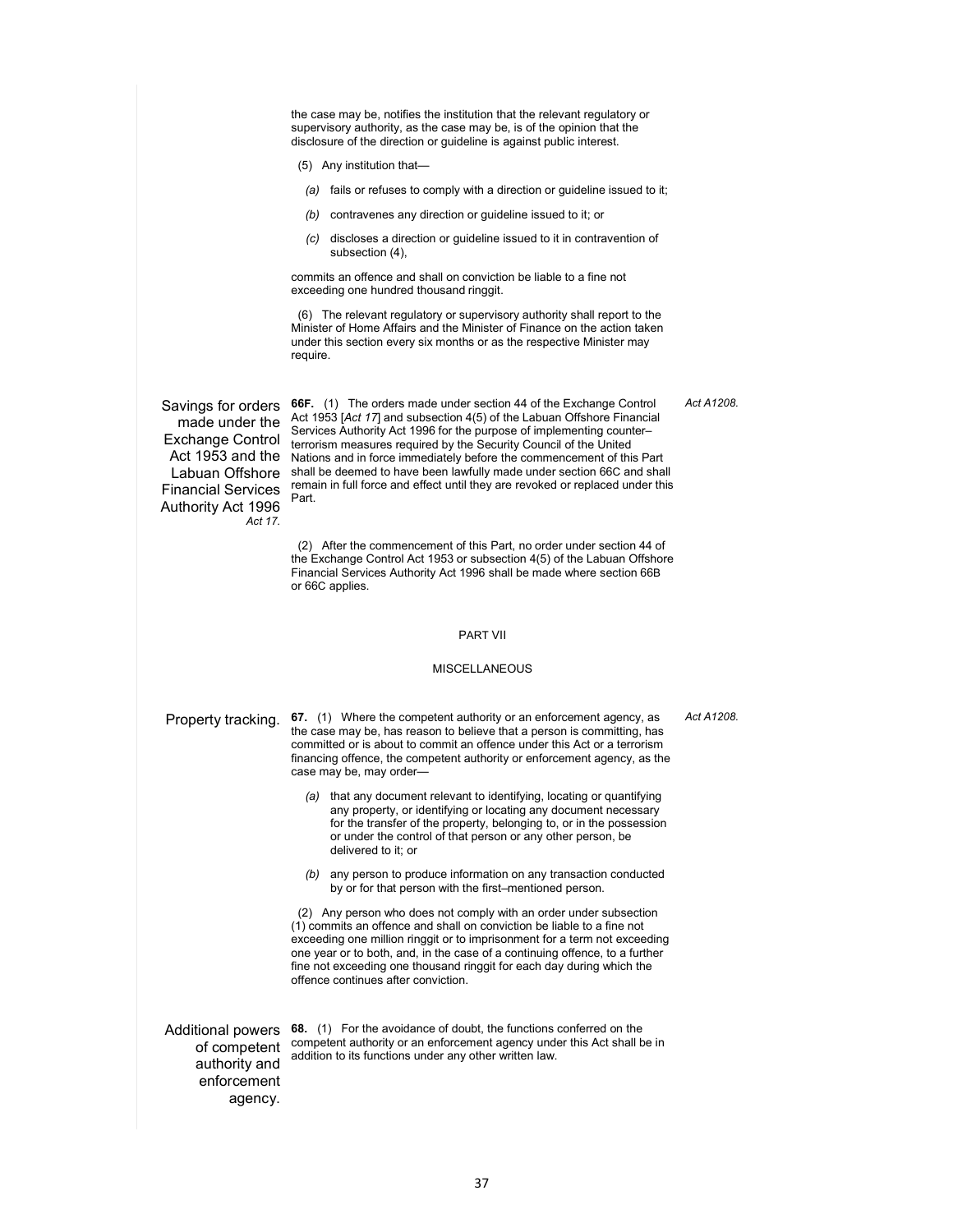|                                                       | (2) Where an enforcement agency enforcing the law under which a<br>related serious offence is committed gathers evidence with respect to any<br>investigation relating to that offence, such evidence shall be deemed to<br>be evidence gathered in accordance with this Act.                                                                                                                                                                                                                                                                                                                                                                                                                                                                                                                                                                                                                         |
|-------------------------------------------------------|-------------------------------------------------------------------------------------------------------------------------------------------------------------------------------------------------------------------------------------------------------------------------------------------------------------------------------------------------------------------------------------------------------------------------------------------------------------------------------------------------------------------------------------------------------------------------------------------------------------------------------------------------------------------------------------------------------------------------------------------------------------------------------------------------------------------------------------------------------------------------------------------------------|
| Agent<br>provocateur.                                 | 69. (1) Notwithstanding any law or rule of law to the contrary, in any<br>proceedings against any person for an offence under this Act, no agent<br>provocateur, whether he is an officer of an enforcement agency or not,<br>shall be presumed to be unworthy of credit by reason only of his having<br>attempted to commit or to abet, or having abetted or having been<br>engaged in a criminal conspiracy to commit, such offence if the main<br>purpose of such attempt, abetment or engagement was to secure<br>evidence against such person.                                                                                                                                                                                                                                                                                                                                                   |
|                                                       | (2) Notwithstanding any law or rule of law to the contrary, a conviction<br>for any offence under this Act solely on the uncorroborated evidence of<br>any agent provocateur shall not be illegal and no such conviction shall be<br>set aside merely because the court which tried the case has failed to refer<br>in the grounds of its judgment to the need to warn itself against the<br>danger of convicting on such evidence.                                                                                                                                                                                                                                                                                                                                                                                                                                                                   |
| Standard of proof.                                    | <b>70.</b> (1) Any question of fact to be decided by a court in proceedings<br>under this Act shall be decided on the balance of probabilities.                                                                                                                                                                                                                                                                                                                                                                                                                                                                                                                                                                                                                                                                                                                                                       |
|                                                       | (2) Subsection (1) shall not apply in relation to any question of fact that<br>is for the prosecution to prove in any proceedings for an offence under<br>this Act or any subsidiary legislation under it.                                                                                                                                                                                                                                                                                                                                                                                                                                                                                                                                                                                                                                                                                            |
| Admissibility of<br>documentary<br>evidence.          | <b>71.</b> Where the Public Prosecutor or any enforcement agency has<br>obtained any document or other evidence in exercise of his powers under<br>this Act or by virtue of this Act, such document or copy of the document<br>or other evidence, as the case may be, shall be admissible in evidence in<br>any proceedings under this Act, notwithstanding anything to the contrary<br>in any written law.                                                                                                                                                                                                                                                                                                                                                                                                                                                                                           |
| Admissibility of<br>statements by<br>accused persons. | 72. (1) In any trial or inquiry by a court into an offence under this Act,<br>any statement, whether the statement amounts to a confession or not or<br>is oral or in writing, made at any time, whether before or after the person<br>is charged and whether in the course of an investigation or not and<br>whether or not wholly or partly in answer to questions, by an accused<br>person to or in the hearing of an officer of any enforcement agency,<br>whether or not interpreted to him by any other officer of such enforcement<br>agency or any other person, whether concerned or not in the arrest of<br>that person, shall, notwithstanding any law or rule of law to the contrary,<br>be admissible at his trial in evidence and, if that person tenders himself<br>as a witness, any such statement may be used in cross-examination and<br>for the purpose of impeaching his credit. |
|                                                       | (2) No statement made under subsection (1) shall be admissible or<br>used as provided for in that subsection if the making of the statement<br>appears to the court to have been caused by any inducement, threat or<br>promise having reference to the charge against the person, proceeding<br>from a person in the enforcement agency and sufficient in the opinion of<br>the court to give that person grounds which would appear to him<br>reasonable for supposing that by making it he would gain any advantage<br>or avoid any evil of a temporal nature in reference to the proceedings<br>against him.                                                                                                                                                                                                                                                                                      |
|                                                       | (3) Where any person is arrested or is informed that he may be<br>prosecuted for any offence under this Act, he shall be served with a<br>notice in writing, which shall be explained to him, to the following effect:                                                                                                                                                                                                                                                                                                                                                                                                                                                                                                                                                                                                                                                                                |
|                                                       | "You have been arrested/informed that you may be prosecuted for<br>(the possible offence under this Act). Do you wish to say anything? If<br>there is any fact on which you intend to rely in your defence in court,<br>you are advised to mention it now. If you hold it back till you go to<br>court, your evidence may be less likely to be believed and this may<br>have an adverse effect on your case in general. If you wish to<br>mention any fact now, and you would like it written down, this will be                                                                                                                                                                                                                                                                                                                                                                                      |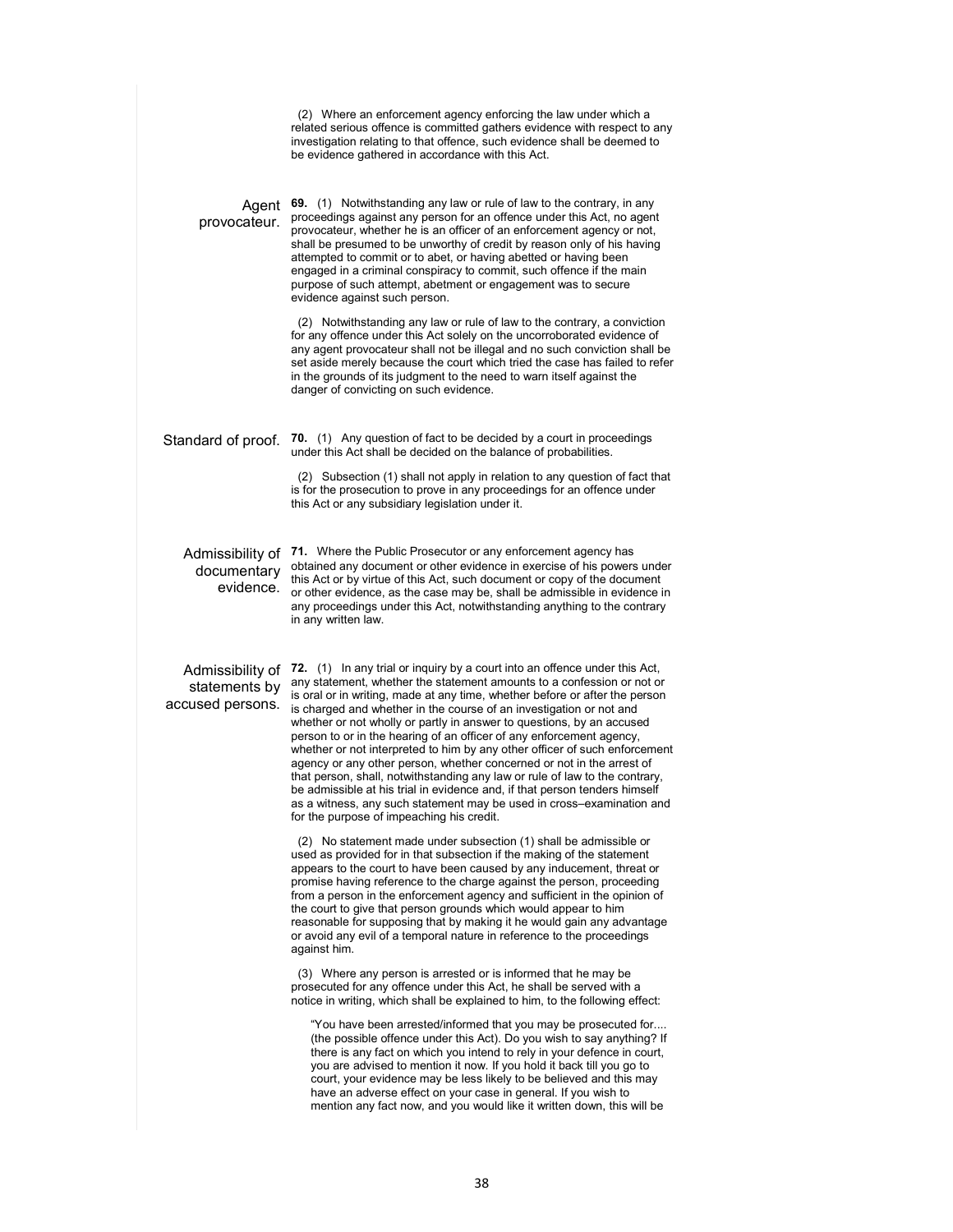done. ".

 (4) Notwithstanding subsection (3), a statement by any person accused of any offence under this Act made before there is time to serve a notice under that subsection shall not be rendered inadmissible in evidence merely by reason of no such notice having been served on him if such notice has been served on him as soon as is reasonably possible after the statement is made.

 (5) No statement made by an accused person in answer to a written notice served on him pursuant to subsection (3) shall be construed as a statement caused by any inducement, threat or promise as is described in subsection (2), if it is otherwise voluntary.

 (6) Where in any criminal proceedings against a person for an offence under this Act, evidence is given that the accused, on being informed that he might be prosecuted for it, failed to mention any such fact, being a fact which in the circumstances existing at the time he could reasonably have been expected to mention when so informed, the court, in determining whether the prosecution has made out a *prima facie* case against the accused and in determining whether the accused is guilty of the offence charged, may draw such inferences from the failure as appear proper; and the failure may, on the basis of those inferences, be treated as, or as capable of amounting to, corroboration of any evidence given against the accused in relation to which the failure is material.

- (7) Nothing in subsection (6) shall in any criminal proceedings—
- *(a)* prejudice the admissibility in evidence of the silence or other reaction of the accused in the face of anything said in his presence relating to the conduct in respect of which he is charged, in so far as evidence of it would be admissible apart from that subsection; or
- *(b)* be taken to preclude the drawing of any inference from any such silence or other reaction of the accused which could be drawn apart from that subsection.

Admissibility of **73.** Notwithstanding any written law to the contrary, in any proceedings against any person for an offence under this Act—

statements and documents of persons who are dead or cannot be traced, etc.

- *(a)* any statement made by any person to an officer of any enforcement agency in the course of an investigation under this Act; and
- *(b)* any document, or copy of any document, seized from any person by an officer of any enforcement agency in exercise of his powers under this Act,

shall be admissible in evidence in any proceedings under this Act before any court, where the person who made the statement or the document or the copy of the document is dead, or cannot be traced or found, or has become incapable of giving evidence, or whose attendance cannot be procured without an amount of delay or expense which appears to the court unreasonable.

translation of documents.

Admissibility of **74.** (1) Where any document which is to be used in any proceedings against any person for an offence under this Act is in a language other than the national language or English language, a translation of such document into the national language or English language shall be admissible in evidence where the translation is accompanied by a certificate of the person who translated the document setting out that it is an accurate, faithful and true translation and the translation had been done by such person at the instance of the Public Prosecutor or an officer of any enforcement agency.

> (2) Subsection (1) shall apply to a document which is translated, regardless whether the document was made in or outside Malaysia, or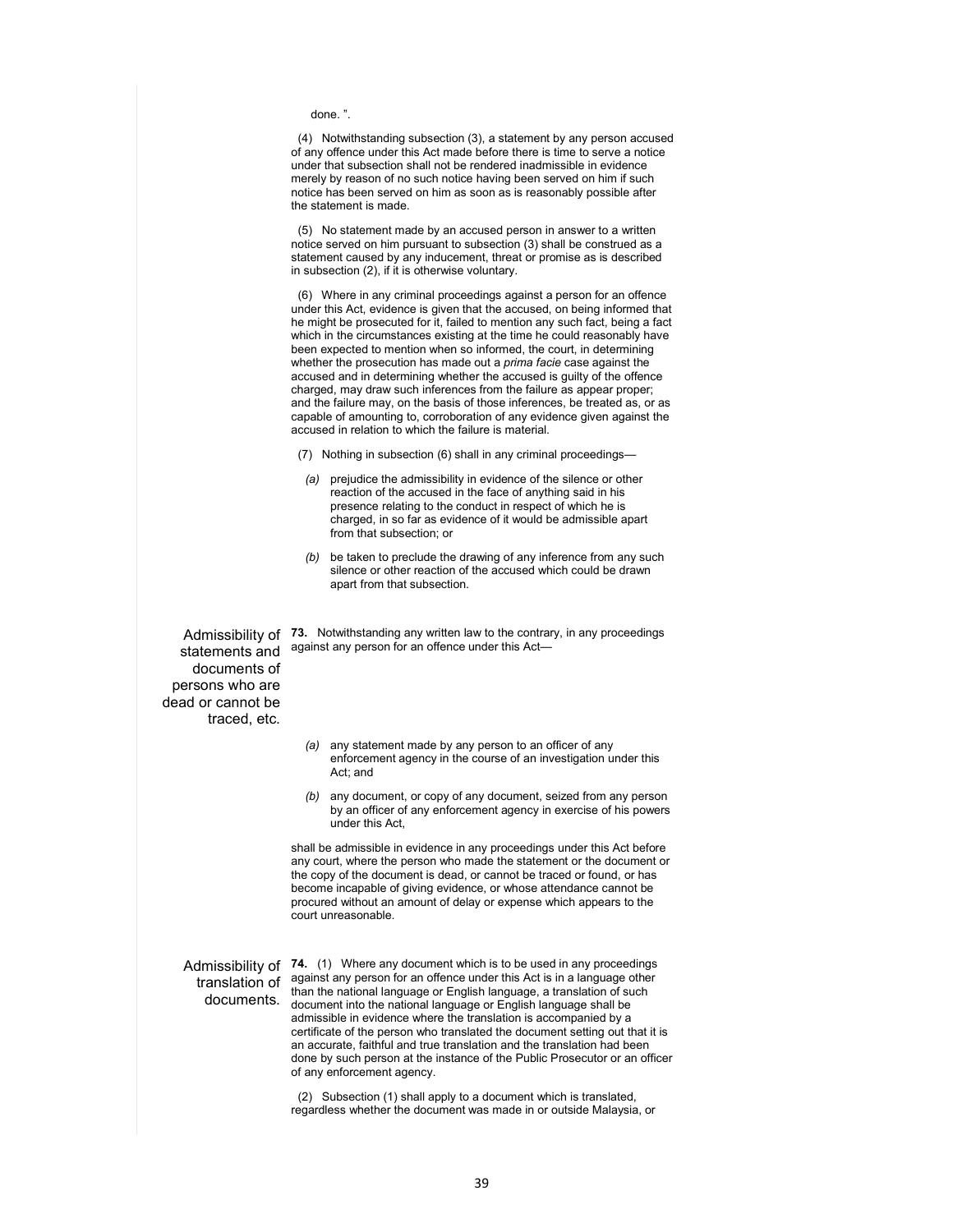whether the translation was done in or outside Malaysia, or whether possession of such document was obtained by the Public Prosecutor or an officer of any enforcement agency in or outside Malaysia.

corresponding law or foreign law.

Evidence of **75.** (1) A document purporting to be issued by or on behalf of the government of a foreign State and purporting to state the terms of—

- *(a)* a corresponding law in force in that foreign State; or
- *(b)* a law in relation to a foreign serious offence in force in that foreign State,

shall be admissible in evidence for the purpose of proving the matters referred to in subsection (2) in any proceedings under this Act on its production by the Attorney–General or by any person duly authorised by him in writing.

- (2) A document shall be sufficient evidence—
- *(a)* if issued by or on behalf of the government of the foreign State stated in the document;
- *(b)* that the terms of the corresponding law or the law of the foreign State are as stated in the document; and
- *(c)* that any fact stated in the document as constituting an offence under that law does constitute such offence.

conviction and acquittal.

Proof of **76.** (1) For the purposes of any proceedings under this Act, the fact that a person has been convicted or acquitted of an offence by or before any court in Malaysia or by a foreign court shall be admissible in evidence for the purpose of proving, where relevant to any issue in the proceedings, that he committed or did not commit that offence, whether or not he is a party to the proceedings, and where he was convicted whether he was so convicted upon plea of guilt or otherwise.

> (2) The court shall accept the conviction referred to in subsection (1) as conclusive unless—

- *(a)* it is subject to review or appeal that has not yet been determined;
- *(b)* it has been quashed or set aside; or
- *(c)* the court is of the view that it is contrary to the interests of justice or the public interest to accept the conviction as conclusive.

 (3) A person proved to have been convicted of an offence under this section shall be taken to have committed the act and to have possessed the state of mind, if any, which at law constitute that offence.

 (4) Any conviction or acquittal admissible under this section may be proved—

- *(a)* in the case of a conviction or acquittal before a court in Malaysia, by a certificate of conviction or acquittal, signed by the Registrar of that court; or
- *(b)* in the case of a conviction or acquittal before a foreign court, by a certificate or certified official record of proceedings issued by that foreign court and duly authenticated by the official seal of a Minister of that foreign State,

giving the substance and effect of the charge and of the conviction or acquittal.

Indemnity. **77.** No action, suit, prosecution or other proceedings shall lie or be brought, instituted, or maintained in any court or before any other authority against—

- *(a)* the competent authority or the relevant enforcement agency;
- *(b)* any director or officer of the competent authority or the relevant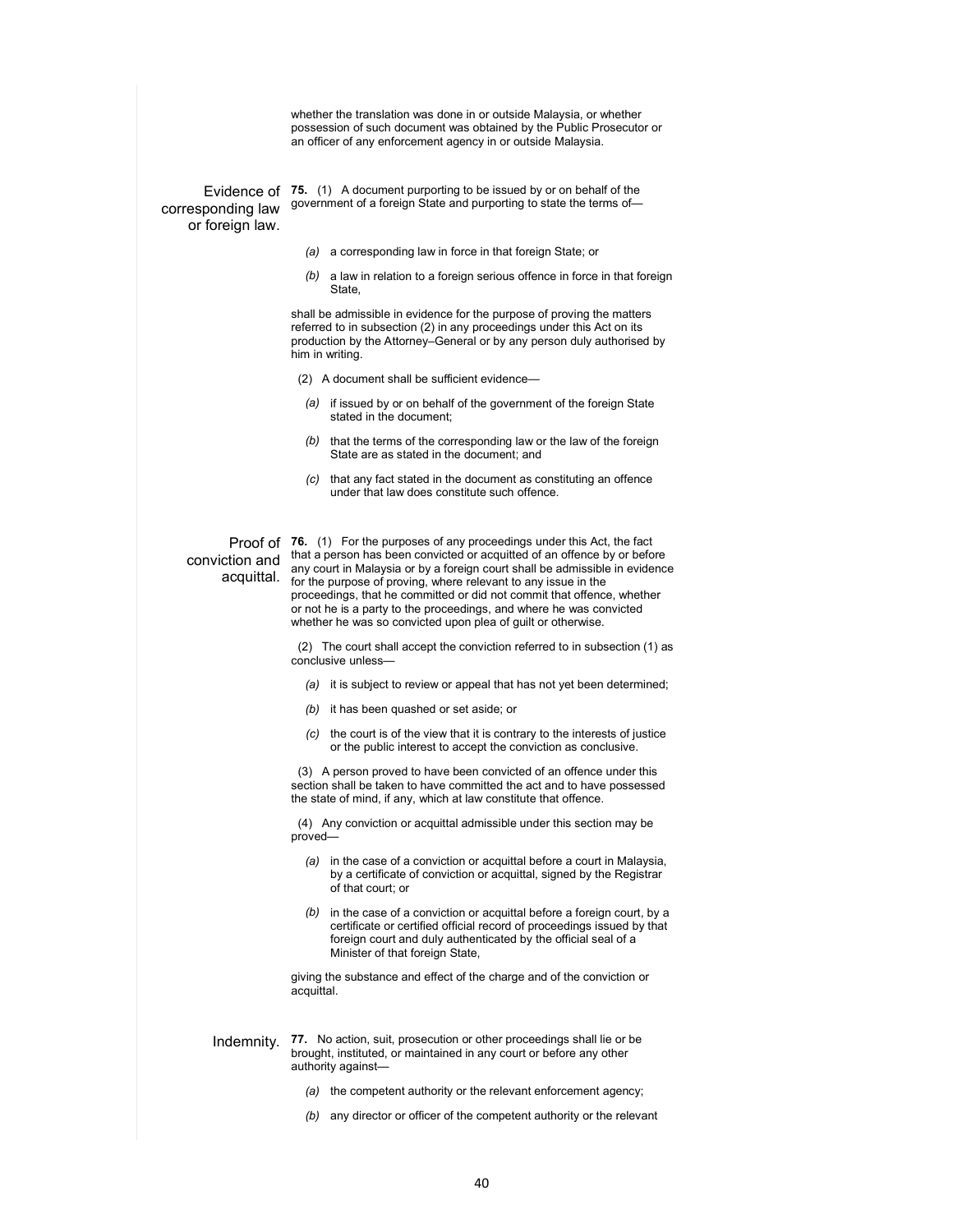|                     | enforcement agency, either personally or in his official capacity; or                                                                                                                                                                                                                                                                                                                                                                                                                                                |            |
|---------------------|----------------------------------------------------------------------------------------------------------------------------------------------------------------------------------------------------------------------------------------------------------------------------------------------------------------------------------------------------------------------------------------------------------------------------------------------------------------------------------------------------------------------|------------|
|                     | (c) any person lawfully acting in compliance with any direction,<br>instruction or order of a director or officer of the competent<br>authority or the relevant enforcement agency,                                                                                                                                                                                                                                                                                                                                  |            |
|                     | for or on account of, or in respect of, any act done or statement made or<br>omitted to be done or made, or purporting to be done or made or omitted<br>to be done or made, in pursuance of or in execution of, or intended<br>pursuance of or execution of, this Act or any order in writing, direction,<br>instruction or other thing issued under this Act if such act or statement<br>was done or made, or was omitted to be done or made, in good faith.                                                        |            |
| Service of notices. | <b>78.</b> A letter containing a notice or other document to be served by an<br>enforcement agency under this Act shall be deemed to be addressed to<br>the proper place if it is addressed to the last known address of the<br>addressee.                                                                                                                                                                                                                                                                           |            |
| secrecy.            | Preservation of 79. (1) Except for the purpose of the performance of his duties or the<br>exercise of his functions under this Act or when lawfully required to do so<br>by any court or under the provisions of any written law, no person shall<br>disclose any information or matter which has been obtained by him in the<br>performance of his duties or the exercise of his functions under this Act.                                                                                                          |            |
|                     | (2) No person who has any information or matter which to his<br>knowledge has been disclosed in contravention of subsection (1) shall<br>disclose that information or matter to any other person.                                                                                                                                                                                                                                                                                                                    |            |
|                     | (3) Any person who contravenes subsection (1) or (2) commits an<br>offence and shall be liable on conviction to a fine not exceeding one<br>million ringgit or to imprisonment for a term not exceeding one year or to<br>both.                                                                                                                                                                                                                                                                                      |            |
| Exemptions.         | 80. The Minister of Finance may, upon the recommendation of the<br>competent authority, if he considers it consistent with the purposes of this<br>Act or in the interest of the public, by order published in the Gazette,<br>exempt a person or class of persons from all or any of the provisions of<br>Part III or IV for such duration and subject to such condition as the<br>Minister may specify.                                                                                                            |            |
| Modifications.      | 81. (1) The Minister of Finance may, upon the recommendation of the<br>competent authority who shall consult with the Labuan Offshore Financial<br>Services Authority, by order published in the Gazette, provide that any<br>provisions of this Act or part of the provision, specified in the order, shall<br>not apply in relation to an offshore financial institution or shall apply with<br>such modifications as may be set out in the order.<br>(2) The terms of the order made under subsection (1) must be |            |
|                     | consistent with the intent and purpose of this Act.                                                                                                                                                                                                                                                                                                                                                                                                                                                                  |            |
|                     | (3) In this section, "modification" includes amendment, adaptation,<br>alteration, variation, addition, division, substitution or exclusion.                                                                                                                                                                                                                                                                                                                                                                         |            |
|                     | Jurisdiction. 82. (1) Any offence under this Act-                                                                                                                                                                                                                                                                                                                                                                                                                                                                    |            |
|                     | (a) on the high seas on board any ship or on any aircraft registered in<br>Malaysia;                                                                                                                                                                                                                                                                                                                                                                                                                                 |            |
|                     | (b) by any citizen or any permanent resident on the high seas on<br>board any ship or on any aircraft;                                                                                                                                                                                                                                                                                                                                                                                                               | Act A1208. |
|                     | (c) by any citizen or any permanent resident in any place outside and<br>beyond the limits of Malaysia;                                                                                                                                                                                                                                                                                                                                                                                                              |            |
|                     | (d) by any person against a citizen of Malaysia;                                                                                                                                                                                                                                                                                                                                                                                                                                                                     |            |
|                     | (e) by any person against property belonging to the Government of<br>Malaysia or the Government of any State in Malaysia located<br>outside Malaysia, including diplomatic or consular premises of                                                                                                                                                                                                                                                                                                                   |            |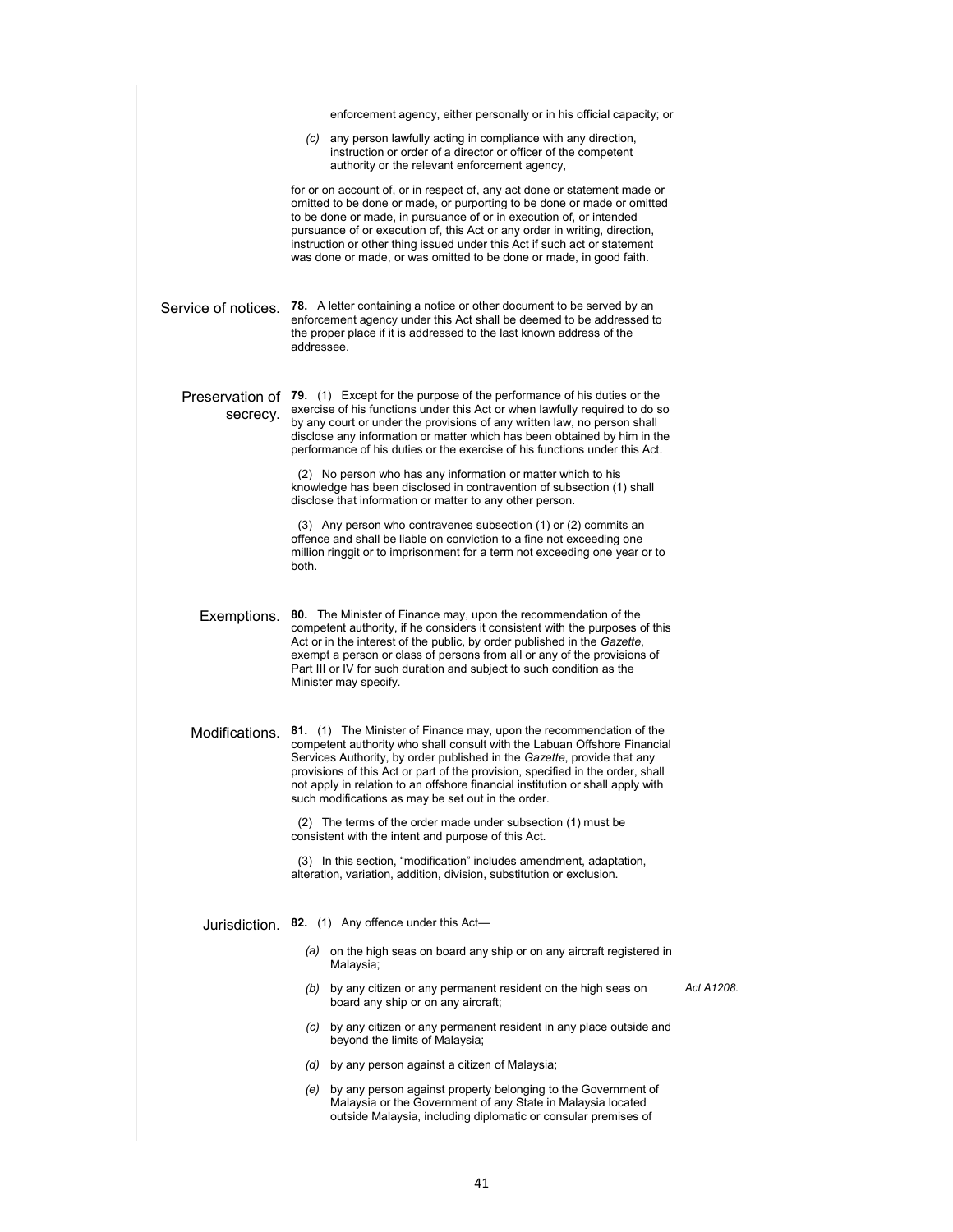Malaysia;

| $(f)$ by any person to compel the Government of Malaysia or the |
|-----------------------------------------------------------------|
| Government of any State in Malaysia to do or refrain from doing |
| any act:                                                        |

- *(g)* by any stateless person who has his habitual residence in Malaysia;
- *(h)* by any person against or on board a fixed platform while it is located on the continental shelf of Malaysia; or
- *(i)* by any person who after the commission of the offence is present in Malaysia,

may be dealt with as if it had been committed at any place within Malaysia.

 (2) Notwithstanding anything in this Act, no charge as to any offence shall be inquired into in Malaysia unless a diplomatic officer of Malaysia, if there is one, in the territory in which the offence is alleged to have been committed certifies that, in his opinion, the charge ought to be brought in Malaysia; and where there is no such diplomatic officer, the sanction of the Public Prosecutor shall be required.

 (3) Any proceedings taken against any person under this section which would be a bar to subsequent proceedings against that person for the same offence if the offence had been committed in Malaysia shall be a bar to further proceedings against him under any written law relating to extradition or the surrender of fugitive criminals in force in Malaysia in respect of the same offence in any territory beyond the limits of Malaysia.

*Act 91.* (4) For the purposes of this section, the expression "permanent resident" has the meaning assigned by the Courts of Judicature Act 1964 [*Act 91*].

guidelines, etc.

Power to issue **83.** The competent authority may, upon consultation with the relevant supervisory authority, issue to a reporting institution such guidelines, circulars, or notices as are necessary or expedient to give full effect to or for carrying out the provisions of this Act and in particular for the detection or prevention of money laundering.

Regulations. **84.** (1) The Minister of Finance or the Minister of Home Affairs, as the case may be, may make such regulations as are necessary or expedient to give full effect to or for carrying out the provisions of this Act.

> (2) Without prejudice to the generality of subsection (1), regulations may be made

- *(a)* to prescribe anything that is required or permitted to be prescribed under this Act;
- *(b)* to provide that any act or omission in contravention of any provision of such regulations shall be an offence;
- *(c)* to provide for the imposition of penalties for such offences which shall not exceed a fine of one million ringgit or imprisonment for a term not exceeding one year or both; and
- *(d)* to provide for the imposition of an additional penalty for a continuing offence which shall not exceed one thousand ringgit for each day that the offence continues after conviction.
- Amendment of **85.** The Minister of Finance may, by order published in the *Gazette*, Schedules. amend the First and Second Schedules.
- General offence. **86.** Any person who contravenes—
	- *(a)* any provision of this Act or regulations made under it; or
	- *(b)* any specification or requirement made, or any order in writing,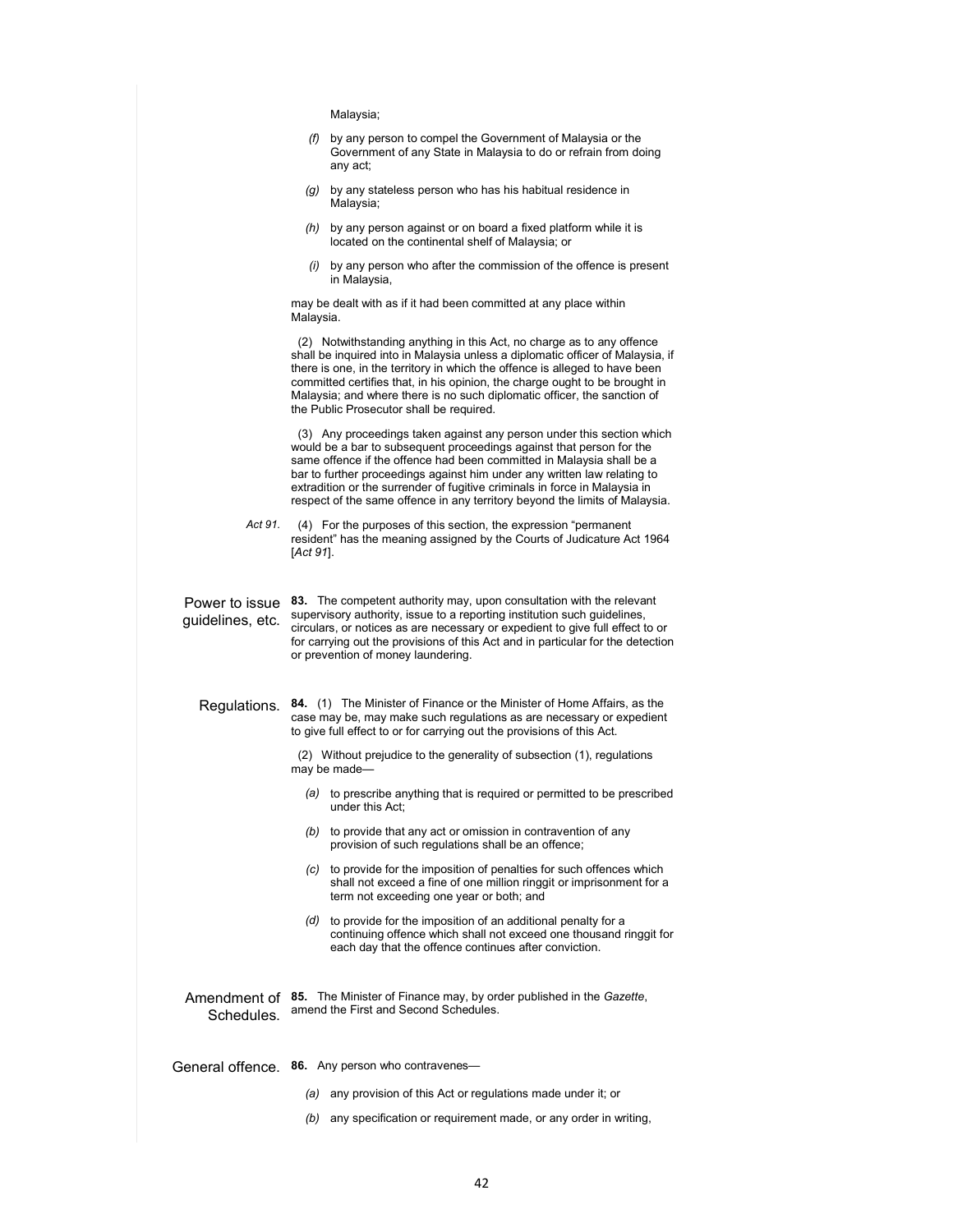direction, instruction, or notice given, or any limit, term, condition or restriction imposed, in the exercise of any power conferred under or pursuant to any provision of this Act or regulations made under it,

commits an offence and shall on conviction, if no penalty is expressly provided for the offence under this Act or the regulations, be liable to a fine not exceeding two hundred and fifty thousand ringgit.

Offence **87.** (1) Where an offence is committed by a body corporate or an association of persons, a person—

committed by any person acting in an official capacity.

*(a)* who is its director, controller, officer, or partner; or

*(b)* who is concerned in the management of its affairs,

at the time of the commission of the offence, is deemed to have committed that offence unless that person proves that the offence was committed without his consent or connivance and that he exercised such diligence to prevent the commission of the offence as he ought to have exercised, having regard to the nature of his function in that capacity and to the circumstances.

 (2) An individual may be prosecuted for an offence under subsection (1) notwithstanding that the body corporate or association of persons has not been convicted of the offence.

 (3) Subsection (1) shall not affect the criminal liability of the body corporate or association of persons for the offence referred to in that subsection.

 (4) Any person who would have committed an offence if any act had been done or omitted to be done by him personally commits that offence and shall on conviction be liable to the same penalty if such act had been done or omitted to be done by his agent or officer in the course of that agent's business or in the course of that officer's employment, as the case may be, unless he proves that the offence was committed without his knowledge or consent and that he took all reasonable precautions to prevent the doing of, or omission to do, such act.

## individual.

Offence by an **88.** Where a person is liable under this Act to a penalty for any act, omission, neglect or default, he shall be liable to the same penalty for the act, omission, neglect or default of his employee, director, controller, or agent if the act, omission, neglect or default was committed by—

- *(a)* his employee in the course of the employee's employment;
- *(b)* his director in carrying out the function of a director;
- *(c)* his controller in carrying out the function of a controller; or
- *(d)* his agent when acting on his behalf.

destruction of

Falsification, **89.** A person, with intent to deceive, in respect of a document to be concealment and produced or submitted under any provision of this Act, who makes or document, etc. altered, abstracted, concealed or destroyed, any entry, forges a causes to be made a false entry, omits to make, or causes to be omitted, any entry, or alters, abstracts, conceals or destroys, or causes to be document, or makes use of or holds in his possession a false document, purporting to be a valid document, alters any entry made in any document, or issues or uses a document which is false or incorrect, wholly or partially, or misleading commits an offence and on conviction shall be liable to a fine not exceeding one million ringgit or to a term of imprisonment not exceeding one year or to both, and, in the case of a continuing offence, to a further fine not exceeding one thousand ringgit for each day during which the offence continues after conviction.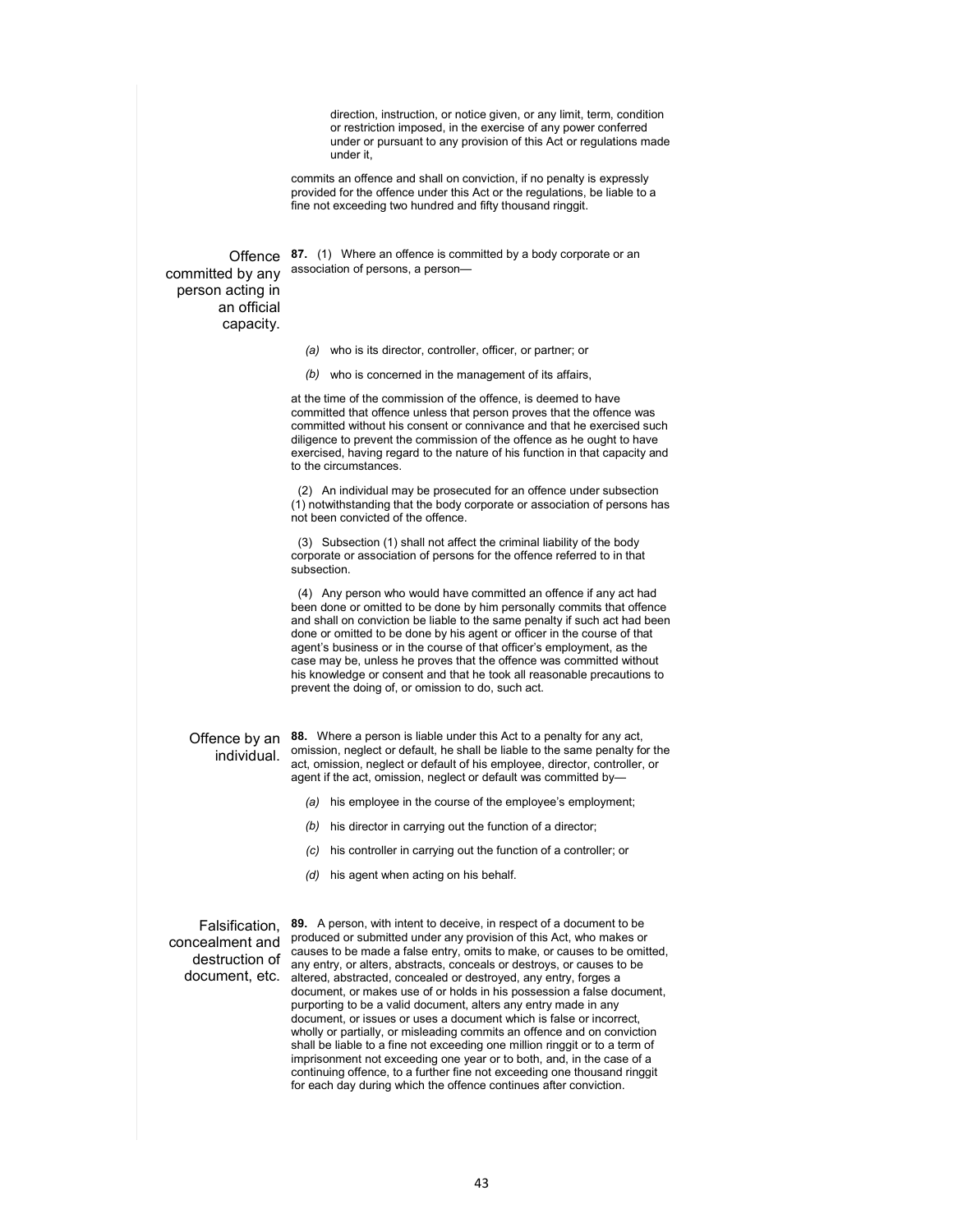|                                                                | Seizable offence. 90. Every offence punishable under this Act shall be a seizable offence.                                                                                                                                                                                                                                                                                                                                                                                                                                                                                                                                                               |                 |
|----------------------------------------------------------------|----------------------------------------------------------------------------------------------------------------------------------------------------------------------------------------------------------------------------------------------------------------------------------------------------------------------------------------------------------------------------------------------------------------------------------------------------------------------------------------------------------------------------------------------------------------------------------------------------------------------------------------------------------|-----------------|
| offences.                                                      | Joinder of 91. Notwithstanding anything contained in any other written law, where a<br>person is accused of more than one offence under this Act, he may be<br>charged with and tried at one trial for any number of the offences<br>committed within any length of time.                                                                                                                                                                                                                                                                                                                                                                                |                 |
| Power of<br>competent<br>authority to<br>compound<br>offences. | <b>92.</b> (1) The competent authority or relevant enforcement agency, as<br>the case may be, may, with the consent of the Public Prosecutor,<br>compound any offence under this Act or under regulations made under<br>this Act, by accepting from the person reasonably suspected of having<br>committed the offence such amount not exceeding fifty per centum of the<br>amount of the maximum fine for that offence, including the daily fine, if<br>any, in the case of a continuing offence, to which that person would have<br>been liable if he had been convicted of the offence, within such time as<br>may be specified in its written offer. |                 |
|                                                                | (2) Any money paid to the competent authority or relevant enforcement<br>agency pursuant to subsection (1) shall be paid into and form part of the<br>Federal Consolidated Fund.                                                                                                                                                                                                                                                                                                                                                                                                                                                                         |                 |
|                                                                | (3) An offer under subsection (1) may be made at any time after the<br>offence has been committed, and where the amount specified in the offer<br>is not paid within the time specified in the offer, or such extended time as<br>the competent authority or relevant enforcement agency may grant,<br>prosecution for the offence may be instituted at any time after that against<br>the person to whom the offer was made.                                                                                                                                                                                                                            |                 |
|                                                                | (4) Where an offence has been compounded under subsection (1), no<br>prosecution shall be instituted in respect of the offence against the person<br>to whom the offer to compound was made.                                                                                                                                                                                                                                                                                                                                                                                                                                                             |                 |
|                                                                | Prosecution. 93. No prosecution for an offence under this Act shall be instituted<br>except by or with the written consent of the Public Prosecutor.                                                                                                                                                                                                                                                                                                                                                                                                                                                                                                     |                 |
|                                                                | <b>FIRST SCHEDULE</b>                                                                                                                                                                                                                                                                                                                                                                                                                                                                                                                                                                                                                                    |                 |
|                                                                | [Section 3, definition of "reporting institution"]                                                                                                                                                                                                                                                                                                                                                                                                                                                                                                                                                                                                       |                 |
|                                                                | PART I                                                                                                                                                                                                                                                                                                                                                                                                                                                                                                                                                                                                                                                   |                 |
|                                                                | 1. Banking business, finance company business, merchant banking<br>business, discount house business and money-broking business as<br>defined in the Banking and Financial Institutions Act 1989 [Act 372].                                                                                                                                                                                                                                                                                                                                                                                                                                              |                 |
|                                                                | 2. Islamic banking business as defined in the Islamic Banking Act 1983<br>$[Act 276]$ .                                                                                                                                                                                                                                                                                                                                                                                                                                                                                                                                                                  |                 |
|                                                                | 3. Building credit business, development finance business, factoring<br>business and leasing business as defined in the Banking and Financial<br>Institutions Act 1989 [Act 372].                                                                                                                                                                                                                                                                                                                                                                                                                                                                        |                 |
|                                                                | Act 553. 4. Insurance business, insurance broking business, adjusting business<br>and financial advisory business as defined or provided in the Insurance<br>Act 1996 [Act 553]                                                                                                                                                                                                                                                                                                                                                                                                                                                                          | PU(A) 101/2007. |
|                                                                | 5. Takaful business as defined in the Takaful Act 1984 [Act 312].                                                                                                                                                                                                                                                                                                                                                                                                                                                                                                                                                                                        |                 |
|                                                                | 6. Dealing in securities, as defined in the Securities Industry Act 1983<br>[Act 280], but not including the activity of providing investment advice by<br>an investment adviser as defined in the Securities Industry Act 1983.                                                                                                                                                                                                                                                                                                                                                                                                                         |                 |
|                                                                | 7. Money–changing business as defined in the Money–Changing Act<br>1998 [Act 577].                                                                                                                                                                                                                                                                                                                                                                                                                                                                                                                                                                       |                 |
|                                                                | 8. Futures broking business and futures fund management business as<br>defined in the Futures Industry Act 1993 [Act 499].                                                                                                                                                                                                                                                                                                                                                                                                                                                                                                                               |                 |
|                                                                | 9. Business activities carried out by the prescribed institutions as                                                                                                                                                                                                                                                                                                                                                                                                                                                                                                                                                                                     | PU(A) 13/2003.  |
|                                                                |                                                                                                                                                                                                                                                                                                                                                                                                                                                                                                                                                                                                                                                          |                 |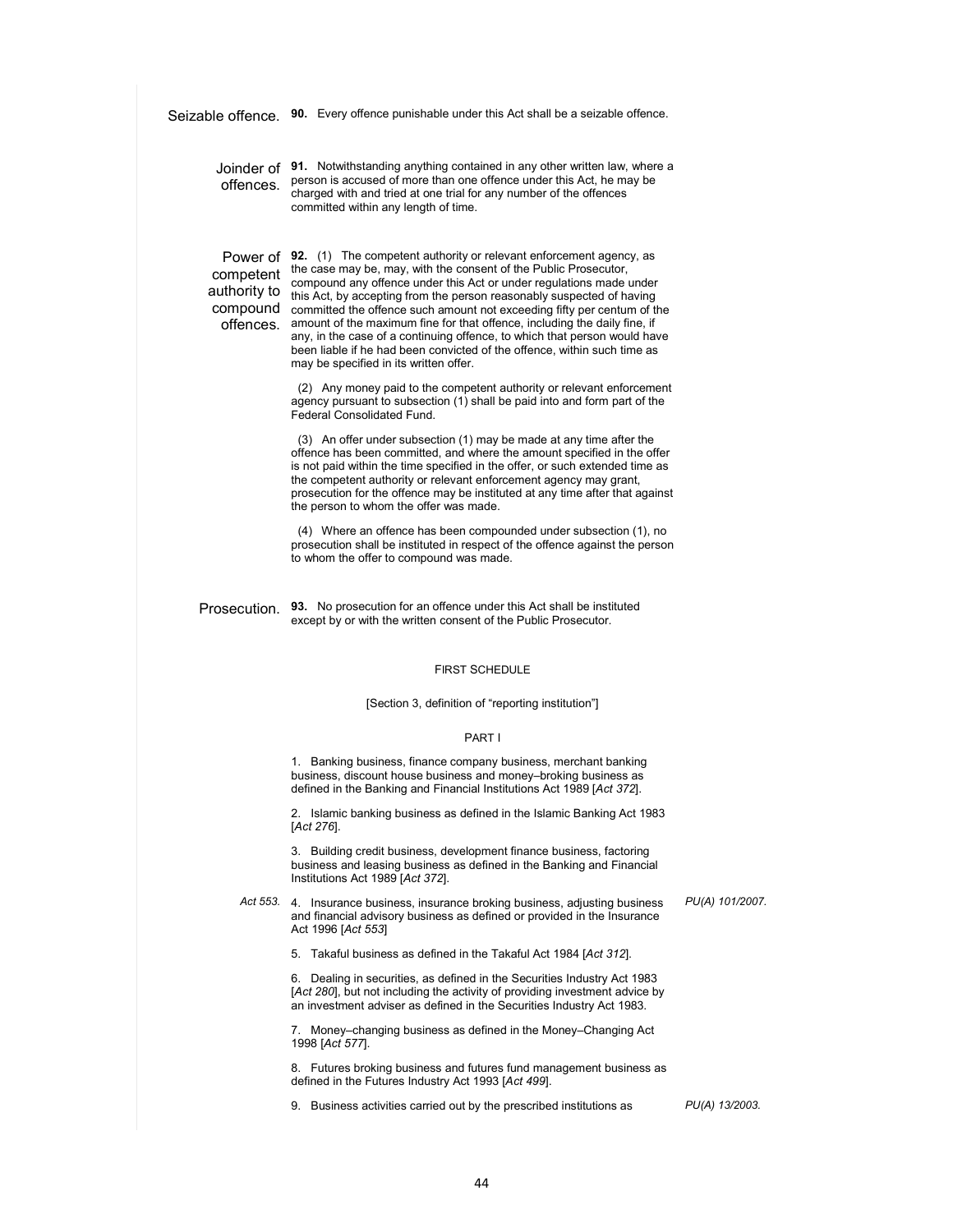|              | defined in the Development Financial Institutions Act 2002 [Act 618].                                                                                                                                                                                         |                          |
|--------------|---------------------------------------------------------------------------------------------------------------------------------------------------------------------------------------------------------------------------------------------------------------|--------------------------|
|              | 10. Activities carried out by Lembaga Tabung Haji establised under the<br>Tabung Haji Act 1995 [Act 535].                                                                                                                                                     | PU(A) 13/2003.<br>[sic]  |
|              | 11. Postal financial services as provided under subsection 24(3) in the<br>Postal Services Act 1991 [Act 465].                                                                                                                                                | PU(A) 13/2003.           |
|              | 12. Gaming carried out in common gaming houses as defined in the<br>Common Gaming Houses Act 1953 [Act 289].                                                                                                                                                  | PU(A) 13/2003.           |
| Act 627.     | 13. Issuance of designated payment instrument and operation of<br>payment system as provided under the Payment Systems Act 2003 [Act<br>627.                                                                                                                  | PU(A) 338/2004.          |
| Act 94.      | 14. Activities carried out by a member as defined in the Accountants Act<br>1967 [Act 94].                                                                                                                                                                    | PU(A) 338/2004.          |
| Act 166.     | 15. Activities carried out by an advocate and solicitor as defined in the<br>Legal Profession Act 1976 [Act 166].                                                                                                                                             | PU(A) 338/2004.          |
| Sab Cap 2.   | 16. Activities carried out by a person admitted as an advocate pursuant<br>to the Advocate Ordinance Sabah 1953 [Sabah Cap. 2].                                                                                                                               | PU(A) 338/2004.          |
| Swk Cap 110. | 17. Activities carried out by a person admitted as an advocates pursuant<br>to the Advocate Ordinance Sarawak 1953 [Sarawak Cap. 110].                                                                                                                        | PU(A) 338/2004.<br>[sic] |
| Act 125.     | 18. Activities carried out by a person prescribed by the Minister or<br>licensed by the Registrar of Companies to act as a secretary of a<br>company pursuant to section 139A of the Companies Act 1965 [Act 125].                                            | PU(A) 338/2004.          |
| Act 384.     | 19. Activities carried out by a licensee as defined in the Pool Betting Act<br>1967 [Act 384].                                                                                                                                                                | PU(A) 111/2005.          |
| Act 494.     | 20. Activities carried out by a totalizator agency as defined in the Racing<br>(Totalizator Board) Act 1961 [Act 494].                                                                                                                                        | PU(A) 111/2005.          |
| Act 404.     | 21. Activities carried out by a racing club as defined in the Racing Club<br>(Public Sweepstakes) Act 1965 [Act 404].                                                                                                                                         | PU(A) 111/2005.          |
| Act 115.     | 22. Activities carried out by a notary public as defined in the Notaries<br>Public Act 1959 [Act 115].                                                                                                                                                        | PU(A) 111/2005.          |
| Act 100.     | 23. Activities carried out by a trust company as defined in the Trust<br>Companies Act 1949 [Act 100].                                                                                                                                                        | PU(A) 292/2006.          |
|              | Act 532. 24. Activities carried out by the Corporation as defined in the Public<br>Trust Corporation Act 1995 [Act 532].                                                                                                                                      | PU(A) 292/2006.          |
| Act 400.     | 25. Activities carried out by a moneylender as defined in the<br>Moneylenders Act 1951 [Act 400].                                                                                                                                                             | PU(A) 292/2006.          |
| Act 81.      | 26. Pawnbroking business as defined in the Pawnbrokers Act 1972 [Act]<br>81].                                                                                                                                                                                 | PU(A) 292/2006.          |
|              | Act 242. 27. Estate agency practice as defined in the Valuers, Appraisers and<br>Estate Agents Act 1981 [Act 242].                                                                                                                                            | PU(A) 292/2006.          |
| Act 498.     | 28. Management of unit trust scheme or prescribed investment scheme<br>as defined under the Securities Commission Act 1993 [Act 498] by a<br>management company.                                                                                              | PU(A) 292/2006.          |
| Act 17.      | 29. Activities carried out by any person, who has obtained permission to<br>operate remittance services under the Exchange Control Act 1953 [Act<br>17].                                                                                                      | PU(A) 292/2006.          |
|              | 30. Activities carried out by a money lender as defined in the Money<br>Lenders Ordinance [Sabah Chapter 81].                                                                                                                                                 | PU(A) 101/2007.          |
|              | 31. Activities carried out by a moneylender registered under the Money<br>Lenders Ordinance [Sarawak Cap. 114].                                                                                                                                               | PU(A) 435/2007.          |
|              | 32. Activities of dealing in precious metals or precious stones carried out<br>by companies incorporated pursuant to the Companies Act 1965 [Act<br>125] and businesses as defined and registered under the Registration of<br>Businesses Act 1956 [Act 197]. | PU(A) 435/2007.          |
| Act 17.      | 33. Activities of a person who has obtained permission under the<br>Exchange Control Act 1953 [Act 17] to carry out the business of-                                                                                                                          | PU(A) 402/2010.          |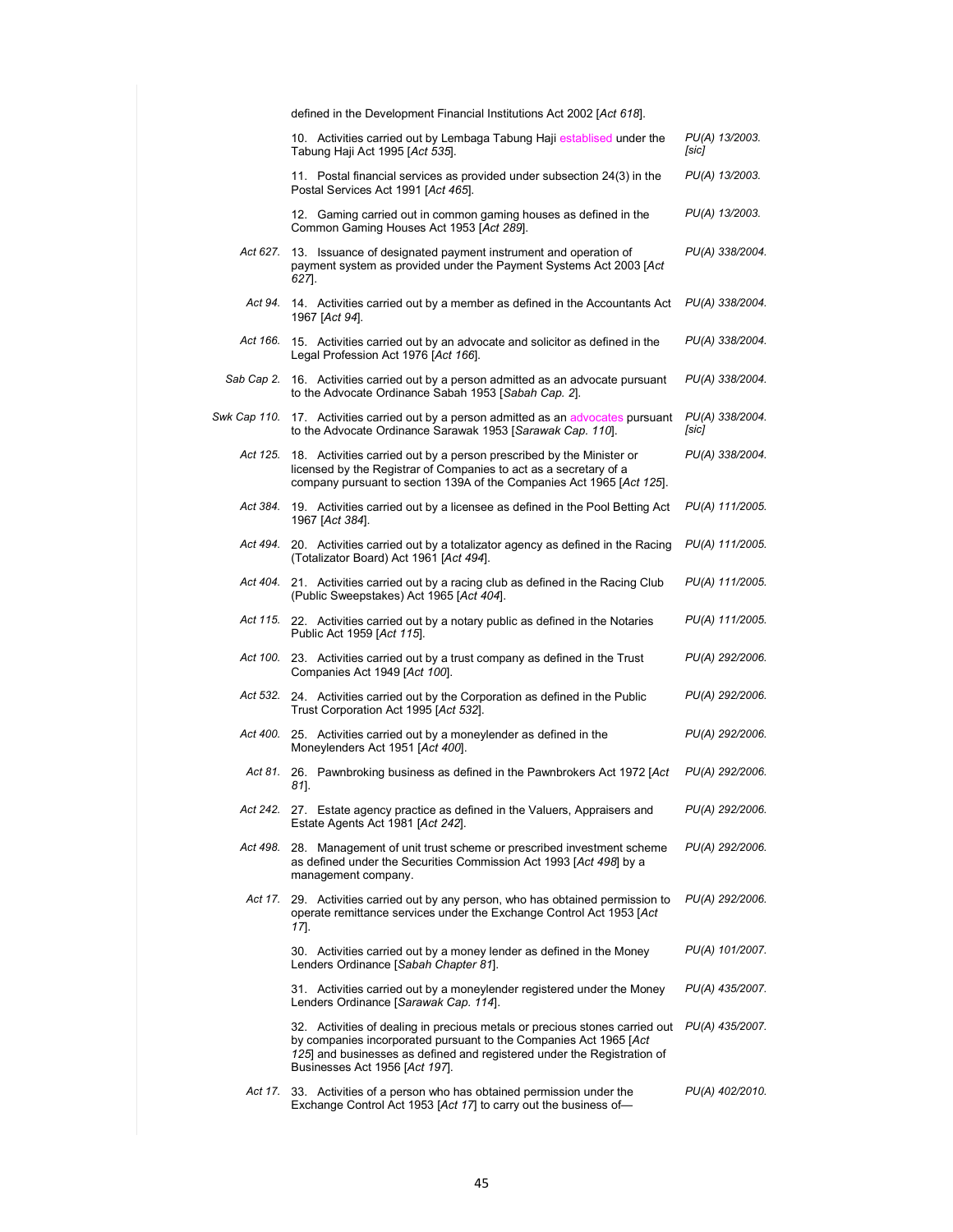| Act 577. | (a)            | buying and selling of foreign currency with an authorized dealer<br>under the Exchange Control Act 1953, a money-changer licensed<br>under the Money-Changing Act 1998 [Act 577] or any person<br>outside Malaysia, as the case may be; and |                 |
|----------|----------------|---------------------------------------------------------------------------------------------------------------------------------------------------------------------------------------------------------------------------------------------|-----------------|
|          | (b)            | importing foreign currency notes from, and exporting foreign<br>currency notes to, any person outside Malaysia or any licensed<br>financial institutions outside Malaysia, as the case may be.                                              |                 |
|          |                | <b>PART II</b>                                                                                                                                                                                                                              |                 |
| Act 545. | $\mathbf{1}$ . | Offshore financial services as defined in the Labuan Offshore<br>Financial Services Authority Act 1996.                                                                                                                                     | PU(A) 292/2006. |
|          |                | Act 579. 2. Activities carried out by a listing sponsor and a trading agent as                                                                                                                                                              | PU(A) 292/2006. |

#### SECOND SCHEDULE

defined in the Labuan Offshore Securities Industry Act 1998 [*Act 579*].

[Section 3, definition of "serious offence"]

| <i><b>Offences</b></i>         | Description*                |
|--------------------------------|-----------------------------|
| Subsection 4(1)<br>of this Act | Offence of money laundering |

### **Anti-Trafficking in Persons Act 2007 [***Act 670***]**

*PU(A) 400/2009.* 

| Section 12 | Offence of trafficking in persons                                                                                                                                                |
|------------|----------------------------------------------------------------------------------------------------------------------------------------------------------------------------------|
| Section 13 | Offence of trafficking in persons by means of<br>threat, force, etc.                                                                                                             |
| Section 14 | Offence of trafficking in children                                                                                                                                               |
| Section 15 | Offence of profiting from exploitation of a<br>trafficked person                                                                                                                 |
| Section 18 | Making, obtaining, giving, selling or possessing<br>fraudulent travel or identity documents for the<br>purpose of trafficking in persons                                         |
| Section 19 | Recruiting or agrees to recruit another person<br>to participate in the act of trafficking in persons                                                                            |
| Section 20 | Providing facilities in support of trafficking in<br>persons                                                                                                                     |
| Section 21 | Providing services for purposes of trafficking in<br>persons                                                                                                                     |
| Section 22 | Harbouring any person who has committed or<br>is planning or is likely to commit an act of<br>trafficking in persons                                                             |
| Section 23 | The owner, operator or master of conveyance<br>that do not carry out obligations to ensure that<br>the person travelling on board is in possession<br>of lawful travel documents |
| Section 24 | International omission to give information                                                                                                                                       |
| Section 40 | Disclosing any information to any other person<br>which is likely to prejudice the investigation by<br>the authority                                                             |

### **Banking and Financial Institutions Act 1989 [***Act 372***]**

| Section 4 | Carrying on banking, finance company,       | PU(A) 14/2003. |
|-----------|---------------------------------------------|----------------|
|           | merchant banking, discount house and money- |                |
|           | broking business without a valid licence    |                |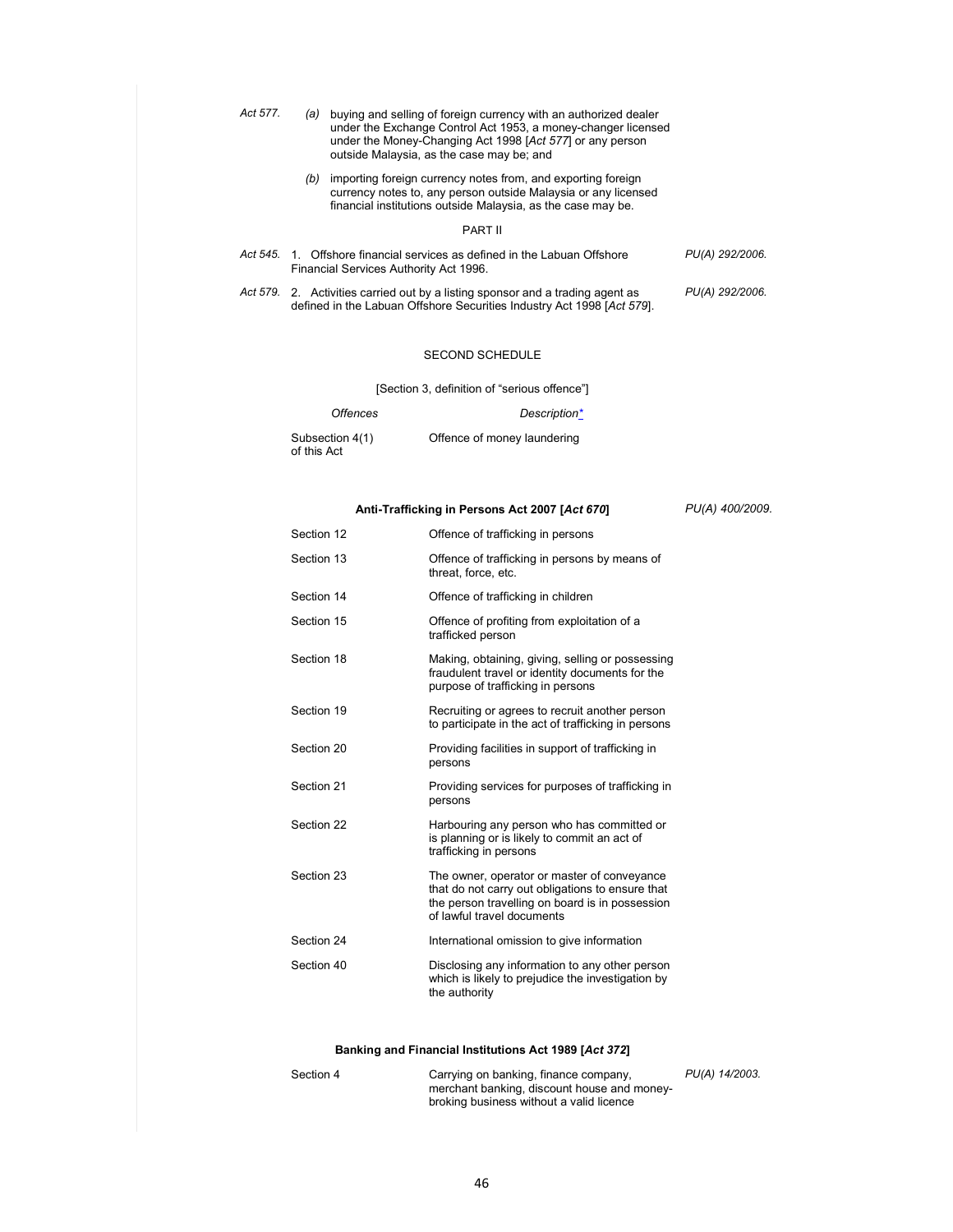| Section 25      | Receiving, taking or acceptance of deposits<br>prohibited except under and in accordance<br>with a valid licence granted under subsection<br>6(4) | PU(A) 14/2003.  |
|-----------------|---------------------------------------------------------------------------------------------------------------------------------------------------|-----------------|
| Section 26      | Unsolicited calls                                                                                                                                 | PU(A) 14/2003.  |
| Section 27      | Advertisements for deposits by person other<br>than licensed institutions                                                                         | PU(A) 14/2003.  |
| Section 28      | Fraudulent inducement in relation to deposits                                                                                                     | PU(A) 14/2003.  |
| Section 112     | Attempts, preparations, abetments and<br>conspiracies punishable as offences                                                                      | PU(A) 14/2003.  |
| Section 115     | Prohibition on receipt of gifts, commissions,<br>etc.                                                                                             | PU(A) 14/2003.  |
|                 | Betting Act 1953 [Act 495]                                                                                                                        |                 |
| Section 4       | Common betting-houses and betting<br>information centres                                                                                          |                 |
| Subsection 6(3) | Betting in a common betting-house, and book-<br>making                                                                                            |                 |
|                 | Child Act 2001 [Act 611]                                                                                                                          | PU(A) 14/2003.  |
| Section 43      | Offences relating to selling, procuring,<br>detention, etc. or any attempts thereto, of a<br>child for prostitution                               | PU(A) 14/2003.  |
| Section 48      | Unlawful transfer of possession, custody or<br>control of child                                                                                   | PU(A) 14/2003.  |
| Section 49      | Importation of child by false pretences                                                                                                           | PU(A) 14/2003.  |
|                 | Common Gaming Houses Act 1953 [Act 289]                                                                                                           |                 |
| Section 4       | Common gaming houses                                                                                                                              |                 |
| Section 4A      | Assisting in carrying on a public lottery, etc.                                                                                                   |                 |
|                 | Companies Act 1965 [Act 125]                                                                                                                      |                 |
| Section 27      | Invitation to public by private companies                                                                                                         |                 |
| Section 38      | Invitation to public to lend or deposit money<br>with a corporation                                                                               |                 |
| Section 366     | Inducing persons to invest money                                                                                                                  |                 |
|                 | Labuan Offshore Securities Industry Act 1998 [Act 579]                                                                                            | PU(A) 102/2007. |
| Section 6       | Private funds                                                                                                                                     |                 |
| Section 9       | Public funds                                                                                                                                      |                 |
| Section 12      | Managers and administrators                                                                                                                       |                 |
|                 | Labuan Trust Companies Act 1990 [Act 442]                                                                                                         | PU(A) 102/2007. |
| Section 3       | Registration required to carry on business as<br>trust company in Labuan                                                                          |                 |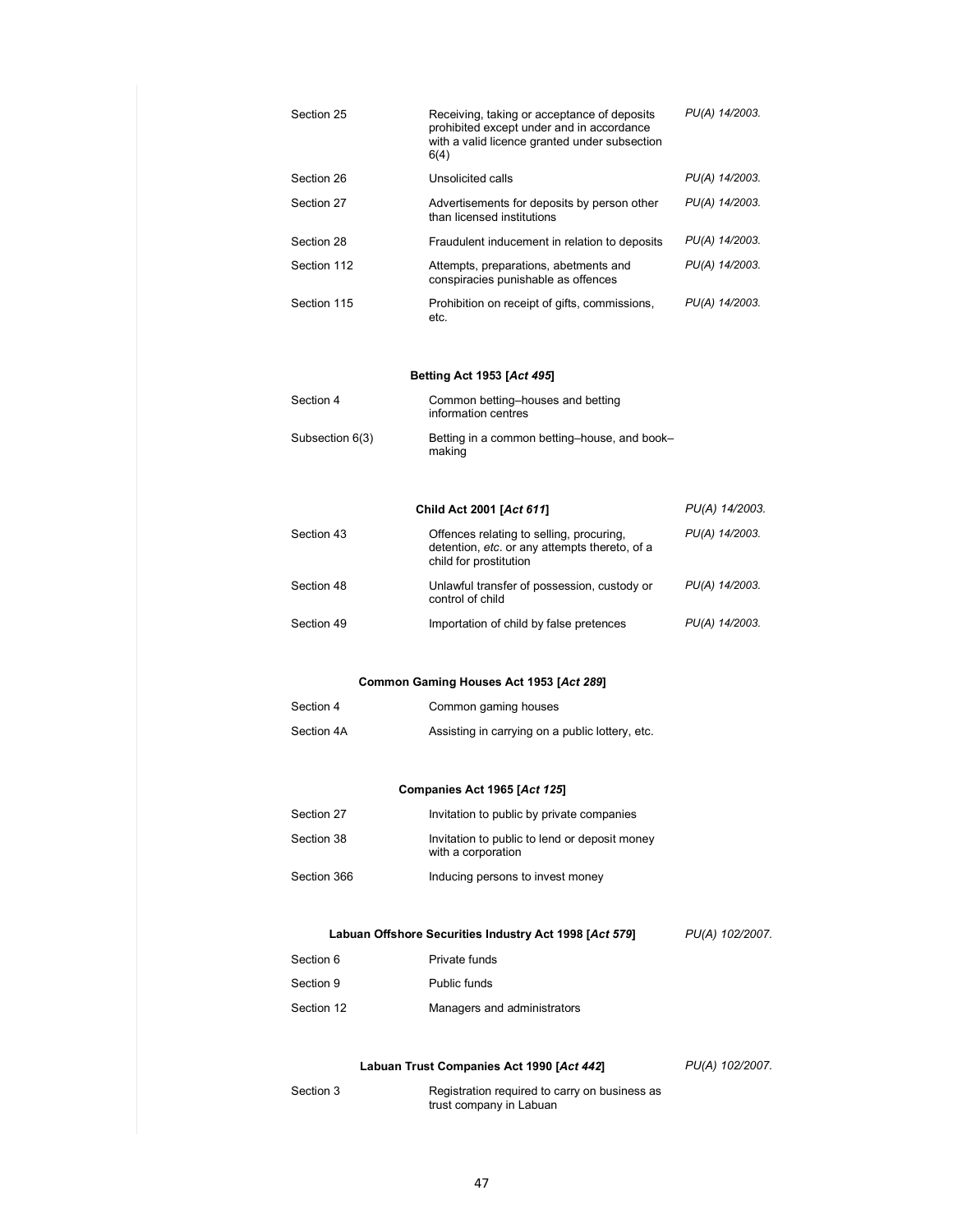#### **Copyright Act 1987 [***Act 332***]**

Section 41 **Infringement of copyright** 

#### **Corrosive and Explosive Substances and Offensive Weapons Act 1958 [***Act 357***]**

Section 3 **Possession of corrosive or explosive** substance for the purpose of causing hurt

#### **Customs Act 1967 [***Act 235***]**

| Section 133 | Making incorrect declarations and falsifying<br>documents | PU(A) 14/2003.  |
|-------------|-----------------------------------------------------------|-----------------|
| Section 135 | Smuggling offences                                        |                 |
| Section 137 | Offering or receiving bribes                              | PU(A) 112/2005. |

#### **Dangerous Drugs Act 1952 [***Act 234***]**

| Section 4        | Restriction on importation of raw opium, cocal<br>leaves, poppy-straw and cannabis |
|------------------|------------------------------------------------------------------------------------|
| Section 5        | Restriction on exportation of raw opium, coca<br>leaves, poppy-straw and cannabis  |
| Section 12       | Restriction on import and export of certain<br>dangerous drugs                     |
| Subsection 19(4) | Export of dangerous drugs                                                          |
| Subsection 20(5) | Import of dangerous drugs                                                          |
| Section 39B      | Trafficking in dangerous drugs                                                     |

#### **Dangerous Drugs (Forfeiture of Property) Act 1988 [***Act 340***]**

| Section 3  | Use of property for activity constituting certain<br>offences                |
|------------|------------------------------------------------------------------------------|
| Section 4  | Dealing with, or using, holding, receiving or<br>concealing illegal property |
| Section 56 | Attempts, abetments and criminal conspiracies<br>punishable as offences      |

#### **Development Financial Institutions Act 2002 [***Act 618***]** *PU(A) 339/2004.*

| Section 108                                                                       | Falsification, concealment and destruction of<br>documents                   | PU(A) 339/2004. |
|-----------------------------------------------------------------------------------|------------------------------------------------------------------------------|-----------------|
| Paragraph $114(1)(b)$ in<br>relation to offences<br>under sections 108 and<br>118 | Attempts, preparations, abetments and<br>conspiracies punishable as offences | PU(A) 339/2004. |
| Section 118                                                                       | Prohibition on receipt of gifts, commission, etc.                            | PU(A) 339/2004. |

#### **Exchange Control Act 1953 [***Act 17***]**

*PU(A) 327/2009.* 

Section 4 **Dealings in gold and foreign currency**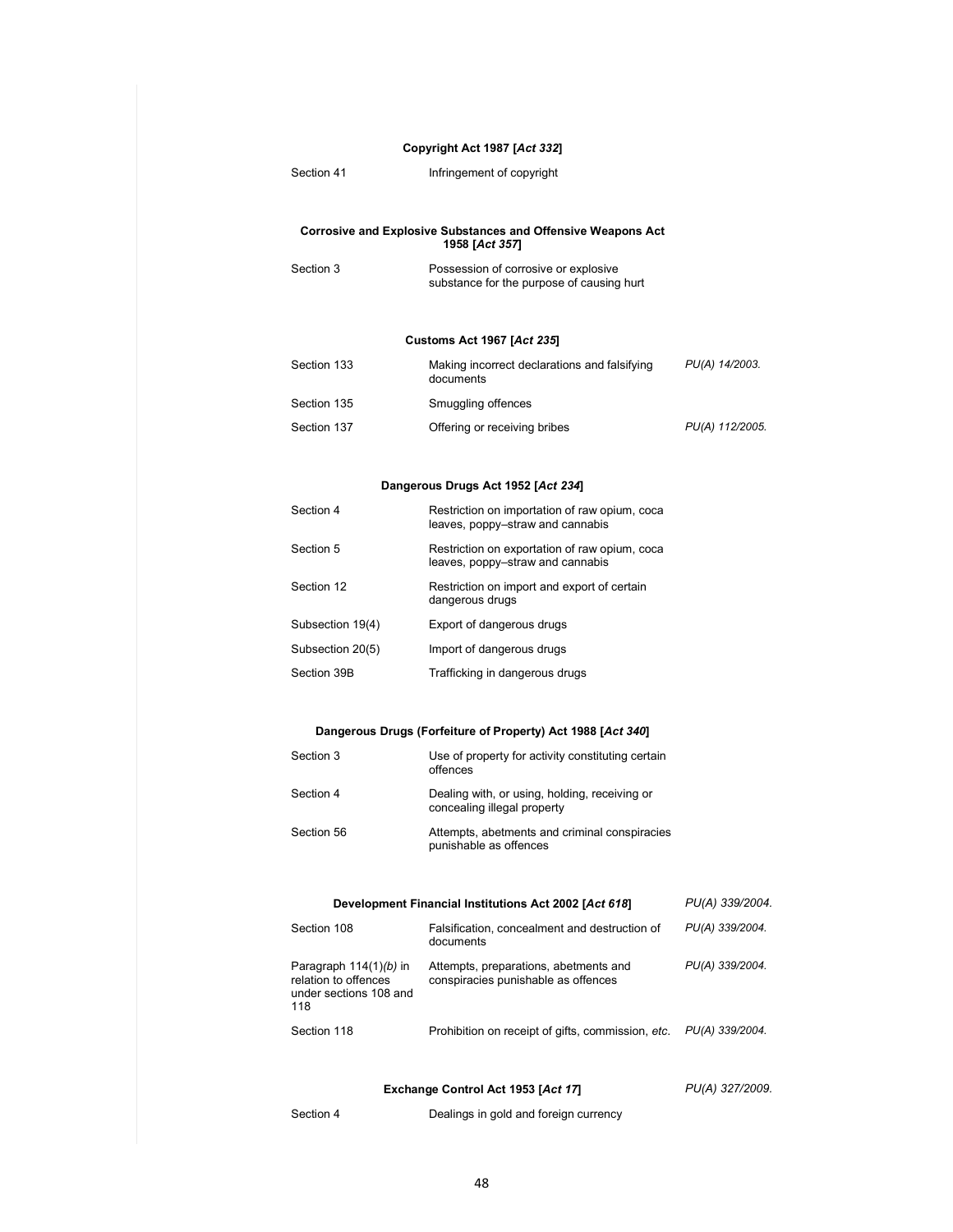| Section 8  | Payments in Malaysia      |
|------------|---------------------------|
| Section 9  | Payments outside Malaysia |
| Section 10 | Compensation deals        |

### **Explosives Act 1957 [***Act 207***]**

| Subsection 4(2) | Power to prohibit the manufacture, possession<br>or importation of specially dangerous<br>explosives      |
|-----------------|-----------------------------------------------------------------------------------------------------------|
| Section 5       | Acts causing explosions or fire                                                                           |
| Section 6       | Causing explosion likely to endanger life or<br>property                                                  |
| Section 7       | Attempt to cause explosion, or making or<br>keeping explosive with intent to endanger life<br>or property |
| Section 8       | Making or possessing explosives under<br>suspicious circumstances                                         |

| Firearms (Increased Penalties) Act 1971 [Act 37] | PU(A) 14/2003. |
|--------------------------------------------------|----------------|
|                                                  |                |

| Section 7 | Trafficking in firearms | PU(A) 14/2003. |
|-----------|-------------------------|----------------|
|           |                         |                |

### **Futures Industry Act 1993 [***Act 499***]**

| Section 3   | Establishment of futures markets                                     |                 |
|-------------|----------------------------------------------------------------------|-----------------|
| Section 16  | Futures brokers to be licensed                                       |                 |
| Section 16A | Futures fund managers to be licensed                                 |                 |
| Section 52A | Segregation of clients' money and property                           | PU(A) 417/2005. |
| Section 52D | Operation of trust accounts                                          |                 |
| Section 52E | Application of client's money or property                            |                 |
| Section 79  | False trading                                                        |                 |
| Section 80  | Bucketing                                                            |                 |
| Section 82  | Manipulation of price of futures contract and<br>cornering           |                 |
| Section 83  | Employment of devices, etc., to defraud                              |                 |
| Section 86  | Prohibition or abuse of information obtained in<br>official capacity |                 |

#### **Income Tax Act 1967 [***Act 53***]** *PU(A) 343/2010.*  Section 112 Failure to furnish return or give notice of chargeability *PU(A) 343/2010.*  Section 113 **Incorrect returns** *PU(A) 343/2010.* Section 114 Wilful evasion *PU(A) 343/2010.*

|           | Insurance Act 1996 [Act 553]                                                        | PU(A) 14/2003. |
|-----------|-------------------------------------------------------------------------------------|----------------|
| Section 9 | Carrying on insurance, insurance broking or<br>adjusting business without a licence | PU(A) 14/2003. |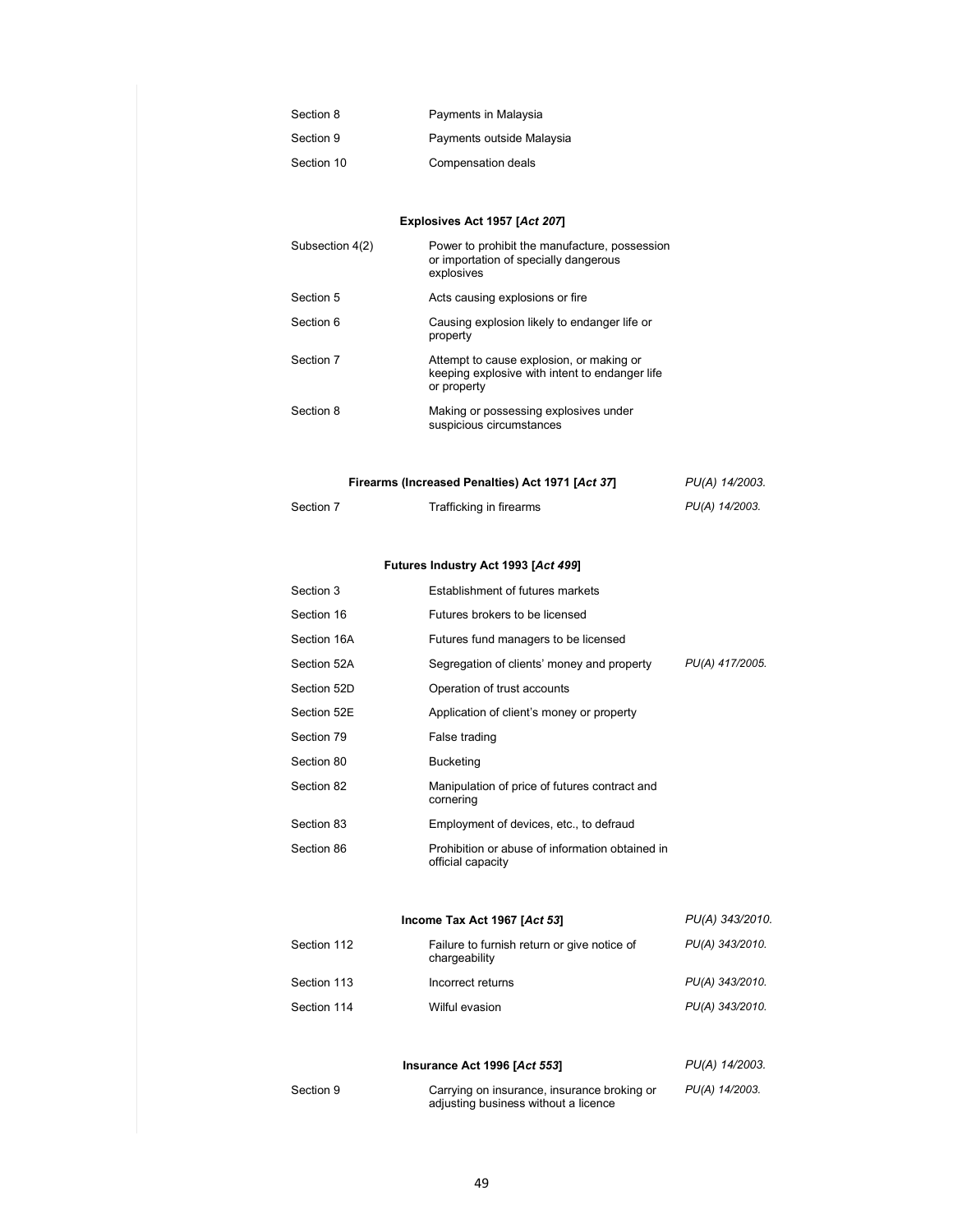|             | Internal Security Act 1960 [Act 82]                                                                 | PU(A) 14/2003. |
|-------------|-----------------------------------------------------------------------------------------------------|----------------|
| Section 212 | Attempts, abetments and conspiracies                                                                | PU(A) 14/2003. |
| Section 205 | Falsifying, omitting, altering, etc. entries in<br>documents with intent to deceive                 | PU(A) 14/2003. |
| Section 184 | Acting as agent or insurance broker for an<br>unlicensed person without the approval of the<br>Bank | PU(A) 14/2003. |
| Section 10  | Holding out as an insurer, insurance broker or<br>adjuster without a licence                        | PU(A) 14/2003. |

| Section 5 | Prohibition of quasimilitary organizations | PU(A) 14/2003. |
|-----------|--------------------------------------------|----------------|
| Section 6 | Illegal drilling                           | PU(A) 14/2003. |

|            | Islamic Banking Act 1983 [Act 276]                         | PU(A) 112/2005. |
|------------|------------------------------------------------------------|-----------------|
| Section 3  | Carrying on of Islamic banking business<br>without licence | PU(A) 112/2005. |
| Section 49 | Prohibition on receipt of commission by staff              | PU(A) 112/2005. |

### **Kidnapping Act 1961 [***Act 365***]**

| Section 3 | Abduction, wrongful restraint or wrongful<br>confinement for ransom |
|-----------|---------------------------------------------------------------------|
| Section 5 | Knowingly receiving ransom                                          |
| Section 6 | Knowingly negotiating to obtain, or for payment<br>of, ransom       |

#### **Malaysian Anti-Corruption Commission Act 2009 [***Act 694***]** *PU(A) 327/2009.*

| Section 16 | Offence of accepting gratification                                                                                                                                     |
|------------|------------------------------------------------------------------------------------------------------------------------------------------------------------------------|
| Section 17 | Offence of giving or accepting gratification by<br>agent                                                                                                               |
| Section 18 | Offence of intending to deceive principal by<br>agent                                                                                                                  |
| Section 19 | Acceptor or giver of gratification to be guilty<br>notwithstanding that purpose was not carried<br>out or matter not in relation to principal's affairs<br>or business |
| Section 20 | Corruptly procuring withdrawal of tender                                                                                                                               |
| Section 21 | Bribery of officer of public body                                                                                                                                      |
| Section 22 | Bribery of foreign public officials                                                                                                                                    |
| Section 23 | Offence of using office or position for<br>gratification                                                                                                               |
| Section 26 | Dealing with, using, holding, receiving or<br>concealing gratification or advantage in relation<br>to any offence                                                      |
| Section 28 | Attempts, preparations, abetments and<br>criminal conspiracies punishable as offence                                                                                   |

**Malaysian Timber Industry Board (Incorporation) Act 1973 [***Act 105***]**  *PU(A) 385/2007.* 

50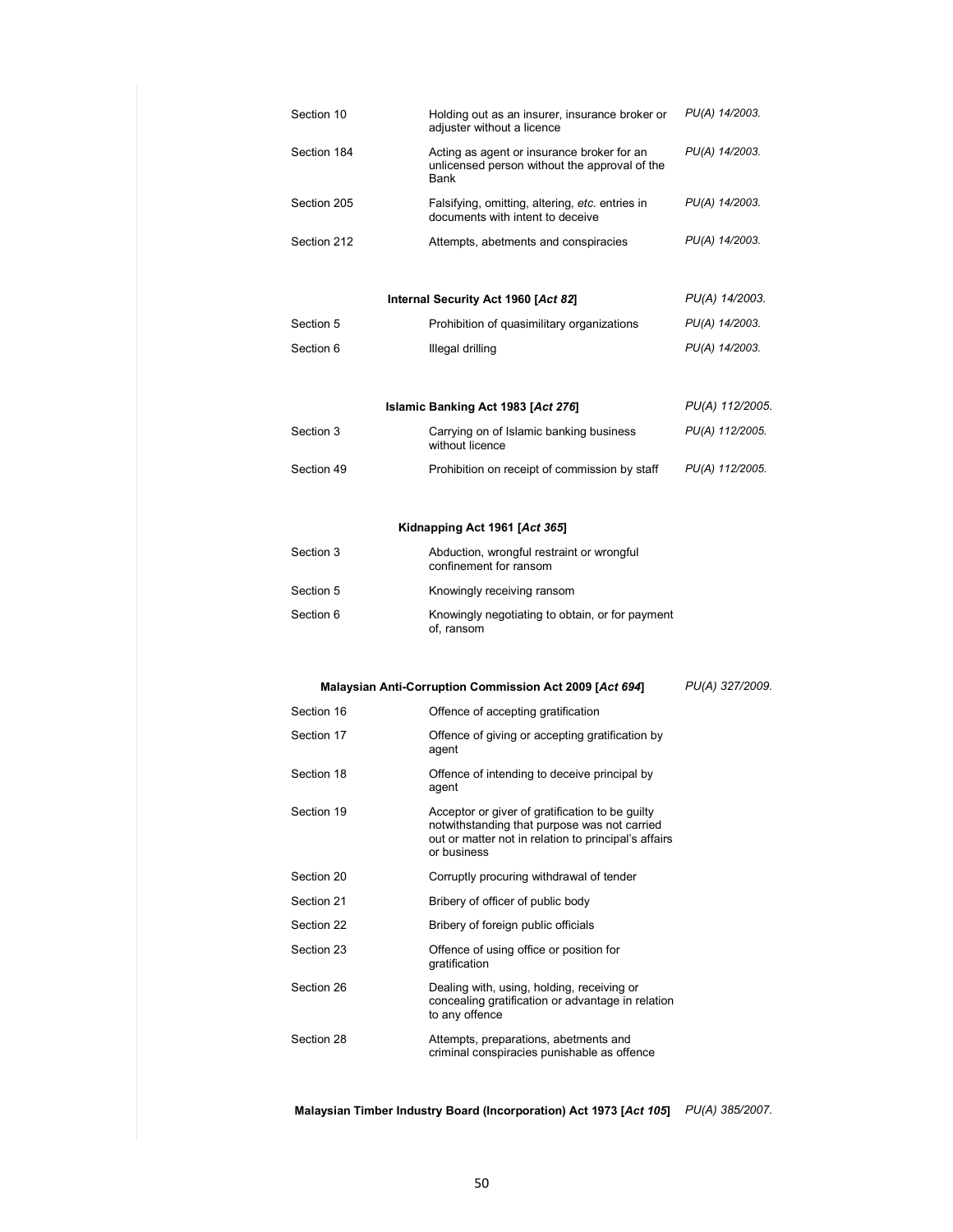| Section 13       | Carrying on timber business without<br>registration                                                                                                                |                 |
|------------------|--------------------------------------------------------------------------------------------------------------------------------------------------------------------|-----------------|
|                  | Money-Changing Act 1998 [Act 577]                                                                                                                                  | PU(A) 14/2003.  |
| Section 4        | Carrying on money-changing business without<br>licence                                                                                                             | PU(A) 385/2007. |
| Section 30       | No remittance or transfer of funds                                                                                                                                 | PU(A) 327/2009. |
|                  | Moneylenders Act 1951 [Act 400]                                                                                                                                    | PU(A) 385/2007. |
| Section 5        | Carrying on business as a moneylender<br>without licence                                                                                                           |                 |
|                  | Offshore Banking Act 1990 [Act 443]                                                                                                                                | PU(A) 102/2007. |
| Section 4        | Offshore banking business to be carried on<br>only under licence                                                                                                   |                 |
| Section 23A      | Offshore financial business to be registered                                                                                                                       |                 |
| Section 23G      | Electronic fund transfers                                                                                                                                          |                 |
|                  | Offshore Insurance Act 1990 [Act 444]                                                                                                                              | PU(A) 102/2007. |
| Section 5        | Licensing of offshore insurance business and<br>offshore insurance-related activities                                                                              |                 |
|                  |                                                                                                                                                                    |                 |
|                  | Optical Discs Act 2000 [Act 606]                                                                                                                                   |                 |
| Section 4        | Manufacturing without a valid licence                                                                                                                              |                 |
| Section 21       | Applying false manufacturer's code                                                                                                                                 |                 |
|                  | Pawnbrokers Act 1972 [Act 81]                                                                                                                                      | PU(A) 385/2007. |
| Section 7        | Carrying on business as a pawnbroker without<br>licence                                                                                                            |                 |
|                  |                                                                                                                                                                    |                 |
|                  | Payment Systems Act 2003 [Act 627]                                                                                                                                 | PU(A) 112/2005. |
| Subsection 5(1)  | Operating payment systems without written<br>notification from Central Bank of Malaysia                                                                            | PU(A) 112/2005. |
| Subsection 25(1) | Issuing designated payment instruments<br>without written approval from Central bank of<br>Malaysia                                                                | PU(A) 112/2005. |
|                  | Penal Code [Act 574]                                                                                                                                               |                 |
| Section 125      | Waging war against any power in alliance with<br>the Yang di-Pertuan Agong                                                                                         | PU(A) 18/2002.  |
| Section 125A     | Harbouring or attempting to harbour any<br>person in Malaysia or person residing in a<br>foreign State at war or in hostility against the<br>Yang di-Pertuan Agong | PU(A) 18/2002.  |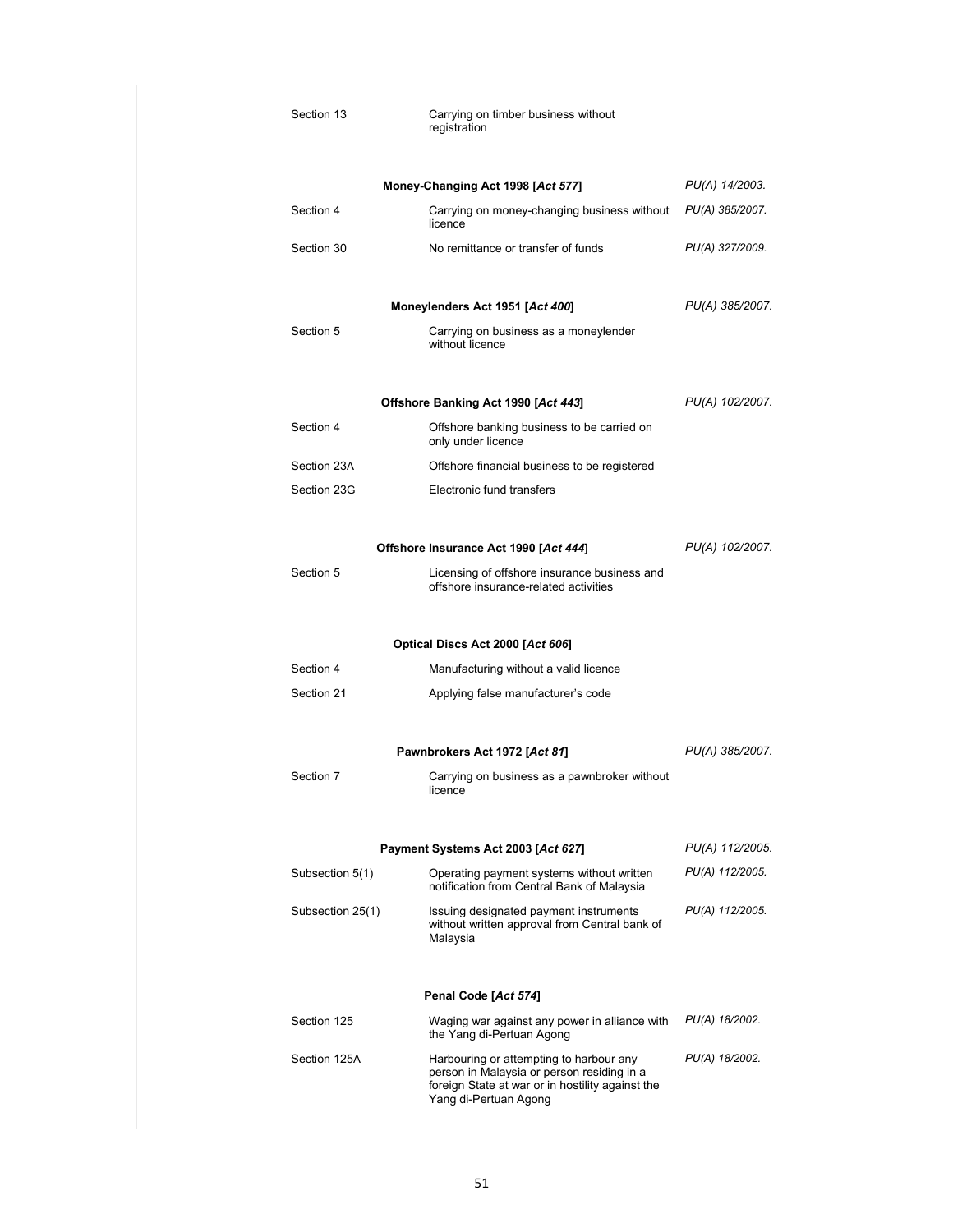| Section 121  | Waging or attempting to wage war or abetting<br>the waging of war against the Yang di-Pertuan<br>Agong, a Ruler or Yang di-Pertua Negeri                           | PU(A) 14/2003.  |
|--------------|--------------------------------------------------------------------------------------------------------------------------------------------------------------------|-----------------|
| Section 121A | Offences against the person of the Yang di-<br>Pertuan Agong, Ruler or Yang di-Pertua<br>Negeri                                                                    | PU(A) 14/2003.  |
| Section 121B | Offences against the authority of the Yang di-<br>Pertuan Agong, Ruler or Yang di-Pertua<br>Negeri                                                                 | PU(A) 14/2003.  |
| Section 121C | Abetting offences under section 121A or 121B                                                                                                                       | PU(A) 14/2003.  |
| Section 120B | Punishment of criminal conspiracy                                                                                                                                  | PU(A) 105/2007. |
| Section 130C | Committing terrorist acts                                                                                                                                          | PU(A) 105/2007. |
| Section 130D | Providing devices to terrorist groups                                                                                                                              | PU(A) 105/2007. |
| Section 130E | Recruiting persons to be members of terrorist<br>groups or to participate in terrorist acts                                                                        | PU(A) 105/2007. |
| Section 130F | Providing training and instruction to terrorist<br>groups and persons committing terrorist acts                                                                    | PU(A) 105/2007. |
| Section 130G | Inciting, promoting or soliciting property for the<br>commission of terrorist acts                                                                                 | PU(A) 105/2007. |
| Section 130H | Providing facilities in support of terrorist acts                                                                                                                  | PU(A) 105/2007. |
| Section 1301 | Directing activities of terrorist groups                                                                                                                           | PU(A) 105/2007. |
| Section 130J | Soliciting or giving support to terrorist groups<br>or for the commission of terrorist acts                                                                        | PU(A) 105/2007. |
| Section 130K | Harbouring persons committing terrorist acts                                                                                                                       | PU(A) 105/2007. |
| Section 130L | Criminal conspiracy                                                                                                                                                | PU(A) 105/2007. |
| Section 130M | Intentional omission to give information relating<br>to terrorist acts                                                                                             | PU(A) 105/2007. |
| Section 130N | Providing or collecting property for terrorist<br>acts                                                                                                             | PU(A) 105/2007. |
| Section 1300 | Providing services for terrorist purposes                                                                                                                          | PU(A) 105/2007. |
| Section 130P | Arranging for retention or control of terrorist<br>property                                                                                                        | PU(A) 105/2007. |
| Section 1300 | Dealing with terrorist property                                                                                                                                    | PU(A) 105/2007. |
| Section 130R | Intentional omission to give information about<br>terrorist property                                                                                               | PU(A) 105/2007. |
| Section 130S | Intentional omission to give information relating PU(A) 105/2007.<br>to terrorism financing offence                                                                |                 |
| Section 161  | Public servant taking a gratification, other than<br>legal remuneration, in respect of an official act                                                             |                 |
| Section 162  | Taking a gratification in order, by corrupt or<br>illegal means, to influence a public servant                                                                     |                 |
| Section 163  | Taking a gratification, for the exercise of<br>personal influence with a public servant                                                                            |                 |
| Section 164  | Abetment by public servant of the offences<br>under section 163                                                                                                    |                 |
| Section 165  | Public servant obtaining any valuable thing,<br>without consideration, from person concerned<br>in any proceeding or business transacted by<br>such public servant |                 |
| Section 207  | Fraudulent claim to property to prevent its<br>seizure as a forfeiture or in execution of a<br>decree                                                              |                 |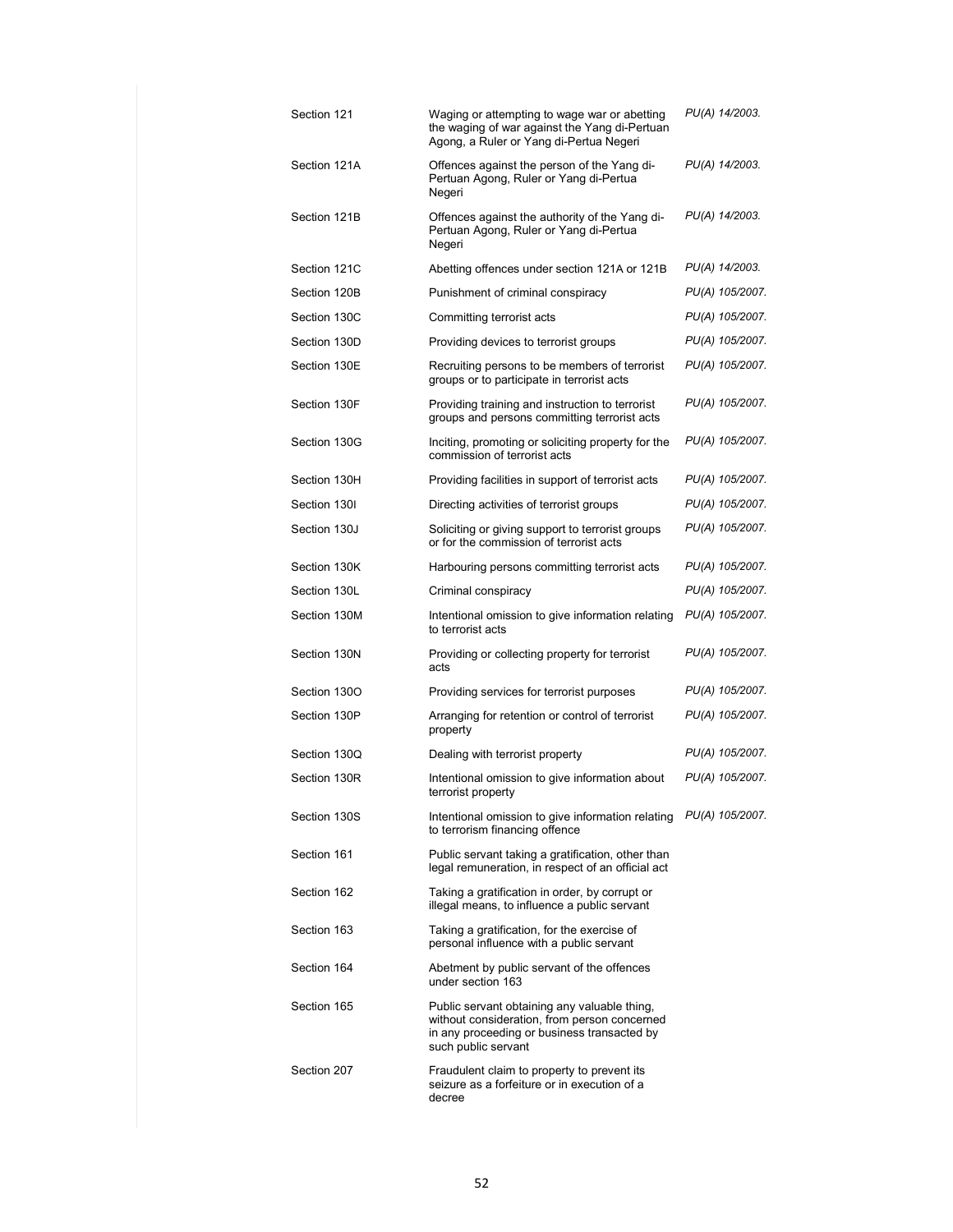| Section 213  | Taking gifts, etc., to screen an offender from<br>punishment                                                                        |                 |
|--------------|-------------------------------------------------------------------------------------------------------------------------------------|-----------------|
| Section 214  | Offering gift or restoration of property in<br>consideration of screening offender                                                  |                 |
| Section 215  | Taking gift to help to recover stolen property,<br>etc.                                                                             |                 |
| Section 216A | Harbouring robbers or gang-robbers, etc.                                                                                            |                 |
| Section 217  | Public servant disobeying a direction of law<br>with intent to save person from punishment, or<br>property from forfeiture          |                 |
| Section 218  | Public servant framing an incorrect record or<br>writing with intent to save person from<br>punishment, or property from forfeiture |                 |
| Section 300  | Murder                                                                                                                              | PU(A) 14/2003.  |
| Section 322  | Voluntarily causing grievous hurt                                                                                                   | PU(A) 102/2007. |
| Section 326  | Voluntarily causing grievous hurt by dangerous<br>weapons or means                                                                  | PU(A) 102/2007. |
| Section 327  | Voluntarily causing hurt to extort property or to<br>constrain to an illegal act                                                    |                 |
| Section 329  | Voluntarily causing grievous hurt to extort<br>property, or to constrain to an illegal act                                          |                 |
| Section 330  | Voluntarily causing hurt to extort confession or<br>to compel restoration of property                                               |                 |
| Section 331  | Voluntarily causing grievous hurt to extort<br>confession or to compel restoration of property                                      |                 |
| Section 333  | Voluntarily causing grievous hurt to deter<br>public servant from his duty                                                          | PU(A) 102/2007. |
| Section 335  | Causing grievous hurt on provocation                                                                                                | PU(A) 102/2007. |
| Section 338  | Causing grievous hurt by an act which<br>endangers life or the personal safety of others                                            | PU(A) 102/2007. |
| Section 347  | Wrongful confinement for the purpose of<br>extorting property or constraining to an illegal<br>act                                  |                 |
| Section 348  | Wrongful confinement for the purpose of<br>extorting confession or of compelling<br>restoration of property                         |                 |
| Section 360  | Kidnapping from Malaysia                                                                                                            | PU(A) 102/2007. |
| Section 361  | Kidnapping from lawful guardianship                                                                                                 | PU(A) 102/2007. |
| Section 363  | Kidnapping                                                                                                                          |                 |
| Section 364  | Kidnapping or abducting in order to murder                                                                                          |                 |
| Section 365  | Kidnapping or abducting with intent to secretly<br>and wrongfully to confine a person                                               |                 |
| Section 366  | Kidnapping or abducting a woman to compel<br>her marriage, etc.                                                                     |                 |
| Section 367  | Kidnapping or abducting in order to subject a<br>person to grievous hurt, slavery, etc.                                             |                 |
| Section 368  | Wrongfully concealing or keeping in<br>confinement a kidnapped person                                                               |                 |
| Section 369  | Kidnapping or abducting child under 10 years<br>with intent to steal movable property from the<br>person of such child              |                 |
| Section 370  | Buying or disposing of any person as a slave                                                                                        |                 |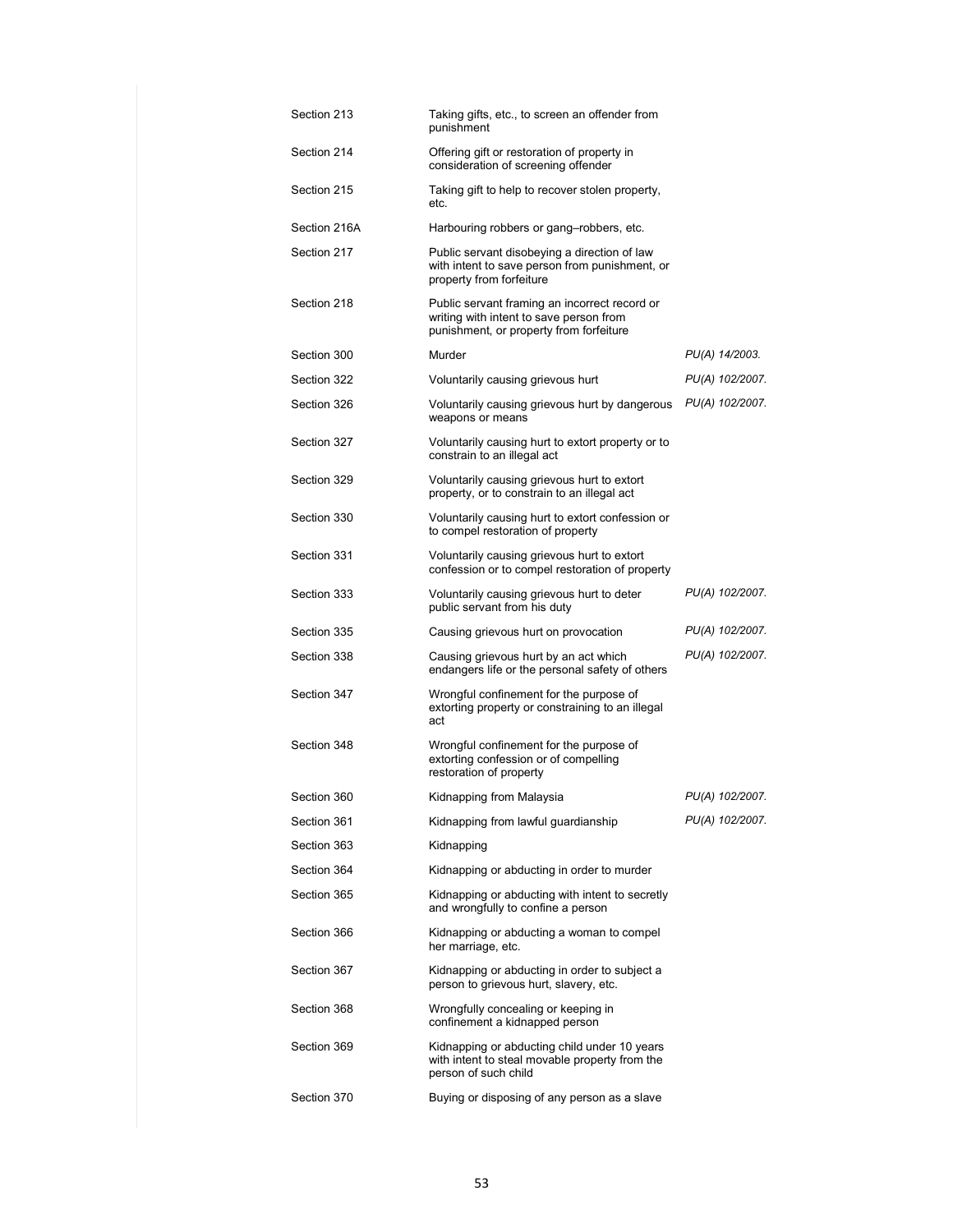| Section 371  | Habitual dealing in slaves                                                                           |                 |
|--------------|------------------------------------------------------------------------------------------------------|-----------------|
| Section 372  | Exploiting any person for purposes of<br>prostitution                                                | PU(A) 339/2004. |
| Section 372A | Persons living on or trading in prostitution                                                         | PU(A) 339/2004. |
| Section 372B | Soliciting for purposes of prostitution                                                              | PU(A) 339/2004. |
| Section 373  | Suppression of brothels                                                                              | PU(A) 339/2004. |
| Section 374  | Unlawful compulsory labour                                                                           | PU(A) 18/2002.  |
| Section 374A | Hostage-taking                                                                                       | PU(A) 105/2007. |
| Section 379  | Theft                                                                                                |                 |
| Section 379A | Theft of a motor vehicle                                                                             |                 |
| Section 380  | Theft in dwelling house, etc.                                                                        |                 |
| Section 381  | Theft by clerk or servant of property in<br>possession of master                                     |                 |
| Section 382  | Theft after preparation made for causing death<br>or hurt in order to commit theft                   |                 |
| Section 384  | Extortion                                                                                            |                 |
| Section 385  | Putting person in fear of injury in order to<br>commit extortion                                     |                 |
| Section 386  | Extortion by putting a person in fear of death or<br>grievous hurt                                   |                 |
| Section 387  | Putting person in fear of death or of grievous<br>hurt in order to commit extortion                  |                 |
| Section 388  | Extortion by threat of accusation of an offence<br>punishable with death, or imprisonment, etc.      | PU(A) 327/2009. |
| Section 389  | Putting person in fear of accusation of offence,<br>in order to commit extortion                     |                 |
| Section 392  | Robbery                                                                                              |                 |
| Section 394  | Voluntary causing hurt in committing robbery                                                         |                 |
| Section 395  | Gang-robbery                                                                                         |                 |
| Section 396  | Gang-robbery with murder                                                                             |                 |
| Section 399  | Making preparation to commit gang-robbery                                                            |                 |
| Section 400  | Belonging to gang of robbers                                                                         |                 |
| Section 402  | Assembling for purpose of committing gang-<br>robbery                                                |                 |
| Section 403  | Dishonest misappropriation of property                                                               |                 |
| Section 404  | Dishonest misappropriation of property<br>possessed by a deceased person at the time<br>of his death |                 |
| Section 405  | Criminal breach of trust                                                                             | PU(A) 327/2009. |
| Section 406  | Criminal breach of trust                                                                             |                 |
| Section 407  | Criminal breach of trust by carrier, etc.                                                            |                 |
| Section 408  | Criminal breach of trust by clerk or servant                                                         |                 |
| Section 409  | Criminal breach of trust by public servant, or by<br>banker, merchant or agent                       |                 |
| Section 411  | Dishonestly receiving stolen property                                                                |                 |
| Section 412  | Dishonestly receiving property stolen in the<br>commission of a gang-robbery                         |                 |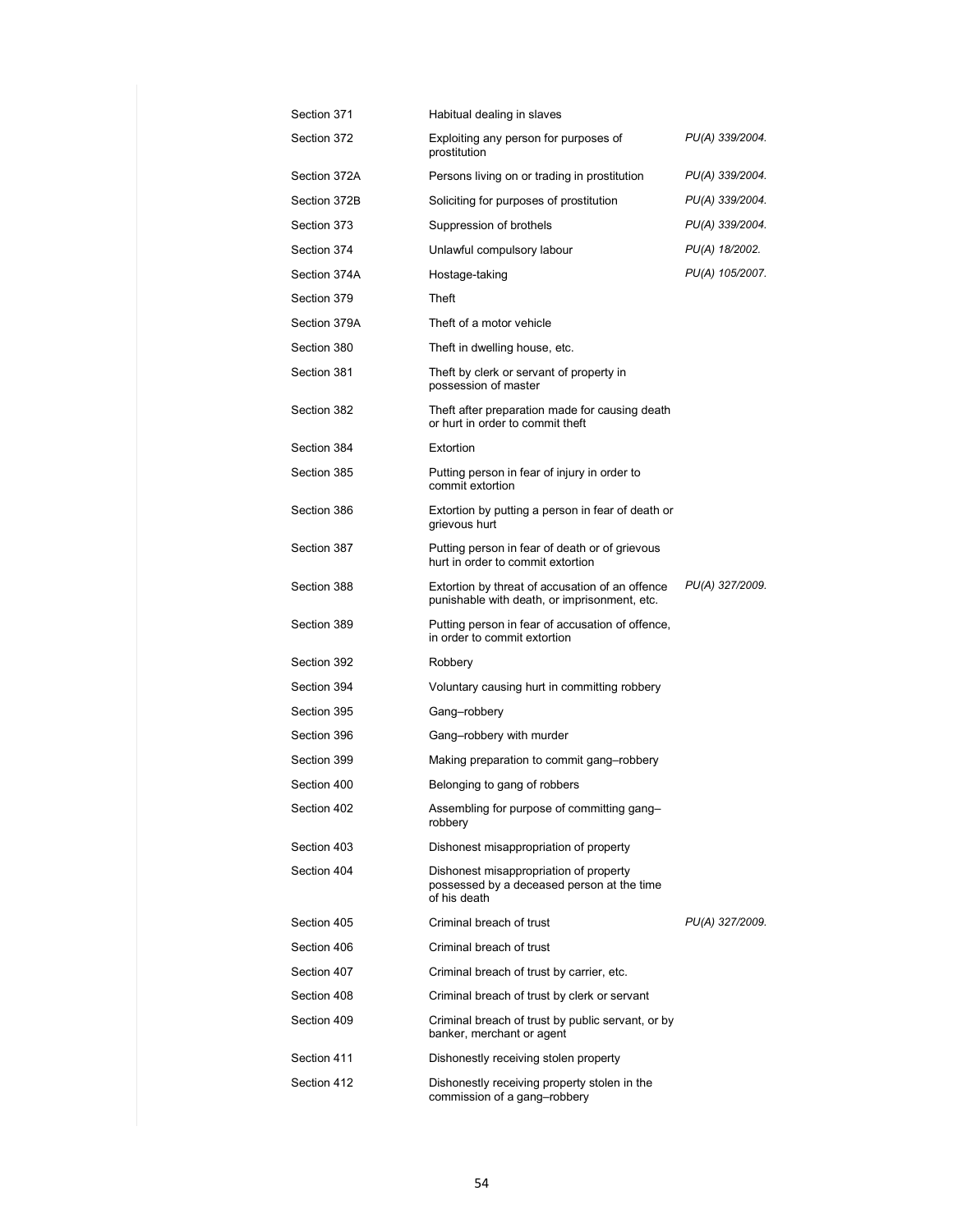| Section 413  | Habitually dealing in stolen property                                                                                                                          |                 |
|--------------|----------------------------------------------------------------------------------------------------------------------------------------------------------------|-----------------|
| Section 414  | Assisting in concealment of stolen property                                                                                                                    |                 |
| Section 415  | Cheating                                                                                                                                                       | PU(A) 339/2004. |
| Section 416  | Cheating by personation                                                                                                                                        | PU(A) 339/2004. |
| Section 418  | Cheating with the knowledge that wrongful loss<br>may be thereby caused to a person whose<br>interest the offender is bound to protect                         | PU(A) 339/2004. |
| Section 420  | Cheating and dishonestly inducing delivery of<br>property                                                                                                      |                 |
| Section 421  | Dishonest or fraudulent removal or<br>concealment of property to prevent distribution<br>among creditors                                                       |                 |
| Section 422  | Dishonest or fraudulently preventing from<br>being made available for his creditors a debt or<br>demand due to the offender                                    |                 |
| Section 423  | Dishonest or fraudulent execution of deed of<br>transfer containing a false statement of<br>consideration                                                      | PU(A) 339/2004. |
| Section 424  | Dishonest or fraudulent removal or<br>concealment of consideration                                                                                             |                 |
| Section 465  | Forgery                                                                                                                                                        |                 |
| Section 466  | Forgery of a record of a Court, or a public<br>Register of Births, etc.                                                                                        | PU(A) 339/2004. |
| >Section 467 | Forgery of a valuable security or will                                                                                                                         | PU(A) 339/2004. |
| Section 468  | Forgery for the purpose of cheating                                                                                                                            |                 |
| Section 469  | Forgery for the purpose of harming the<br>reputation of any person                                                                                             | PU(A)327/2009.  |
| Section 471  | Using as genuine a forged document                                                                                                                             | PU(A) 339/2004. |
| Section 472  | Making or possessing a counterfeit seal, plate,<br>etc., with intent to commit a forgery punishable<br>under section 467                                       | PU(A) 339/2004. |
| Section 473  | Making or possessing a counterfeit seal, plate,<br>etc., with intent to commit a forgery punishable<br>otherwise                                               | PU(A) 339/2004. |
| Section 474  | Having possession of a valuable security or will<br>known to be forged, with intent to use it as<br>qenuine                                                    | PU(A) 339/2004. |
| Section 475  | Counterfeiting a device or mark used for<br>authenticating documents described in section<br>467, or possessing counterfeit marked material                    | PU(A) 339/2004. |
| Section 476  | Counterfeiting a device or mark used for<br>authenticating documents other than those<br>described in section 467 or possessing<br>counterfeit marked material | PU(A) 339/2004. |
| Section 477  | Fraudulent cancellation, destruction, etc., of a<br>will                                                                                                       | PU(A) 339/2004. |
| Section 477A | Falsification of accounts                                                                                                                                      | PU(A) 339/2004. |
| Section 489A | Forging or counterfeiting currency notes or<br>bank notes                                                                                                      |                 |
| Section 489B | Using as genuine, forged or counterfeit<br>currency notes or bank notes                                                                                        | PU(A) 14/2003.  |
| Section 489C | Possession of forged or counterfeit currency<br>notes or bank notes                                                                                            |                 |
| Section 489D | Making or possessing instruments or materials                                                                                                                  | PU(A) 14/2003.  |